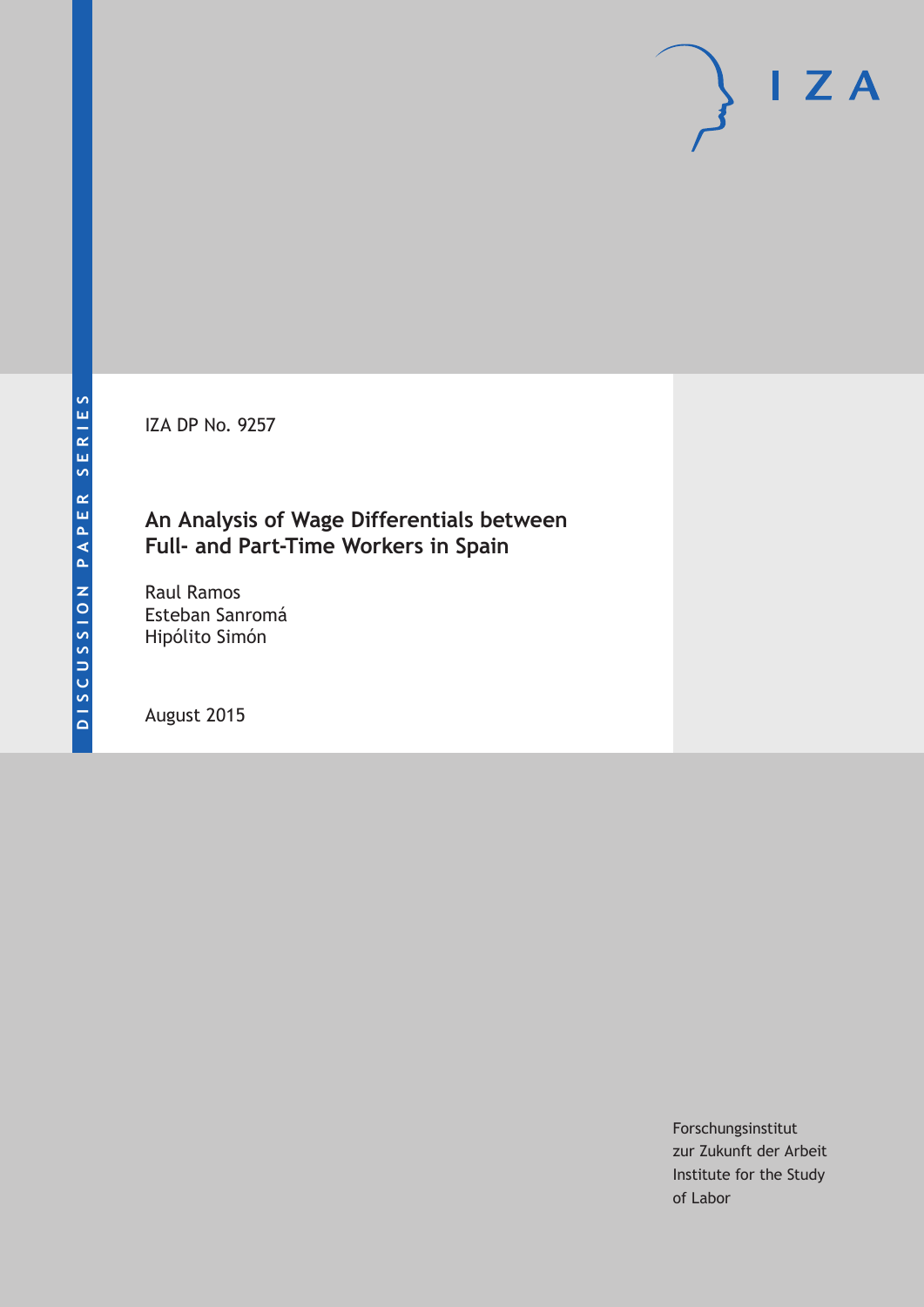# **An Analysis of Wage Differentials between Full- and Part-Time Workers in Spain**

### **Raul Ramos**

*AQR-IREA, Universitat de Barcelona and IZA* 

### **Esteban Sanromá**

*IEB and Universitat de Barcelona* 

### **Hipólito Simón**

*Universidad de Alicante-IEI-IEB*

Discussion Paper No. 9257 August 2015

IZA

P.O. Box 7240 53072 Bonn Germany

Phone: +49-228-3894-0 Fax: +49-228-3894-180 E-mail: iza@iza.org

Any opinions expressed here are those of the author(s) and not those of IZA. Research published in this series may include views on policy, but the institute itself takes no institutional policy positions. The IZA research network is committed to the IZA Guiding Principles of Research Integrity.

The Institute for the Study of Labor (IZA) in Bonn is a local and virtual international research center and a place of communication between science, politics and business. IZA is an independent nonprofit organization supported by Deutsche Post Foundation. The center is associated with the University of Bonn and offers a stimulating research environment through its international network, workshops and conferences, data service, project support, research visits and doctoral program. IZA engages in (i) original and internationally competitive research in all fields of labor economics, (ii) development of policy concepts, and (iii) dissemination of research results and concepts to the interested public.

IZA Discussion Papers often represent preliminary work and are circulated to encourage discussion. Citation of such a paper should account for its provisional character. A revised version may be available directly from the author.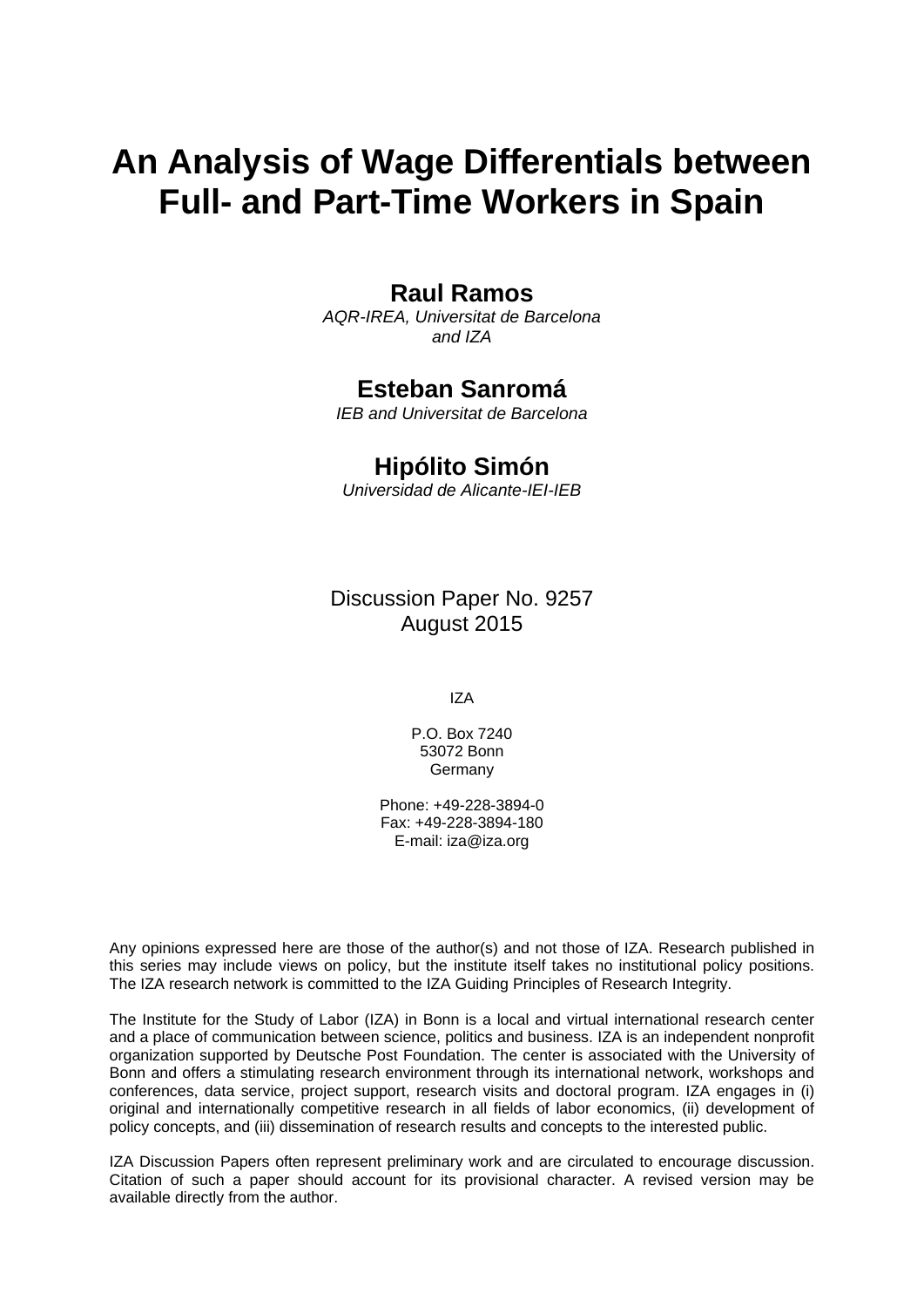IZA Discussion Paper No. 9257 August 2015

# **ABSTRACT**

# **An Analysis of Wage Differentials between Full- and Part-Time Workers in Spain\***

This research examines wage differences between part-time and full-time workers using microdata from the Spanish *Structure of Earnings Survey*. The main contribution of the paper is related to the analysis of differences along the wage distribution using econometric decomposition methods and introducing a regional perspective. The evidence shows that part-time workers in Spain experience a significant wage disadvantage. This disadvantage is worse in the case of female workers and it is not homogenous along the wage distribution, being comparatively more relevant for the most qualified women and becoming positive for the most qualified men. However, the disadvantage is practically explained by the endowments of characteristics, with a leading role of segregation of part-time workers in lowwage firms. From a regional perspective, although in the majority of the regions wage differences tend to be explained by endowments of characteristics, there are several regions where the unexplained part of the differential is significant, particularly in the case of male workers. These regional differences seem to be related to differences in the market power of firms at the regional level.

JEL Classification: J31, J22, J41, R23

Keywords: part-time work, wage gap, regional differences

Corresponding author:

 $\overline{a}$ 

Raul Ramos AQR-IREA, Universitat de Barcelona Departament d'Econometria, Estadística i Economia Espanyola Av. Diagonal 690 08034 Barcelona **Spain** E-mail: rramos@ub.edu

<sup>\*</sup> This work was supported by the Spanish Ministry of Economy and Competitiveness under grants ECO2013-41022-R, ECO2013-41310-R, 2014 SGR-420 and CSO2014-55780-C3-2-P (National R&D&I Plan).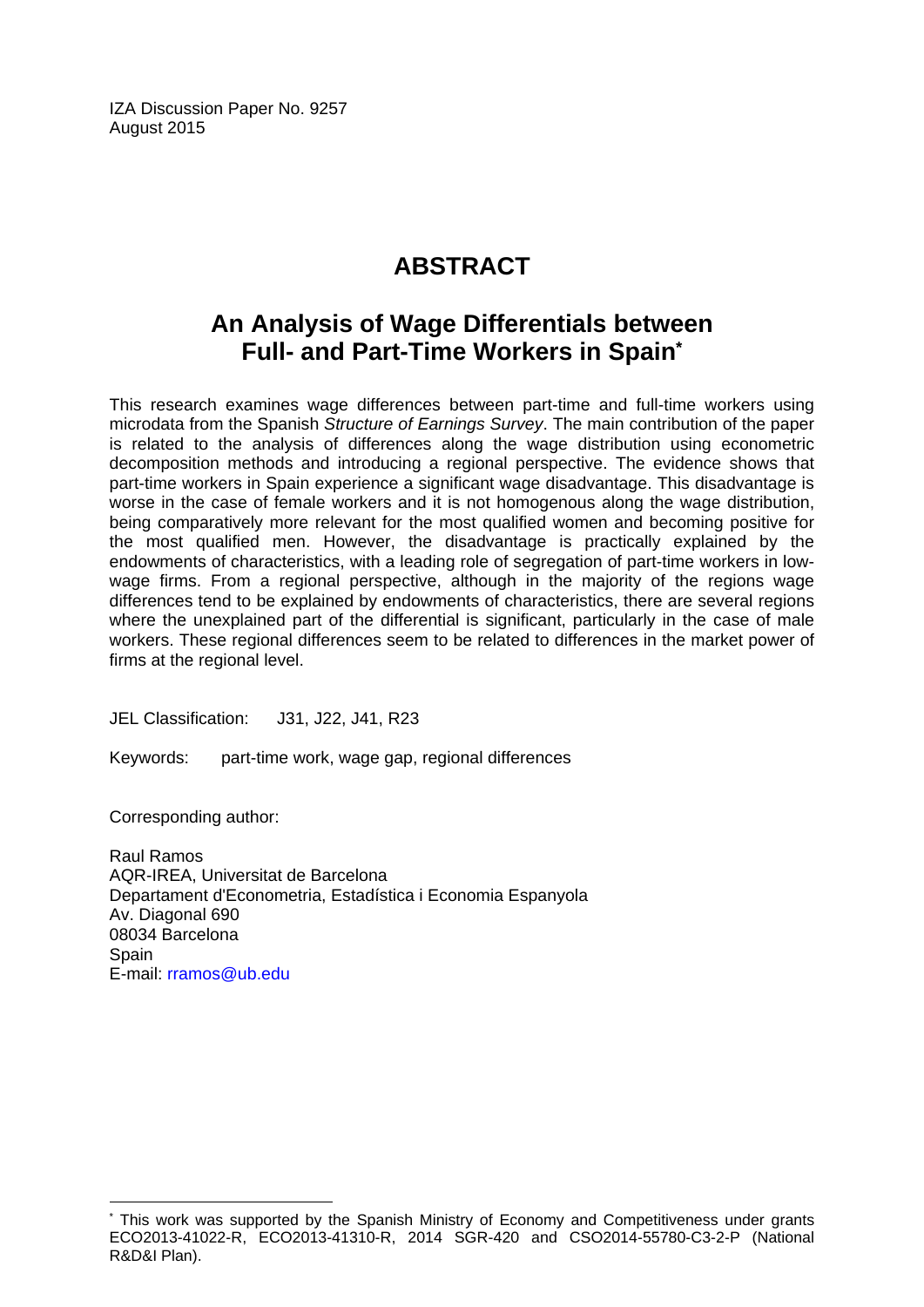#### **1. Introduction**

The number of part-time jobs has increased slightly but continuously in most advanced economies over the last decades. The ratio of total employment of part-time workers in the OECD increased from 13.9% in 1988 to 15.7% in 2012. Driving this type of employment are demand factors, such as the increasing importance of the service sector and fixed costs per employee, and supply factors, like increasing women's labour participation (Euwals and Hogerbrugge, 2006 and Montgomery, 1988). Furthermore, many governments have considered part-time jobs as a response to economic crisis, given that they offer greater flexibility to firms regarding the use of their labour force while at the same time facilitating job creation. In particular, after the crisis in the 1970s, some countries had a high share of part-time jobs, like Denmark (21.1%), Canada (16.4%), the Netherlands (19.7%), United Kingdom (20.1%), and United States (14.7%)—a trend that continued in the subsequent years. More currently (2013 data), part-time employment is prevalent in the Netherlands (39.9%), followed by Switzerland (25.4%), Ireland (25.1%), Australia (24.2%), United Kingdom (24.0%), Germany (22.8%), New Zealand (20.6%), Denmark (19.9%), Belgium (19.4%), and Austria (19.3%).

Anglo-Saxon countries and some Scandinavian and Central European countries, with different social and labour models, rank highest in part-time employment, and all of them have high rates of female labour force participation. On the contrary, part-time employment has advanced less in Mediterranean countries, particularly in Portugal (7.2%) and Greece (12.1%), with lower rates of female activity. In Central and Eastern European countries, part-time jobs are only starting to develop after the transition to a market economy, with values between 4.4% (Hungary and Czech Republic) and 7.6% (Estonia).

In the Spanish case, part-time employment increased slightly, from 4.2% in 1987 to 6.8% in 1995, but it clearly accelerated over the next two decades, up to 10.8%, and even more during the last crisis, up to 15.7% in 2013. This is a moderate figure, similar to the OECD average (15.4%) but lower than the EU (19.6%) and the Eurozone (21.5%) averages. On one hand, the lower presence of part-time jobs is likely because its regulation has not been clear until very recently (Muñoz de Bustillo et al, 2008 and Fernández-Kranz and Rrodríguez-Planas, 2010). On the other hand, firms achieve flexibility mainly through fixed-term contracts (24.0% in 2014, but 31.6% in 2007). A prominent characteristic of part-time employment in Spain, different from the vast majority of countries, is that it is mainly involuntary (62%).

Spain's increasing trend of part-time employment, which will probably continue in the future, is propelled by the legal change approved in late 2013 allowing more flexibility in the number of working hours. The involuntary nature of part-time employment, together with the fact that it represents 26% of total female employment, clearly justifies interest in analysing part-time jobs in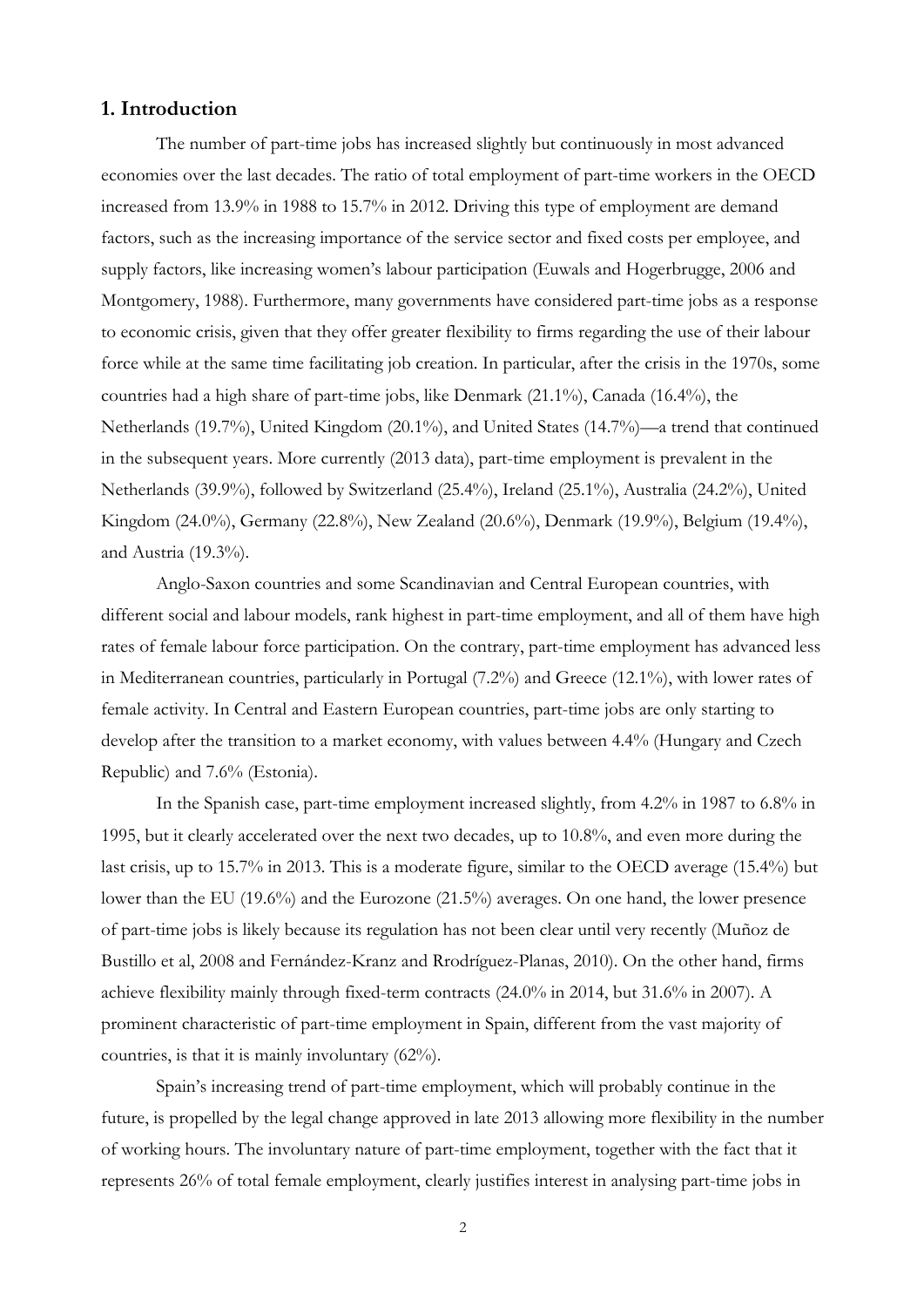Spain. Additionally, although economic theory gives reasons to expect a wage penalisation for parttime employees, research on the Spanish case is scarce and inconclusive—two features that justify interest in advancing in knowledge of the consequences of part-time employment for wages. Finally, international literature on part-time employment does not include studies from the regional perspective on the phenomenon (as far as we know). The Spanish case is especially attractive from this perspective. Regional differences in part-time employment are important (Table 3). For instance, among men, the percentage of part-time workers in the Canary Islands doubles that of Asturias, while among women, Navarra is ahead of Madrid by eleven points. In general, we observe more part-time workers in tourist areas in the South and along the Mediterranean coast, and in the islands in the case of men. On the other hand, observed wage differences between part-time and full-time workers are widely dissimilar at the regional level; aggregated values are negative for both genders, and bigger among women, but regional differences are very important, especially for men. Additionally, Spain is a highly decentralised state (second in the EU after Denmark), and it is the country where regional governments manage a greater percentage of public expenditures, having wide competencies in active labour market policies. Hence, a regional analysis is particularly interesting in the Spanish case.

In this paper, we analyse wage penalisation for part-time workers in the Spanish labour market, distinguishing among men and women. One of the novelties of our analysis is that it does not focus solely on differences in terms of average wages, but it is extended to wage differences observed along the wage distribution, an aspect that, to our knowledge, has not been examined in previous studies. Second, wage differences by working time duration and for all regions (and both genders) are quantified, and we approximate the regional factors that explain the regional differences observed. Again, note that it is an approximation for which there are few precedents in the literature.

The database used in the empirical analysis is the *Encuesta de Estructura Salarial* (Survey of Earnings Structure; hereafter, SES). It is a survey designed specifically to determine the characteristics of the wage distribution in the Spanish labour market, making it particularly appropriate for the analysis of wage differentials, e.g., differentials associated with the type of working time. One of the most remarkable features of SES is that it offers abundant information about the characteristics of employees and their jobs, allowing for the introduction of firm fixed effects in the econometric estimations when including observations for various employees in every firm (that is, matched employer-employee microdata). Moreover, data provided by firms does not suffer from the limitations, widely outlined in literature, of surveys addressed to households, where the information about wages and working time suffers from measurement error. Although the SES does not give information about the family setting of the worker, and it is impossible to make any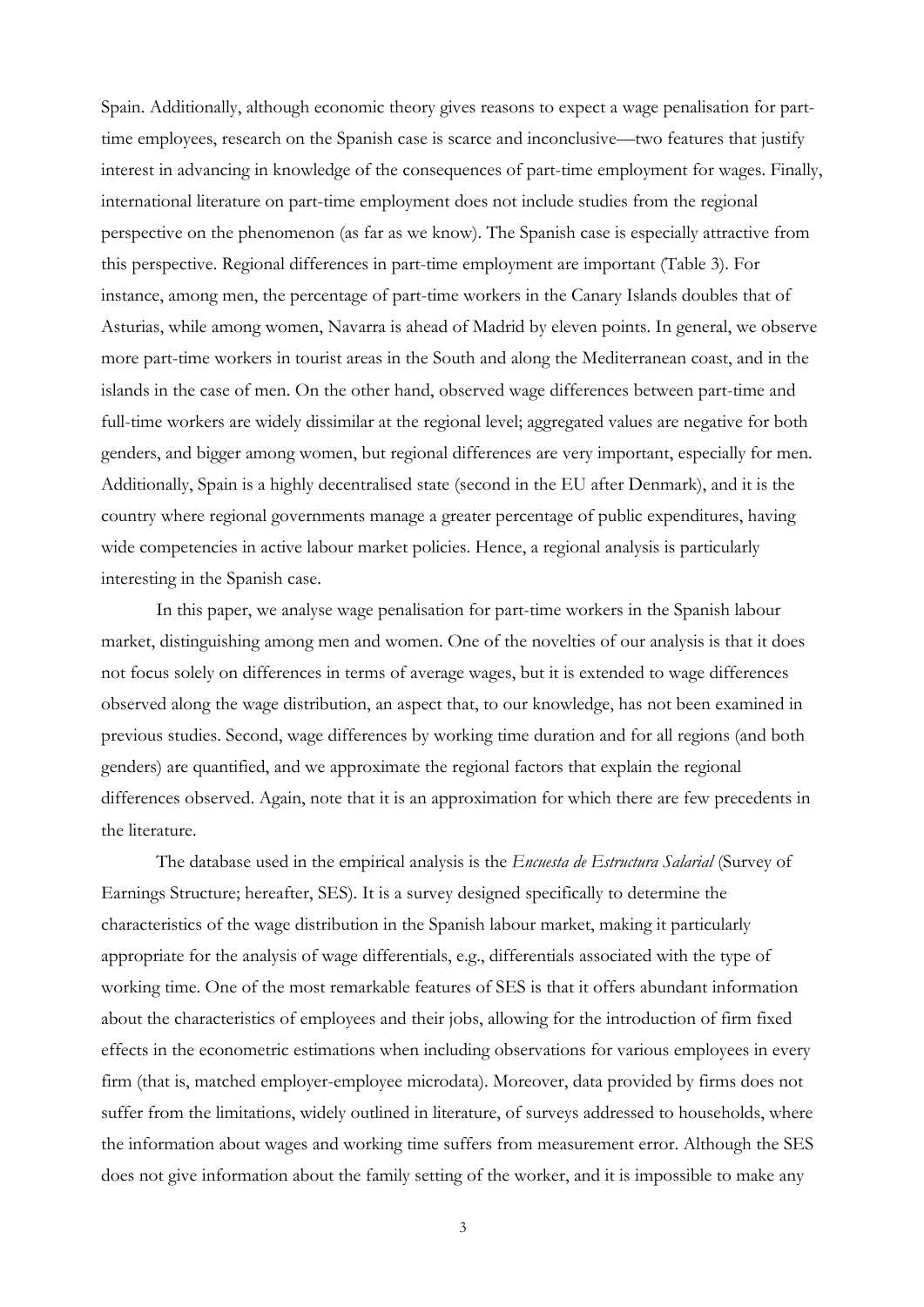corrections of the potential sample self-selection with the usual techniques, this limitation is minor when we consider that in Spain a minority of part-time workers are voluntary.

The structure of the article is as follows. In the second section we review the literature about wage differences between part-time and full-time employees. In the third section, we present the database used in the study. In the fourth section we describe the econometric methodologies used in the empirical analysis. In the fifth section, we present the empirical evidence obtained, and, finally, the paper ends with the main conclusions.

#### **2. Literature review**

Part-time employment is seen in the majority of the literature as another component of the secondary labour market that grants flexibility while providing employment for less qualified persons. It is closely linked to the labour market segment (students or young adults, women limited by familial responsibilities, advanced age adults, those approaching retirement or lacking in productive capacity, among others). This conception is facilitated by the characteristics usually associated to part-time jobs, like lower wages, high temporality (and absence of firing costs), and in the case of many countries or the modality of partial employment—fewer worker rights, like paid holidays or remuneration for medical leave. Coherent with this view, the literature has analysed the differences between part-time and full-time employment, confirming that part-time employees have reduced access to social security benefits (Houseman and Matchiko, 1998), fewer labour progress opportunities (Tilly, 1990; Russo and Hassik, 2008), smaller pensions (Gimm and Arber, 1998; O'Connell and Gash, 2003), less labour stability (Muñoz Bustillo et. al., 2008; Fernández-Franz et. al., 2014), and a lower unionisation rate (Belous, 1988).

Despite all these differences between part-time and full-time employment, the issue that has garnered the attention of researchers is the study of wage differences. Table 1 presents a list of studies on the topic carried out in the last decade. The main conclusions that can be obtained from these studies are the following:

- a) There is a negative wage difference (in terms of hourly wage) for part-time employees when compared to full-time employees.
- b) Part of this raw wage gap is explained by differences in the characteristics between both groups of workers, whether observable or unobservable.
- c) The characteristics of the job and the firm contribute to explaining the wage differential, given that many part-time workers are engaged in sectors, firms, and low-salary occupations (Hirsch, 2005, among others).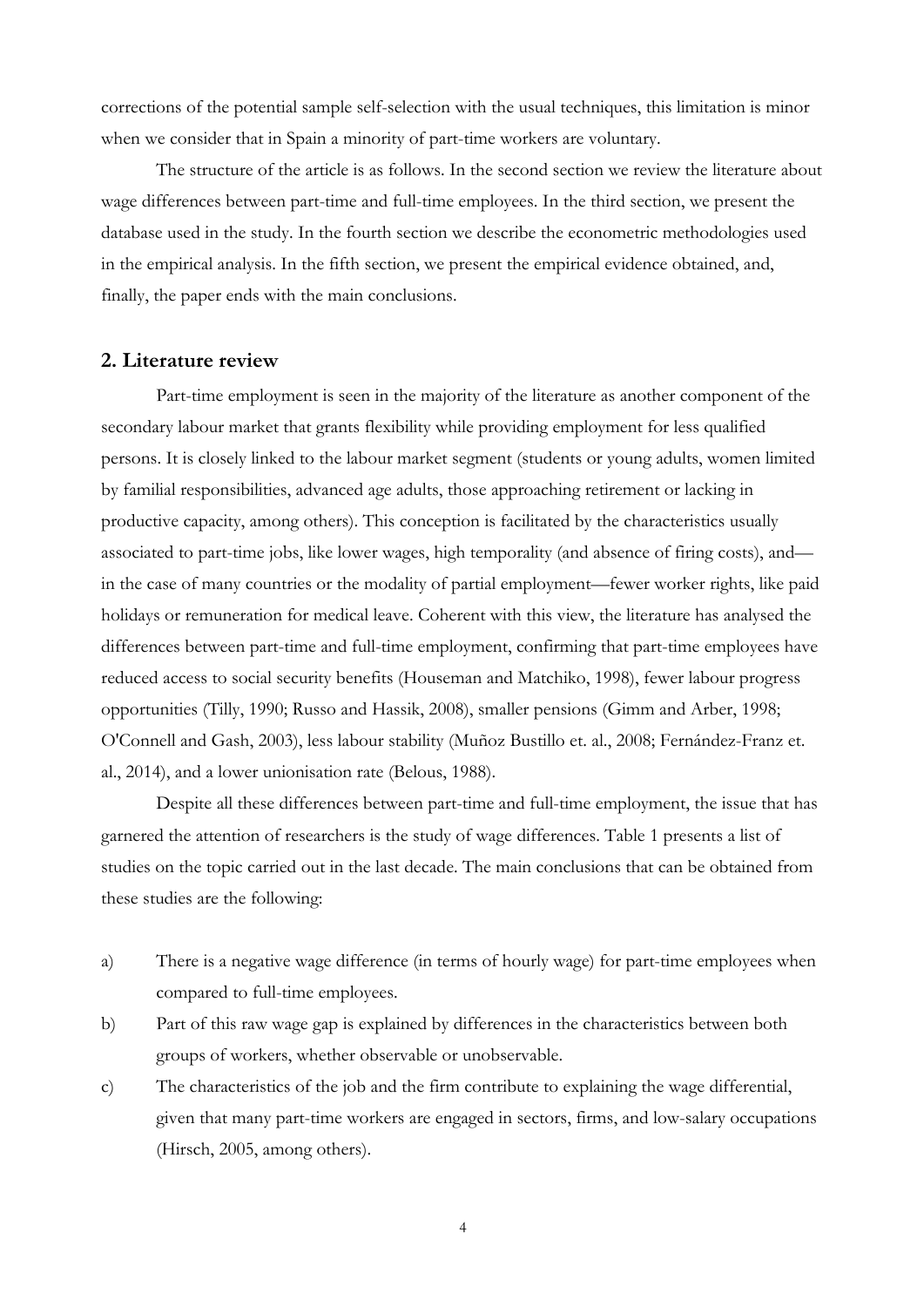- d) Despite adding multiple controls, an unexplained part of the wage differential persists, which is the wage penalty associated with working part-time. The wage penalty can be null for young people who accede to their first job (Russo and Hassik, 2008), while there is abundant evidence that the differential increases with age and especially with years worked in part-time positions (Wolf, 2014). Wage increase over time is inferior for part-time workers (Fernández-Kranz and Rodríguez-Planas, 2011).
- e) While analyses for both genders are abundant and agree that wage penalty is usually greater for women than for men, studies that make disaggregated estimations are scarce. Literature has advanced in disaggregating by levels of qualification, concluding that the wage penalty is greater for the most qualified workers, given that they suffer more from the effects of occupational degradation (Connolly and Gregory, 2009), although quantile regressions have not been carried out to estimate the penalty along the wage distribution. There is also empirical evidence by labour market segment finding that the wage penalty happens entirely due to the concentration of part-time employments in the secondary segment (O'Connell and Gash, 2003).
- f) Studies with regional disaggregation have not been conducted. Only two studies analyse a territorial level lower than the national level. Harris (1993) studies the issue for women in Northern Ireland, finding a penalty of 19%—a number higher than that which other authors have found for the whole of the United Kingdom. Wolf (2014) distinguishes between West and East Germany, obtaining practically identical results, which is not a surprise given the little regional detail considered.

Analysing the estimated wage penalty, we observe that the magnitude is unequal among countries and also among studies in the same country. However, in countries like Australia and South Africa, a positive wage bonus for part-time workers is observed<sup>1</sup>. The variety of results among countries seems to respond to institutional differences: the wage penalty is systematically higher in Anglo-Saxon countries, representatives of a liberal model, than in Central European countries and, especially, in Nordic countries, characterised by labour markets that are more regulated and that show higher union and social agreement practices.

<sup>&</sup>lt;sup>1</sup> This result is explained by the theory of compensatory wages. Posel and Muller (2007) attributes the existence of such wage premiums in South Africa to the fact that part-time workers do not usually have labour stability or access to unemployment benefits or a retirement pension; furthermore, they benefit from minimal sectorial wages that are high for part-time work. Boot and Wood (2008) argue that high marginal tax rates that plague secondary familial incomes in Australia have to be compensated by the companies to be able to have enough part-time job supply. Additionally, contract part-time workers are compensated with wage premiums, although the latter has only been empirically demonstrated for women. Rodgers (2004) does not observe a premium or a penalty in Australia.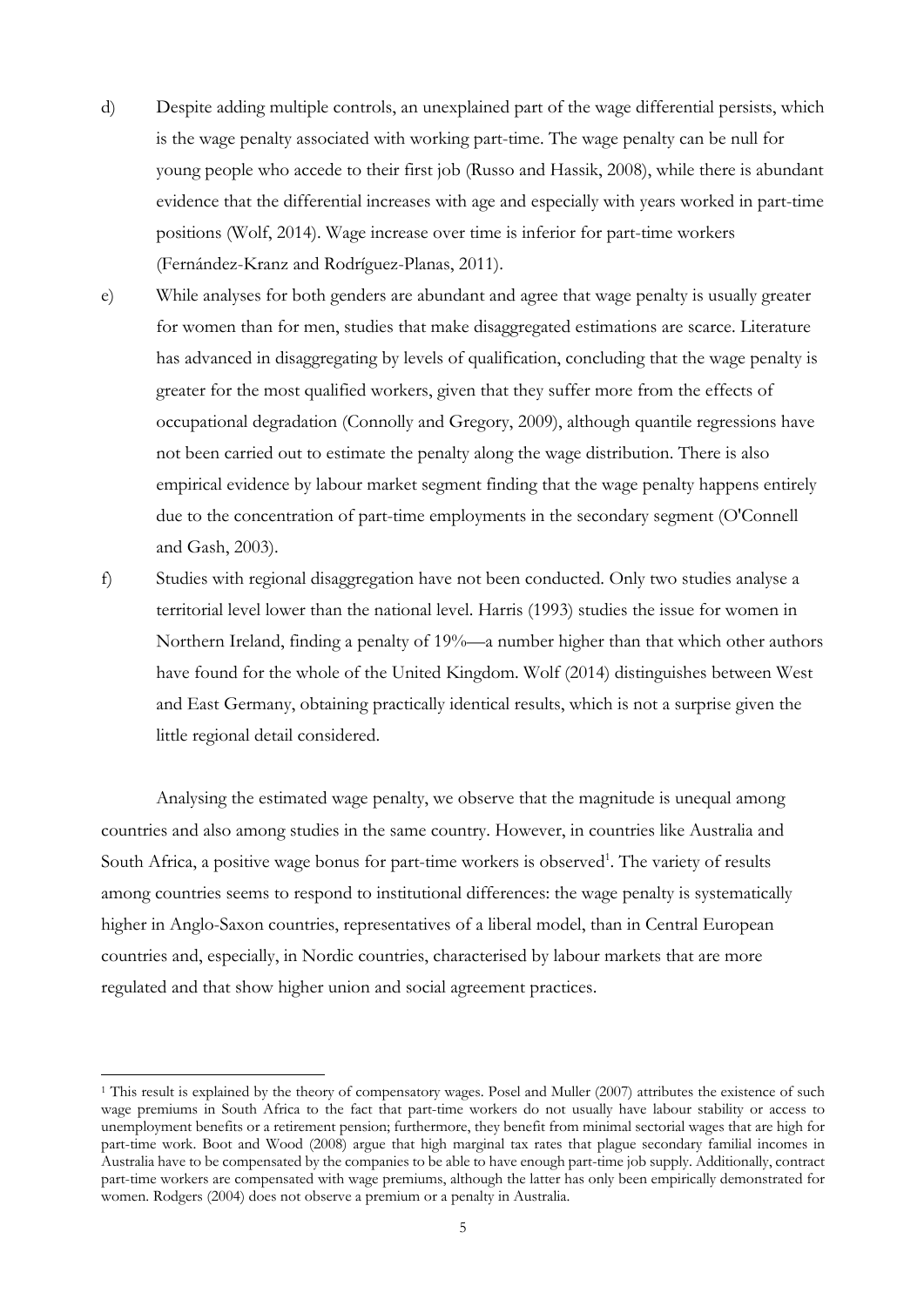For instance, Bardasi and Gornick (2008) observe higher wage penalties for part-time women in the US, UK, Canada, and Italy than in Germany and, especially, Sweden, where they did not find any penalty. Pissarides et al. (2005) obtain similar results using data from the European Community Household Panel Survey (ECHP), as in the 15 countries they analyse, the highest wage penalty is for women is in the UK and Ireland. In the case of men, it is UK and Ireland plus Denmark<sup>2</sup>. Although the numbers of Pissarides et al. refer to the 1980s, Hu and Tijdens (2003) also find a much greater wage penalty in the UK than in the Netherlands. O'Dorchai et al. (2007), working just with men, also estimate a high penalty in Ireland and the UK, plus Italy, while it is nonexistent in Denmark. It seems, then, that the same forces that limit global wage inequality—whether it is government regulations or the presence of labour institutions—restrain the wage gap and the wage penalty for part-time workers.

In addition to differences among countries, there are also different estimations for the same country, an aspect that can be appreciated in the case of the UK, because we have various studies separated by relatively few years<sup>3</sup>. Disparity of results seems to depend on the database used, the methodology of estimation, and on the controls included in the wage equations. Penalisation for British males varies between 15 points (O'Dorchai et al., 2007 with the WSS) and 20 points (Pissarides et. al., 2005). Hu and Tijdens (2003) estimate a penalty of 29 points combined for both genders with the same data as Pissarides et al. (2005).

Additional studies for women have found wage penalties that vary between 32 and 0 points. Bardasi and Gornick (2008), with data from the Luxemburg Income Study (LIS) and controlling for self-selection with a multinomial logit, estimate a pay penalty of 15 points, which disappears when sector and occupation controls are introduced. Manning and Petrongolo (2008) obtain similar results with data from the Labour Force Survey (LFS). On the contrary, Connolly and Gregory (2009) with the New Earnings Survey (NES) panel find a wage decrease of 7% for women who reduce their working time without changing occupation, and of 32% if they suffer occupational degradation.

The Spanish economy presents, likewise, very dissimilar results. In a first study about the issue, Cebrián et al. (2000) use the first wave of the ECHP carried out in 1994. The authors estimate a wage equation including individual controls and introducing dummy variables for part-time female workers, obtaining a positive wage premium of 12 logarithmic points for female part-time workers and of 30 points for those working less than 15 hours per week. In a later work (Cebrián et al.,

<sup>2</sup> The most surprising result from Pissarides et al. (2005) is a noticeable positive wage premium for men and women in the Mediterranean countries and for French women, which they attribute to a larger measurement error in the working hours in these countries.

<sup>&</sup>lt;sup>3</sup> This aspect is important, because gross wage difference and wage penalty evolve over time. In particular, since part-time workers are segmented in jobs and low-wage sectors, their wage gap grows as a result of an increase of global wage inequality in the labour market (Manning and Petrongolo, 2008).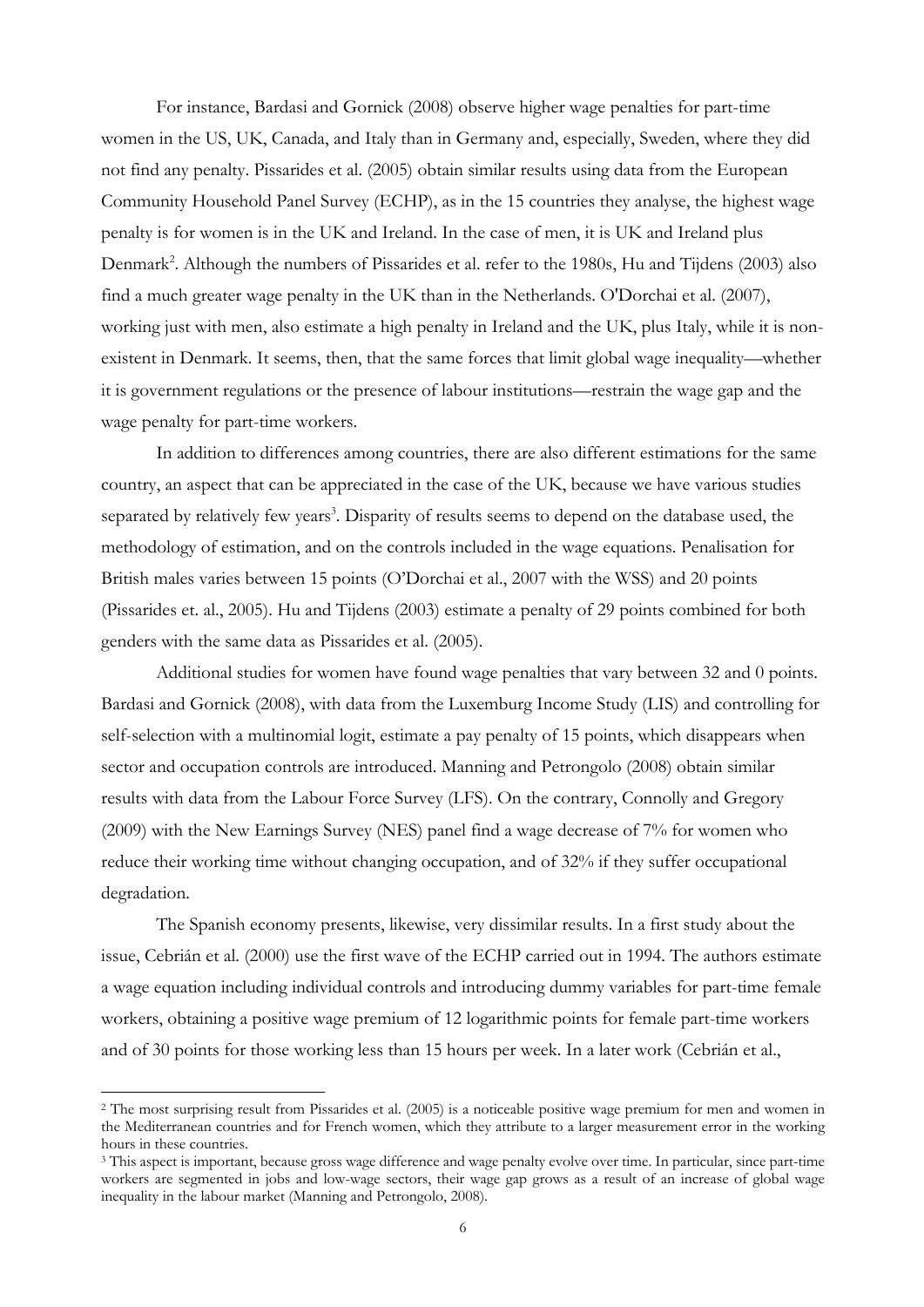2001), using the ECHP for 1995, they estimate wage equations with individual and job controls (including sector and occupation), and they do not obtain any penalisation for part-time women workers.

Pissarides et al. (2005), also working with the ECHP from 1994 to 1999, obtain again a positive premium for Spain (6 logarithmic points among men and 9 points among women) after controlling for occupation<sup>4</sup>. Pagán (2007), with the extended sample of the ECHP from 2000, also estimates positive wage premiums for both genders, superior for women (14.3 logarithmic points as opposed to 6.3 for men), after controlling for occupations and correcting the sample selection with an ordered probit with four states. O'Dorchai et al. (2007) use SES microdata from 1995 and, after controlling for occupation, estimate a male wage penalty of -6 logarithmic points.

Using data from the Continuous Sample of Working Histories (MCVL in Spanish) from 1996 and 2006, Fernández-Kranz and Rodríguez-Planas (2011) obtain for 25 to 25 year-old women a wage penalty that varies between -18.7 logarithmic points, controlling for non-observable individual heterogeneity, and -11.4 points, controlling for occupations and adding firm fixed effects. The latter variable has a bigger effect on the magnitude of the penalty. In more recent work with the same database, Fernández-Kranz et al. (2014) estimate that part-time women from 23 to 45 years old on permanently contracts have wage penalties of -6.1 logarithmic points and -9.0 points if the contract is temporary.

Accordingly, the magnitude of the wage penalty in Spain appears to oscillate, looking for the greatest compatibility possible, from -17.1 logarithmic points in the MCVL and +14.3 points in the ECHP, controlling for occupations and correcting the sample selection. In the case of men, the variation goes from +6.3 logarithmic points with the ECHPS to -6.0 points with the SES. It seems to be absolutely necessary, then, to provide additional evidence about this issue.

#### **3. Data**

1

This research is based on the microdata of the most recent wave of the SES (2010). The SES is designed as independent cross-section databases updated every four years. Currently, there are four available waves: 1995, 2002, 2006, and 2010). The Spanish National Statistics Institute conducts this survey, and it is Spain's sample for the *European Structure of Earnings Survey* carried out in EU member countries in accordance with a harmonised methodology. It is a nationally representative survey on firms that covers employees registered in the social security system throughout the month of October at establishments of any size belonging to the general scheme of the social security system and whose economic activity is framed in sections B to S of the sectoral

<sup>&</sup>lt;sup>4</sup> The authors argue that taking advantage of the panel structure of their data, controlling for the non-observable factors with individual fixed effects does not alter the obtained results, although they do not include such results.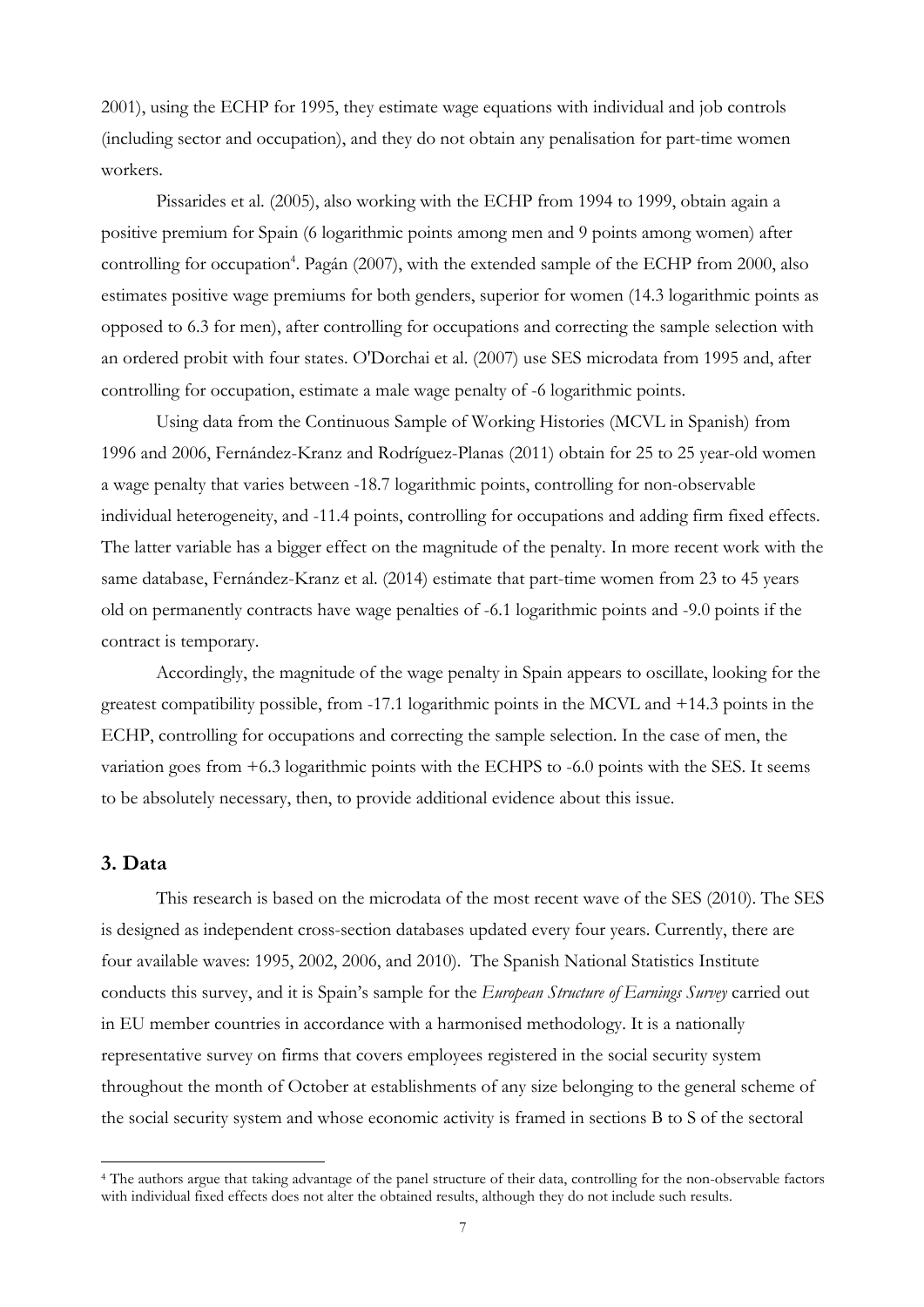classification NACE 2009. Therefore, it encompasses the bulk of the private sector of the Spanish economy, excluding only specific sectors such as agriculture and domestic service. The survey design corresponds to a two-stage sampling of employees working in firms registered in the social security system, and one of its most important features is the inclusion of matched employeremployee microdata (i.e., observations for various employees in each establishment). Another feature is that it is a survey specifically designed to determine the characteristics of the wage distribution in the Spanish labour market. Finally, it provides information about the region in which the establishment is located and, by design, it is also representative at the regional level, allowing for regional analysis, which is part of the aim of our research.

The survey provides detailed information on wages and worker characteristics (nationality, gender, age, and education); jobs (tenure, type of contract, and supervisory tasks)<sup>5</sup>; and firms (sector, size, type of collective agreement, and region). Wage information includes various components and covers different time references. The wage concept used in this research is the gross hourly wage, calculated from the wage corresponding to a representative month (October) divided by the number of hours worked in that month. In this calculation, any payment by companies, including commissions, bonuses for night work and weekends, as well as overtime work, has been incorporated.

The firm indicates the employee's status as full- or part-time is indicated in the SES,<sup>6</sup> so that the dependent variable in the analysis is a dummy variable differentiating between part-time and full-time. The analysis is carried out separately for men and women. The explanatory variables considered include characteristics of individuals and characteristics of their jobs and firms. The former are controls relating to the nationality of the individual (differentiating between natives and immigrants), the level of general education (distinguishing three levels: primary, secondary, and tertiary education), and age. The characteristics of the job are years of seniority in the current job (including its quadratic form) and type of contract (indefinite or fixed-term), while attributes of the firms are sector (12 categories corresponding to sections NACE-93), size (four categories), type of collective agreement (distinguishing between firm, national sector, and subnational sector agreements), and region of location of the firm.

Observations with missing values on key variables and those for individuals aged less than 16 years or over 65 years, or with hourly wages less than 2.5 Euros or greater than 200 Euros have

<sup>5</sup> It also includes information on occupation. However, this variable has not been considered in the analysis, given that it potentially suffers from endogeneity in relation to the distribution of individuals between full- and part-time jobs, to the extent that part-time employment is often limited to low-wage occupations (for details, see Manning and Petrongolo, 2008).

<sup>6</sup> Specifically, in the case of each worker, the firm has to choose between full-time or part-time in response to the following question: '4.1 Type of job.' It is considered part-time if hours worked are less than the normal working day of the firm or, in the absence of a normal working day, if they are lower than the maximum legally set (it must be stipulated in the contract).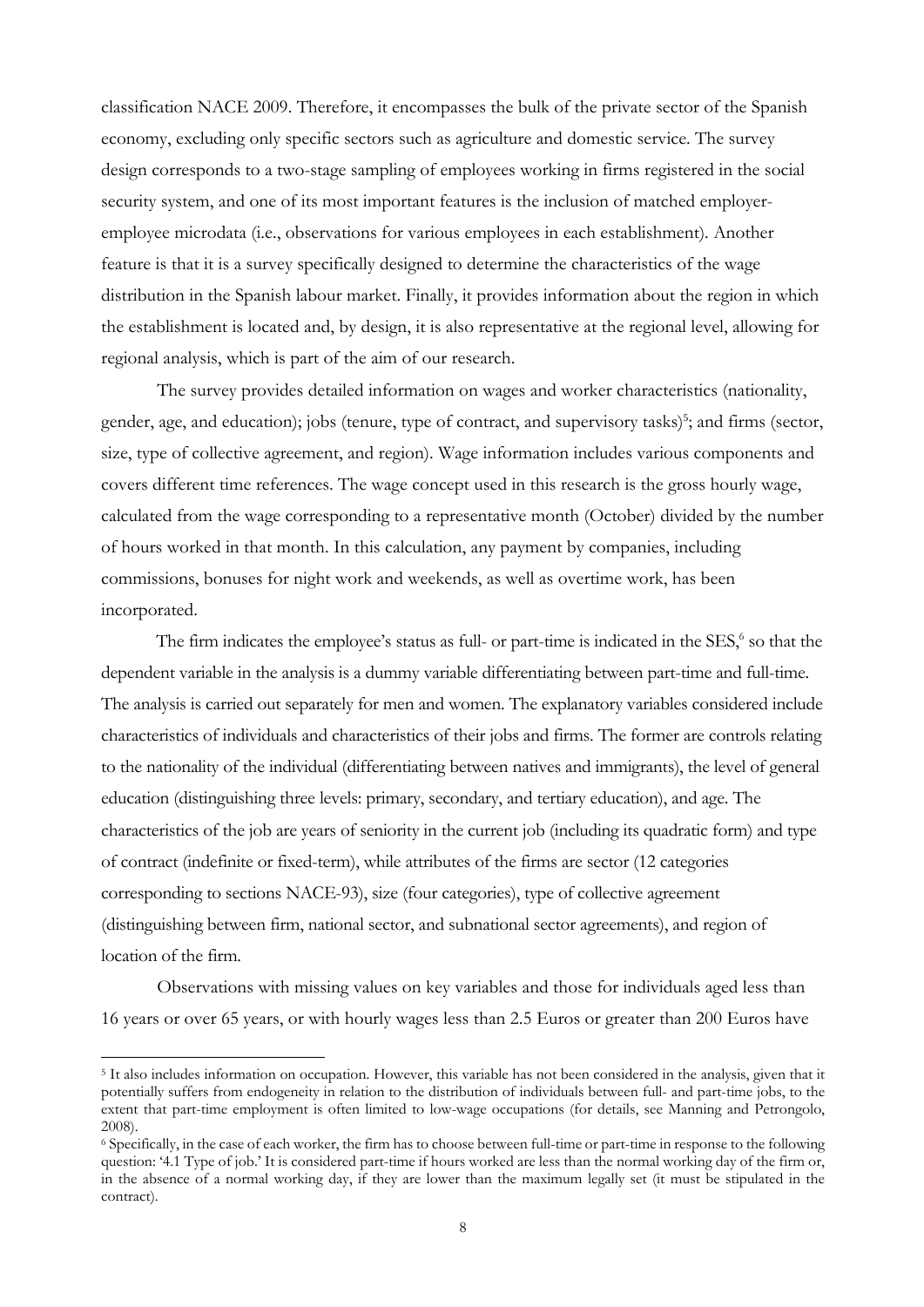been filtered. Moreover, firms with fewer than two observations were excluded from the sample in order to allow the correct identification of firm fixed effects in the econometric estimates. Finally, following most previous studies on the relative wage treatment of part-time workers that limit the analysis to private sector employees, observations corresponding to the public sector (i.e., Section O, Public administration and defence, compulsory social security) have been removed. The final sample is formed by 152,099 observations, which correspond to 89,344 men and 62,755 women.

#### **4. Methodology**

In the empirical analysis, two econometric methodologies have been used to decompose the wage differences of full- and part-time workers. This is an extension of the Juhn-Murphy-Pierce methodology (Juhn et al., 1991), adapted for use with matched employer-employee data, which permits a detailed decomposition of the average wage differential. The second is the methodology proposed by Fortin, Lemieux, and Firpo (2011), which provides a detailed decomposition of the wage differences throughout the wage distribution. Both techniques are described below. *4.1. Juhn-Murphy-Pierce decomposition* 

First, we use an extension of the Juhn et al. (1991) decomposition, as suggested by Blau and Kahn (1992), specifically adapted for use with matched employer-employee data. This technique departs from the estimation of the following semi-logarithmic wage equation:

$$
w_{ij} = X_i \beta + \varepsilon_{ij} + a_j \tag{1}
$$

wherein  $w_{ij}$  is the natural log of hourly wage of individual i in workplace j;  $X_i$  is a vector of controls including individuals' characteristics and those of their jobs and the companies employing them;  $\beta$  is a vector of parameters to be estimated (including an intercept);  $\varepsilon_{ii}$  is a stochastic error term, and  $a_i$  is an error component corresponding to workplace j and invariant for all individuals working in the same workplace.

Following the recommendation of Oaxaca and Ransom (1994) and Neumark (1998), we use as reference wage structure in the decomposition that corresponding to both groups; equation (1) is estimated for the pool of workers (i.e., full- and part-time workers). Identification of workplace effects is guaranteed, given that there is more than one observation per workplace in the dataset. Since the result of Hausman's contrast indicates that workplace-specific effects are correlated to the rest of the explanatory variables in equation (1), the model is estimated by fixed effects (which is equivalent to estimating by ordinary least squares with a set of workplace dummies). Relying on the properties of the ordinary least squares estimator, after the estimation of equation (1) with the pooled data and having obtained the values of  $\hat{\beta}^A$ ,  $\sigma^A$  and  $\eta^A$ , the average wage of the subgroup of workers s (s=full- or part-time workers) can be expressed as: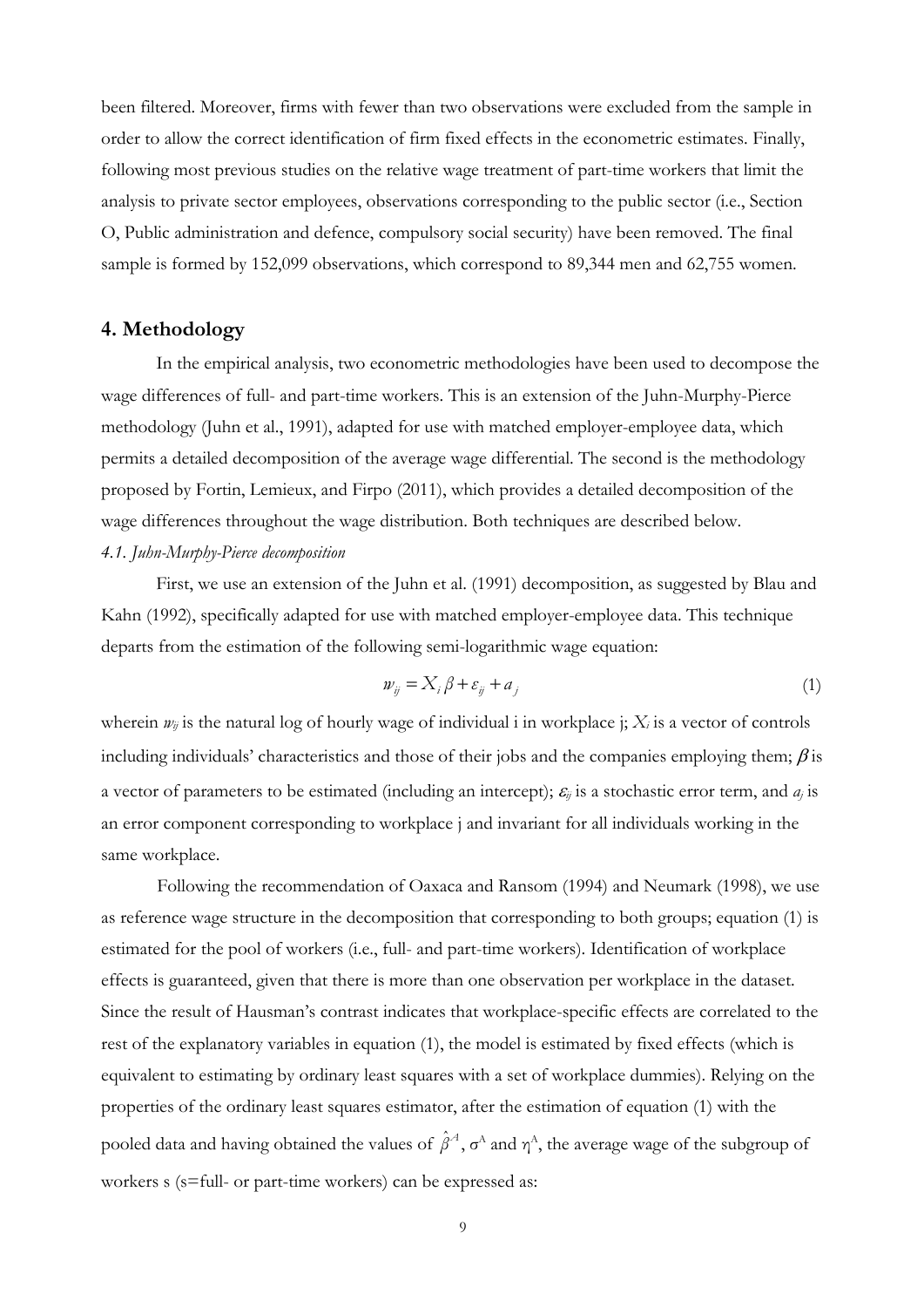$$
\overline{w}^s = \overline{X}^s \hat{\beta} + \sigma \overline{\theta}^s + \eta \overline{\lambda}^s \qquad \text{where } \overline{\theta} \sim (0,1), \overline{\lambda} \sim (0,1) \tag{2}
$$

where  $\overline{\psi}^s$  stands for the mean natural log of the hourly wage of a given group s;  $\overline{X}^s$  is a vector of the average of the set of explanatory variables for group s;  $\hat{\beta}$  is the vector of coefficients estimated with equation (1) and the pooled data; σ is the standard deviation of wage residuals of the pool of workers;  $\overline{\theta}^s$  is the average standardised residual of group s;  $\eta$  is the standard deviation of workplace effects of the pool of full- and part-time workers and  $\bar{\lambda}^s$  is the average standardised workplace effect of group s.

Using the pooled wage structure as the market price reference in the decomposition, the wage gap between part- and full-time workers can be written as follows:

$$
\overline{w}^{\rho} - \overline{w}^{\int} = (\overline{X}^{\rho} - \overline{X}^{\int})\hat{\beta} + (\overline{\theta}^{\rho} - \overline{\theta}^{\int})\sigma + (\overline{\lambda}^{\rho} - \overline{\lambda}^{\int})\eta = \Delta\overline{X} \hat{\beta} + \Delta\overline{\theta} \sigma + \Delta\overline{\lambda} \eta
$$
(3)

where the subscript  $p$  is for part-time workers and  $f$  is for full-time workers, and a  $\Delta$  prefix denotes the average difference between both groups in the subsequent variable.

In brief, equation (3) provides a decomposition of the part-time/full-time wage gap that quantifies the extent to which average wage differences between part-time and full-time workers are related to (a) differences in observed characteristics, (b) the influence of unobserved elements, and (c) the influence of workplace-related factors. More specifically, the first term on the right-hand side of the equation corresponds to the portion of the wage differential attributable to differences in the observed characteristics between the two groups  $(\overline{X}^p \cdot \overline{X}^f)$ , valued at market prices  $(\hat{\beta})$ , which coincides with the 'explained' component of the standard Oaxaca-Blinder decomposition. The second term measures the influence of unobserved factors in the model. This component comprises the effect of unobserved ability, motivation, and discrimination, among others, and corresponds to the impact of differences between part- and full-time workers on the average standardised residual  $(\bar{\theta}^{\rho} - \bar{\theta}^{\rho})$  multiplied by the money value per unit difference in the standardised residual ( $\sigma$ ), which determines the specific wage penalty suffered by the disadvantaged group. Finally, the third term estimates the influence of workplace-related factors. This term is taken as a product of the difference in the average standardised workplace effect of part-time and full-time workers  $(\bar{\lambda}^p \cdot \bar{\lambda}^f)$ 

, which measures the intensity of part-time workers' segregation into comparatively low-wage workplaces, and the dispersion of wage differentials across workplaces (*η*), which determines the degree of the wage penalty for part-time workers resulting from this segregation.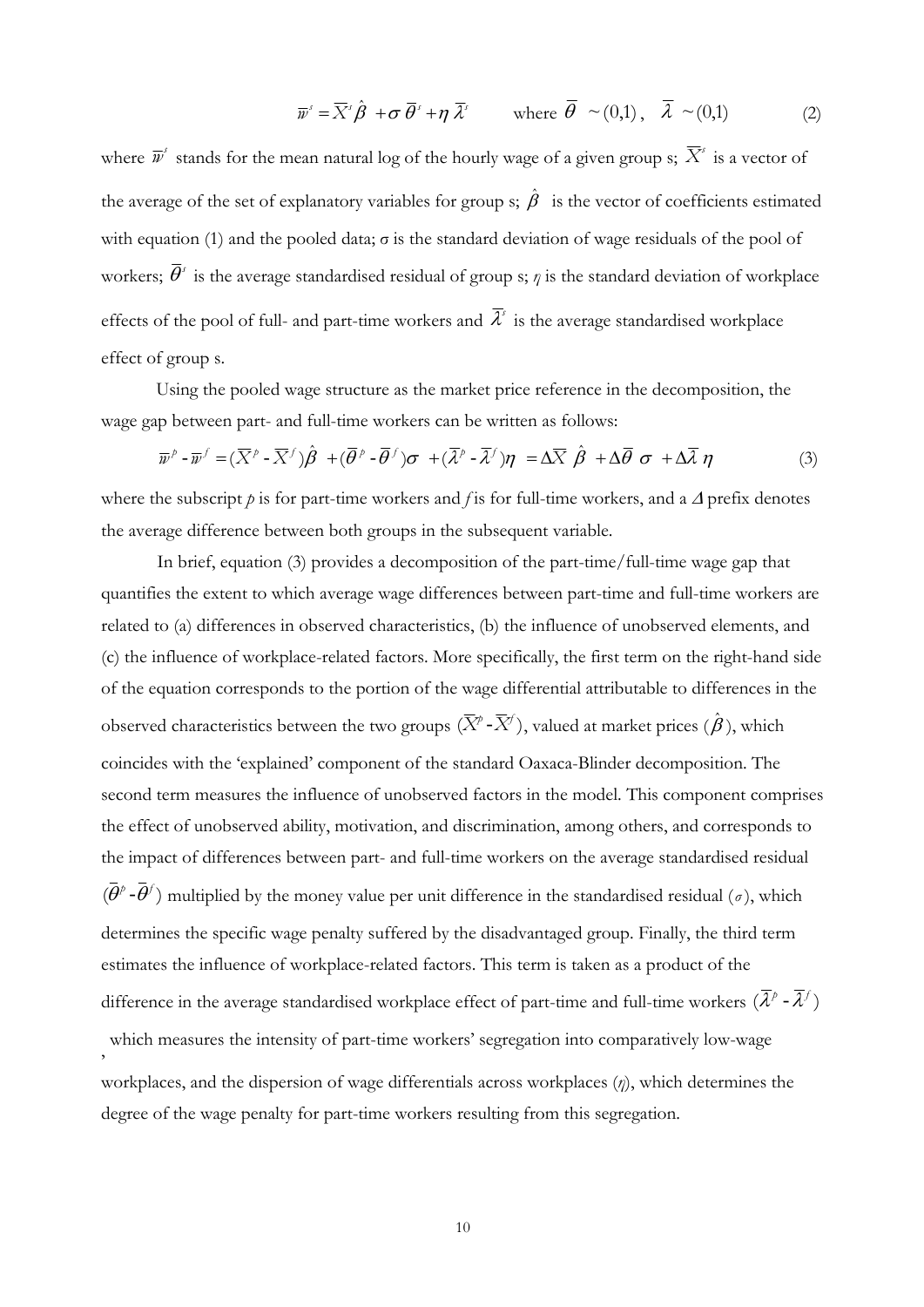#### *4.2. Fortin-Lemieux-Firpo decomposition*

Fortin, Lemieux, and Firpo (2011) have recently proposed a technique that enhances the development of the empirical decompositions of differences between two distributions of a variable. This technique provides a breakdown of the differences between distributions in the value of any distributional statistic (as the value of a quantile or an inequality index) based on differences in the endowments of characteristics and in their returns. This procedure has considerable advantages compared to techniques previously proposed in the literature, which also permit the decomposition of differences between distributions based on construction of counterfactual distributions (DiNardo, Fortin and Lemieux, 1996; Juhn, Murphy and Pierce, 1993; Machado and Mata, 2005 and Melly, 2005, 2006). Thus, whereas the latter techniques consist of aggregated decompositions, which, aside from partial exceptions, provide exclusively the separate effects of characteristics and returns, Fortin, Lemieux, and Firpo's methodology provides a detailed decomposition that allows us to ascertain the individual contribution of each explanatory variable for both components.

This methodology is based on the estimation of a regression in which the independent variable (the wage) is substituted by a transformation of the same, the *recentred influence function* (RIF). Subsequently, a standard Oaxaca-Blinder decomposition can be developed for any distributional statistic based on the regression results.

The influence function measures the effect on distributional statistics of small changes in the underlying distribution. Thus, for a given distributional statistic of the distribution  $F_W$ ,  $\nu(F)$ , this function measures the importance of each observation in shaping its value. Fortin, Lemieux, and Firpo (2011) suggest using a recentred version of the influence function having added the statistic of interest,  $RIF(W)=v(F)+IF(W)$ , since it has as expected value the actual statistic  $v(F)$  (insofar as the expectation of the function of influence with respect to distribution of *W* is, by definition, zero).

In the case of the quantiles  $\mathcal{Q}_{\theta}$  of the unconditioned marginal distribution  $F_{W}$ , the function of influence,  $IF(W, Q_{\theta})$ , is defined as

$$
IF(W / Q_{\theta}) = \frac{\theta - l\{W < Q_{\theta}\}}{f_W(Q_{\theta})} \tag{4}
$$

where  $l\{\cdot\}$  is an indicator function and  $f_W$  is the function of density of the marginal distribution of *W* evaluated in  $Q_{\theta}$ .

Given that the function of recentered influence,  $RIF(W, Q_{\theta})$ , is equal to  $Q_{\theta} + IF(W, Q_{\theta})$ , then the following is fulfilled:

$$
RIF(W / Q_{\theta}) = Q_{\theta} + \frac{\theta - l\{W < Q_{\theta}\}}{f_W(Q_{\theta})}
$$
\n<sup>(5)</sup>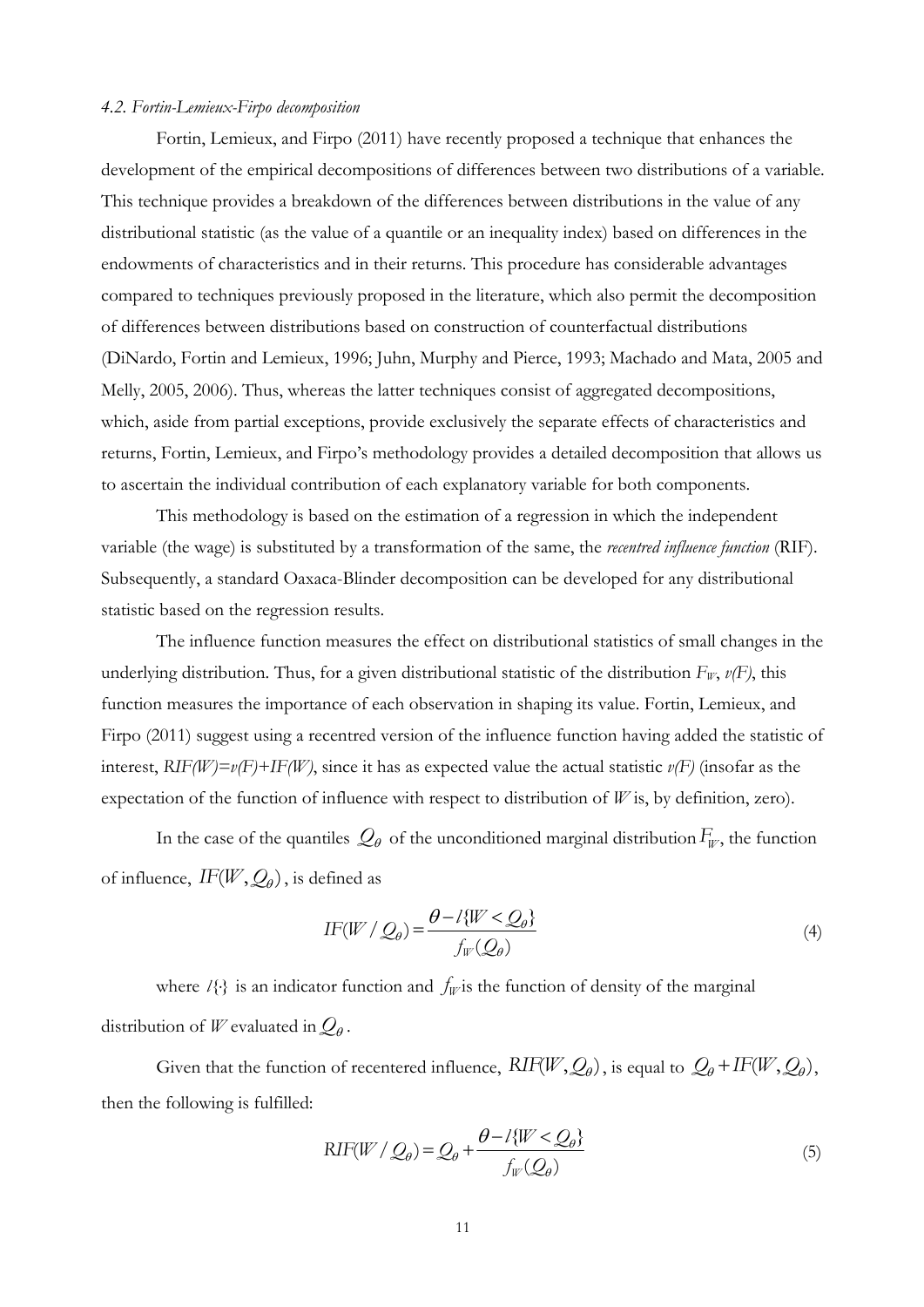The RIF function may be computed empirically in the case of the quantiles by means of a local inversion following calculation of the dummy variable  $l\{W < Q_{\theta}\}\$  (which specifies whether the value *W* is higher or lower than  $Q_{\theta}$ ), the estimation of the quantile of the sample  $Q_{\theta}$ <sub>,</sub> and the estimation by means of kernel density functions of the corresponding density function  $f_W$  evaluated in  $\mathcal{Q}_\theta$ .

Following calculation of the RIF function for the quantile, a value is provided for the transformed variable for each observation of the sample. Insofar as the effect of the change in distribution of an explanatory variable in the quantile may be expressed *ceteris paribus*, as the average partial effect of that variable in the conditioned expectation on its RIF function, and assuming that the conditioned expectation of the RIF function may be modelled as a linear function of the explanatory variables, these values may be used for estimation by means of ordinary least squares of a regression of the RIF variable in a vector of explanatory variables. The estimated coefficients may be interpreted as the effect of an increase in the average value of an explanatory variable in the distribution quantile.

The estimated coefficients of that regression may be used for calculation of a standard Oaxaca-Blinder decomposition of different quantiles of the distribution. In the development of the decomposition, the wage structure of the two groups involved in the comparison has also been used as the reference wage structure.

Consequently, the decomposition takes the following form:

$$
\Delta_{Q_{\theta}} = (\overline{X}^{\rho} - \overline{X}^{\prime}) \hat{\gamma}_{Q_{\theta}}^* + \left\{ \overline{X}^{\rho} (\hat{\gamma}_{Q_{\theta}}^{\prime} - \hat{\gamma}_{Q_{\theta}}^*) + \overline{X}^{\prime} (\hat{\gamma}_{Q_{\theta}}^* - \hat{\gamma}_{Q_{\theta}}^{\rho}) \right\} \tag{6}
$$

Wherein  $\Delta_{\!Q}$  is the difference in the quantile  $Q$  of the wage distributions of part- and fulltime workers, respectively;  $\bar{X}^p$  and  $\bar{X}^f$  are the average observed characteristics for part- and fulltime workers, and  $\hat{\gamma}_{Q_0}^{\dagger}$ ,  $\hat{\gamma}_{Q_0}^{\dagger}$  and  $\hat{\gamma}_{Q_0}^*$  are the estimated coefficients following regression of the RIF variable of the quantile *Q* on the group of explanatory variables for part-time workers, full-time workers, and the pool of both groups respectively. The first component of the right-hand side of the equation represents the effect on the differential between distributions caused by differences in characteristics (or the 'explained' component), whereas the second corresponds to the effect of the coefficients (or 'unexplained' component). As previously referenced, the contribution of each explanatory factor can be observed in the decomposition results.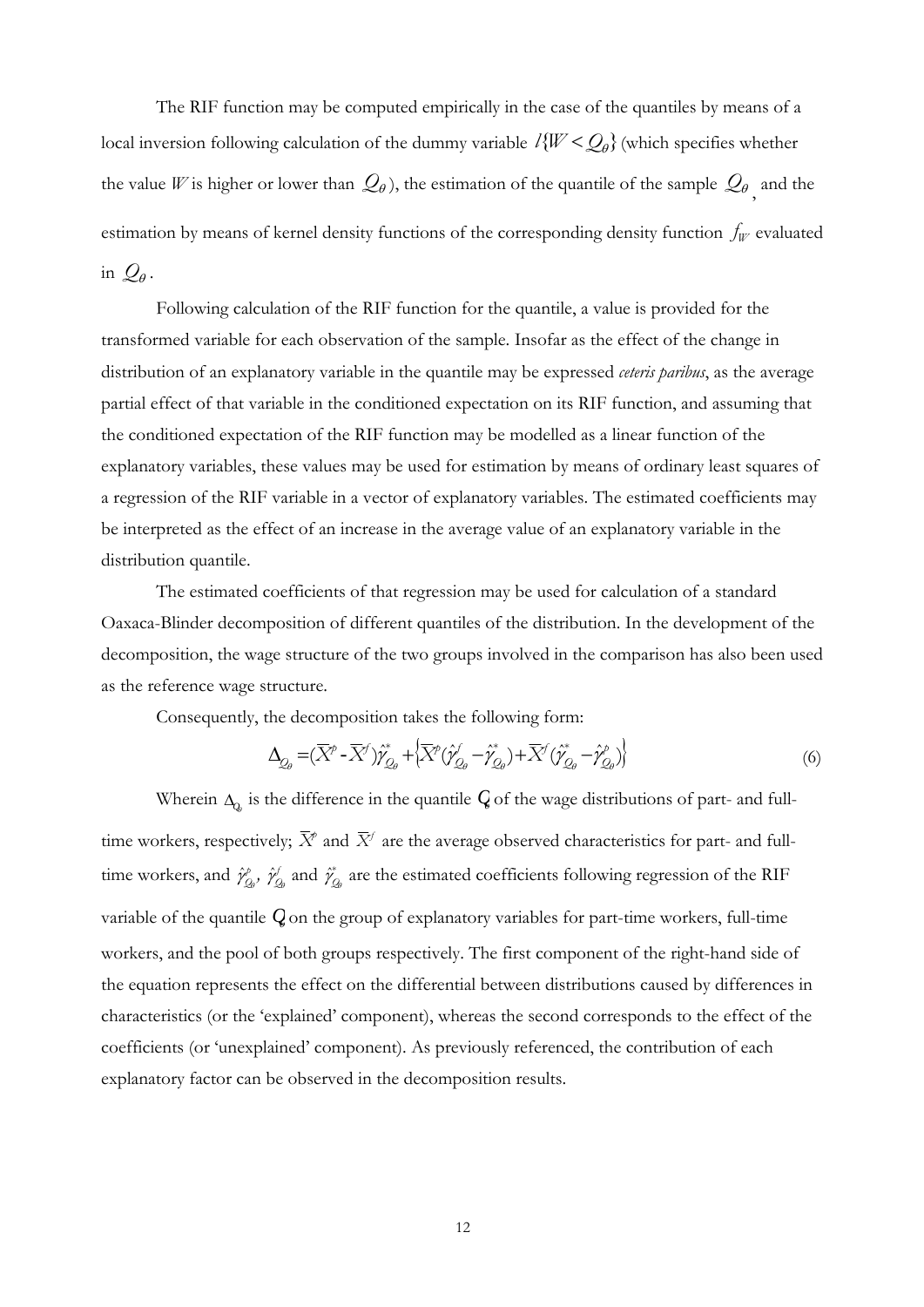#### **5. Results**

#### *5.1. Descriptive evidence*

Table 2 and figure 1 provide information on the wage differential between part-time and full-time workers, measured as the logarithm of the wage per hour and distinguishing between male and female workers. A negative value (positive) of the differential corresponds to a wage disadvantage (advantage) of part-time workers. Looking at the data, we can conclude that in Spain there is a significant negative average wage differential for part-time workers, although the gap is substantially lower in the case of men (-0.104 logarithmic points) than of women (-0.254 logarithmic points). The wage differential, however, is not homogeneous along the wage distribution. For instance, in the case of male workers the differential decreases notably along the wage distribution (until the point to be favourable for part-time workers in the right tail of the distribution), whereas in the case of females, the differential increases along the distribution.

The magnitude of the average wage differential associated with part-time work presents, at the same time, high regional heterogeneity (table 3). In the case of female workers, the magnitude of the differential exceeds the national average in regions like Andalusia, Extremadura, or Madrid, whereas in others like Navarra or The Rioja the differential is notably lower (the maximum and minimum values of the wage differential are -0.315 for Extremadura and -0.071 for The Rioja, with a standard deviation of 0.071). Regional differences are even higher in the case of male workers, where in some regions like Cantabria, Aragon, or Navarra the average wage of part-time workers is higher than that of full-time workers (the extreme values of the differential are -0.299 for Madrid and -0,050 for Cantabria, with a standard deviation of 0.100).

Tables A.1 and A.2 of the appendix present descriptive statistics of the sample used in the empirical analysis, distinguishing between male and female workers and by the different quartiles of the wage distribution. According to these figures, there are significant differences in the characteristics of full-time and part-time workers, although these differences vary between male and female workers. In particular, in the case of female workers those working part-time present characteristics usually associated with lower wages: lower average educational levels and seniority; greater incidence of fixed-term contracts; less presence in high-wage sectors like manufacturing and construction; and higher presence in small firms without specific collective agreements. In the case of male part-time workers, although some characteristics are clearly unfavourable (e.g., lower seniority; a greater incidence of fixed-term contracts; work in the service sector and in firms without specific collective agreements), other characteristics have the opposite effect (e.g., older and seniority). This last circumstance is mainly explained by the characteristics of the individuals in the high part of the wage distribution, as better endowments of those variables are, in fact, only observed for part-time workers in the right tail of the distribution. This finding is consistent with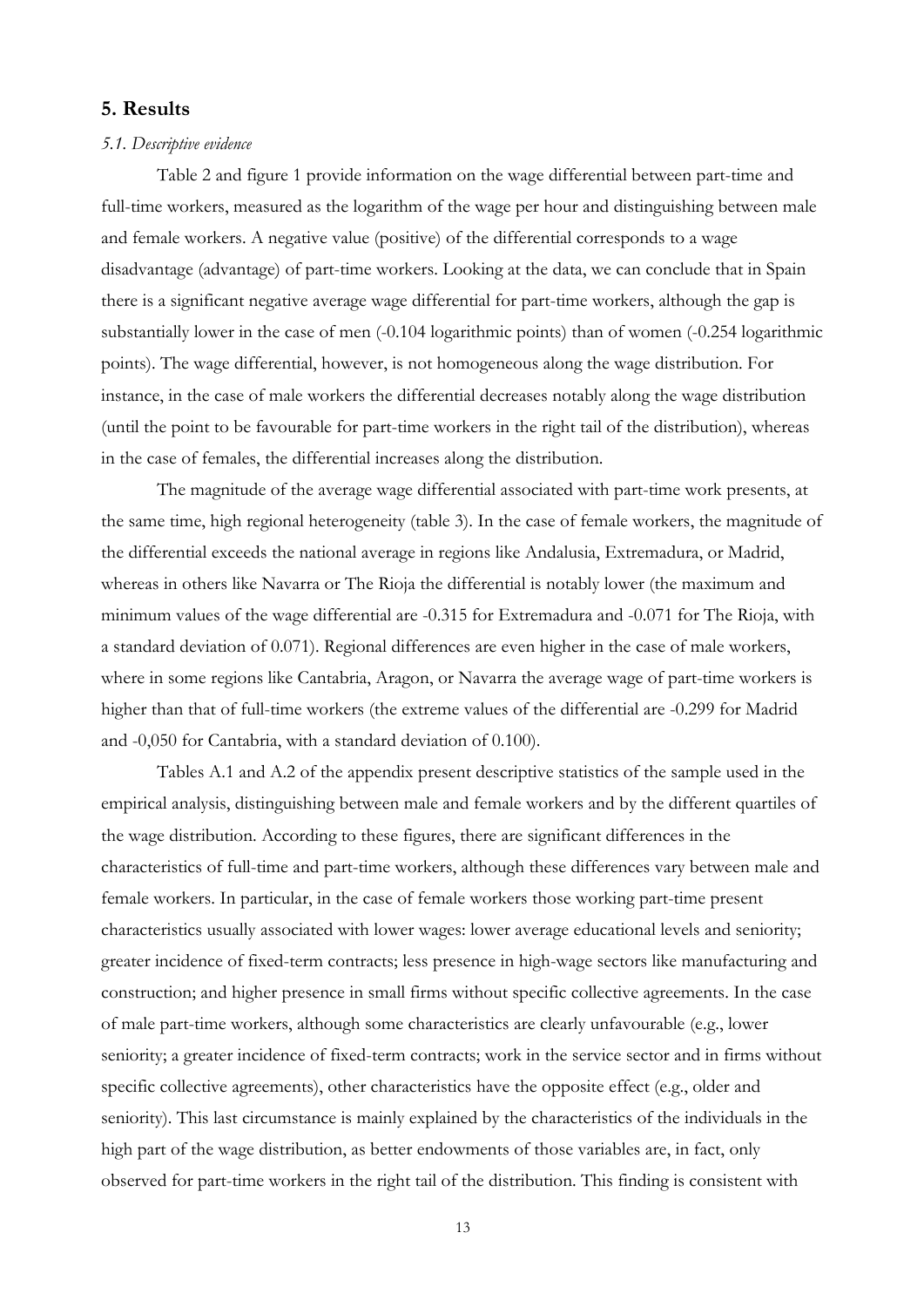the fact that most job contracts among part-time male workers are related to partial retirement (Muñoz de Bustillo et al., 2008).

#### *5.2. National results*

The results of applying the extension of the Juhn, Murphy, and Pierce (1991, 1993) methodology for the decomposition of the differentials in average wages between part-time and full-time workers are shown in Table 4, distinguishing between males (left panel) and females (right panel). In particular, the first row of the table shows the value of the raw differential in log hourly wages between the two groups of workers, while the rest of the rows show the value of the different terms of the decomposition (where a negative value indicates that the factor has a negative effect on the wage of part-time workers when compared to full-time workers). For each case, we consider three specifications of the wage equation. The first specification (model 1) only includes explanatory variables related to the socio-demographic characteristics of the individuals (nationality, education, and age). The second specification (model 2) includes the same individual characteristics, but also characteristics related to job and firm (e.g., seniority, type of contract, region, sector, size, and type of collective agreement). The last specification (model 3) includes firm fixed effects instead of firm characteristics. It is important to highlight that the results of models 1 and 2 are equivalent to those that would be obtained from a standard decomposition in two components (characteristics and returns), such as the Oaxaca-Blinder decomposition, whereas results from model 3 also include the third component of the right side of the equation (3).

The results of model 1 reveal that when only individual characteristics are considered, the lower wage levels of part-time workers are not fully explained by their relative endowments of characteristics, but by a different wage treatment. In the case of male workers, the component associated with characteristics takes a practically negligible value (a result explained by the fact that the lower endowments of education and the greater presence of immigrants between part-time workers compensate for the higher average age of this group compared to full-time workers), while most of the wage differential corresponds to the unexplained part. In the case of female workers, observable characteristics explain a relevant part of the differential (around 41%) (mostly related to the lower relative educational endowments of part-time female workers), but as before, most of the differential is related to the unexplained part. This implies that the part-time wage-penalty is -10.6 logarithmic points for male and -15.0 points for female workers.

The inclusion of additional explanatory variables related to the characteristics of jobs and firms (model 2) substantially increases the contribution of the explained component for both genders. In the case of male workers, apart from individual characteristics related to lower educational levels and seniority, a higher incidence of fixed-term contracts and a higher presence in low-wage sectors are the main variables responsible of the wage disadvantage of part-time workers.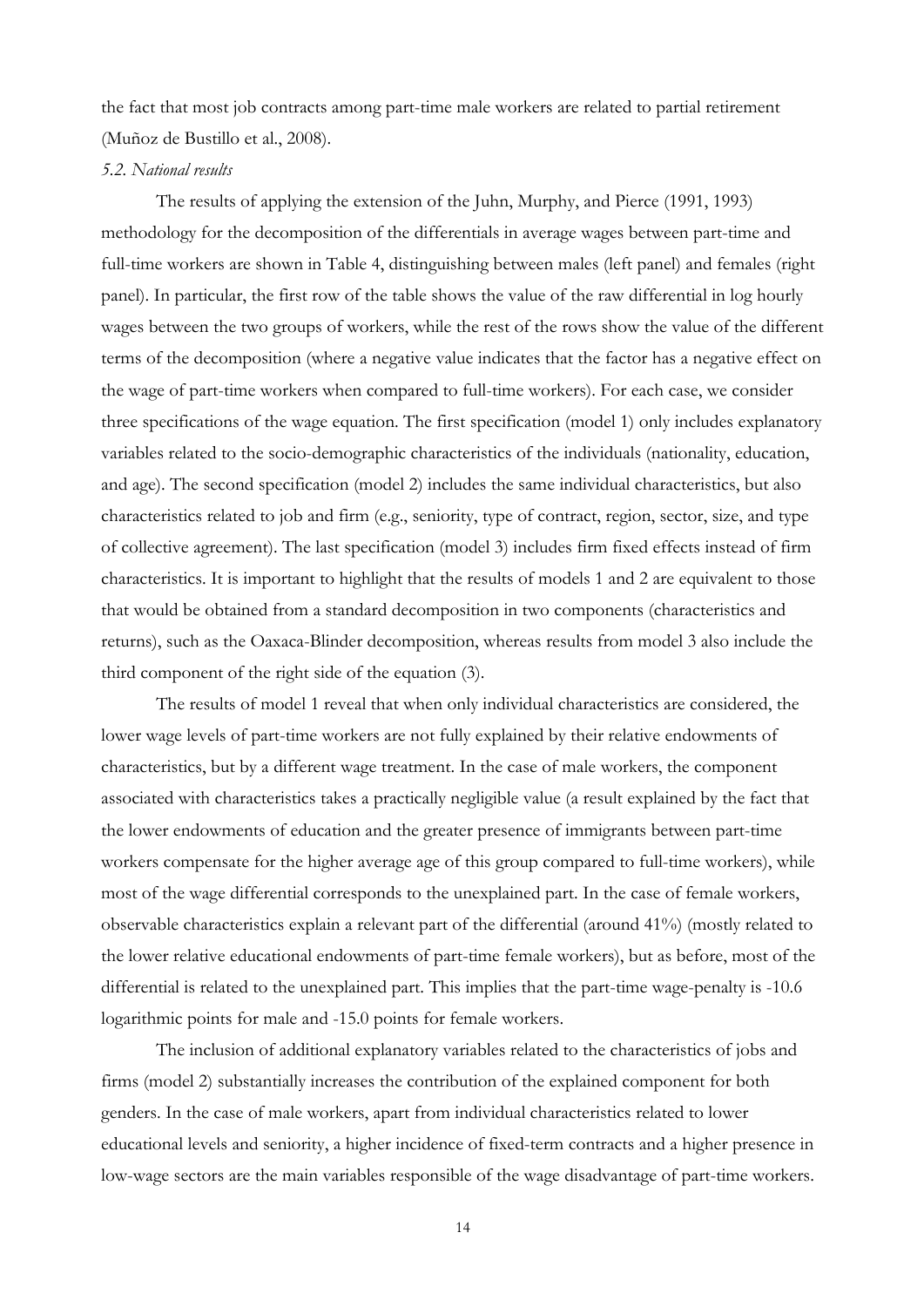The only factor with a positive effect for this group is their higher relative age. For female workers, the factors explaining lower wages of part-time workers are also related to their lower endowments of education and seniority and their higher presence in low-wage sectors, although the contribution of these variables is relatively lower than in the case of male workers. Hence, the most remarkable result of the evidence obtained from model 2 is that, once not only socio-demographic but also job and workplace characteristics are controlled for, a very important part of the wage gap between part-time and full-time workers is explained—the contribution of the explained part of the differential increases to 66% for men and to 82% for women. The unexplained part (or wage penalty in strict sense) is only -3.6 logarithmic points for men and -4.6 logarithmic points for women, representing 34% and 18% of the total, respectively. These values are very different from the wage premium for part-time workers found by Cebrián et al. (2000), Pissarides et al. (2005), and Pagán (2007) using the PHOGUE, but are very close to the results obtained by O'Dorchai et al. (2007) with the *Structure of Earnings Survey 1995* for men (-6 logarithmic points), and slightly lower than those obtained by Fernández-Kranz and Rodríguez-Planas (2011) and Fernández-Kranz et al. (2014) using the MCVL (between -6 and -13 logarithmic points).

The relevance of characteristics as the main explanatory factor of the wage differential between part-time and full-time workers is also observed when firm level variables are replaced by firm fixed-effects (model 3). According to the obtained results, for both genders the wage disadvantage of part-time workers is almost fully explained by their characteristics. The first term of the decomposition associated with individual and job characteristics explains 29% of the gap for men and 41% for women, and the second term, associated with their relative segregation in lowwage firms, explains 69% of the gap for men and 56% for women. As a consequence, the third component associated with the wage residuals has a minimum influence to explain the gap: it nearly disappears for male workers and reduces to -0.7 logarithmic points for female workers. This last result shows that, in aggregate terms, part-time workers who possess the same productive characteristics as full-time workers and who work in the same firm receive similar wage treatment (i.e., there is no evidence of wage discrimination).

Figures 2 and 3 show the results of the decomposition of wage differences between parttime and full-time workers by quantiles obtained after applying the methodology proposed by Fortin, Lemieux, and Firpo (2011). To facilitate the presentation, figure 2 distinguishes between the aggregated contribution of characteristics and returns (or wage penalty), whereas figure 3 shows the detailed results of the separate effect of each explanatory variable associated with the characteristics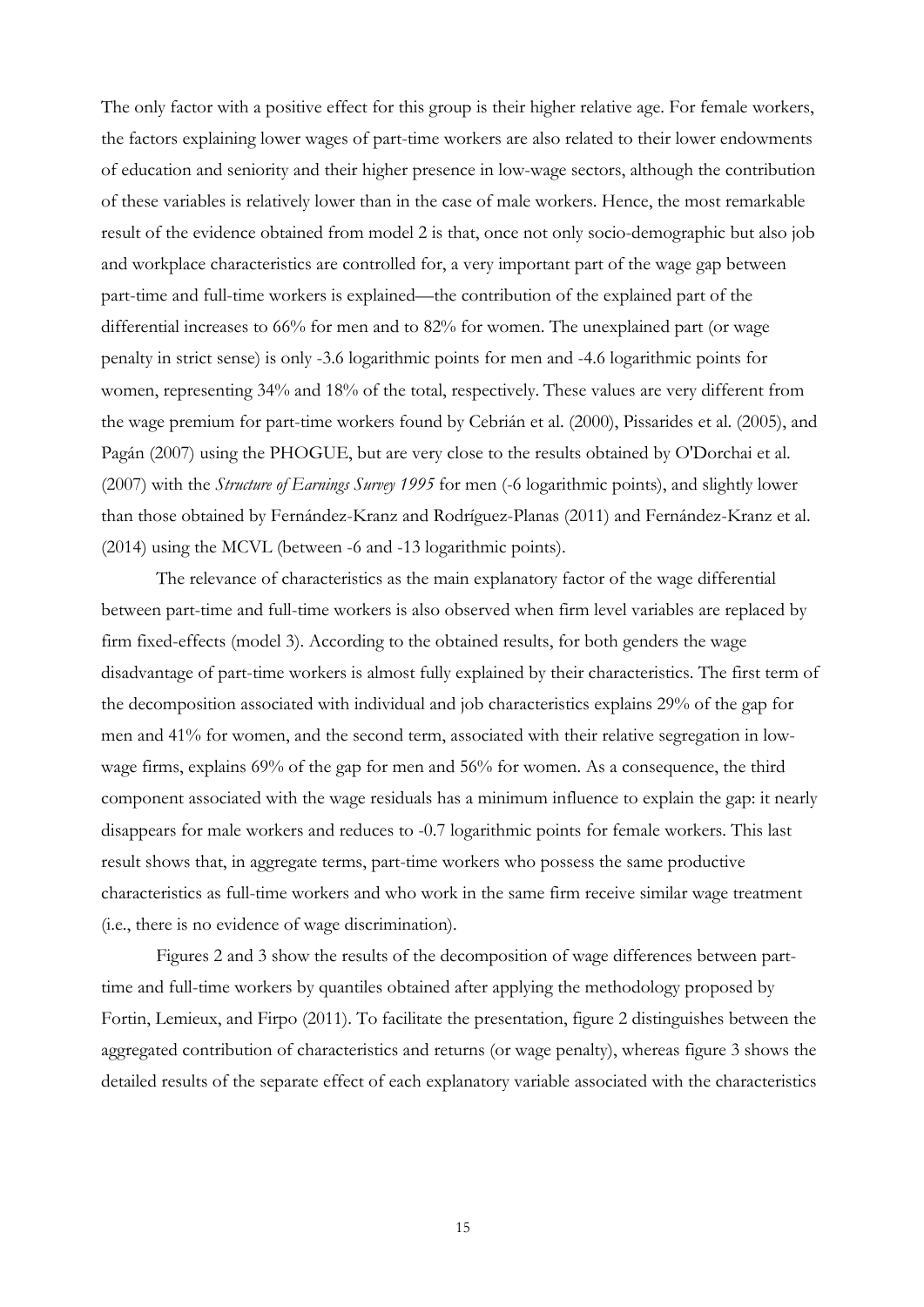component<sup>7</sup>. This evidence has been obtained from a specification of the wage equation that includes socio-demographic individual characteristics and job and firm characteristics (model 2). In figure 3, variables have been grouped according to these three categories to facilitate interpretation.

In the case of male workers, and similar to the results obtained for the decomposition of average wages, the wage penalty associated with part-time jobs observed in the left and in the medium part of the distribution is related to the worst endowment of characteristics of individuals with part-time contracts (characteristics), but also to a relative wage penalty (coefficients). However, the wage differential decreases along the wage distribution until the point that in the right tail it is favourable to part-time workers. The component associated with characteristics shows a slowly increasing profile along the distribution, so that for upper quantiles it contributes less negatively to the observed wage gap (figure 2)—a result that is explained by the higher incidence of permanent contracts in the right tail of the wage distribution (figure 3 and table A.4). In any case, the reduction of the wage gap along the wage distribution is mainly explained by the fact that the wage penalty reduces its intensity in the right tail of the distribution until a point where it becomes a wage premium for the last two deciles (figure 2).

In the case of women, the results in figure 2 confirm that differences in endowments of characteristics are systematically the main driver of the lower wages of part-time female workers (figure 2). The influence of this factor is not, however, homogenous along the wage distribution, as it is comparatively more reduced in the left tail but growing (in absolute terms) along the distribution. The results of the detailed decomposition reveal that the increasing profile of this component is due to the increasing importance of the individual characteristics and, in particular, of the endowments of education, since the differences in this particular domain are very important and negative for workers in the right tail of the distribution (figure 3 and table A.4). The contribution of the component associated with coefficients also shows an increasing trend along the wage distribution, which means that women in the right part of the distribution, who have more experience, higher levels of education, and higher levels of seniority (table A.4 of the annex) suffer a greater wage penalty. In particular, this reflects lower returns to education and to experience (proxied by age)—a circumstance derived from the three phenomena highlighted in the literature. On one hand, part-time workers receive a lower reward to their experience due to the fact that in working fewer hours they accumulate less human capital. On the other hand, the returns to education are lower as the transition from full-time to part-time work usually involves occupational downgrading (Connolly and Gregory, 2009), particularly in those countries, like Spain, where the

<sup>7</sup> Additional information on the results of the decomposition can be found in tables A.3 and A.4 of the annex. Estimated coefficients by means of unconditional quantile regressions required for the decomposition are available from the authors on request.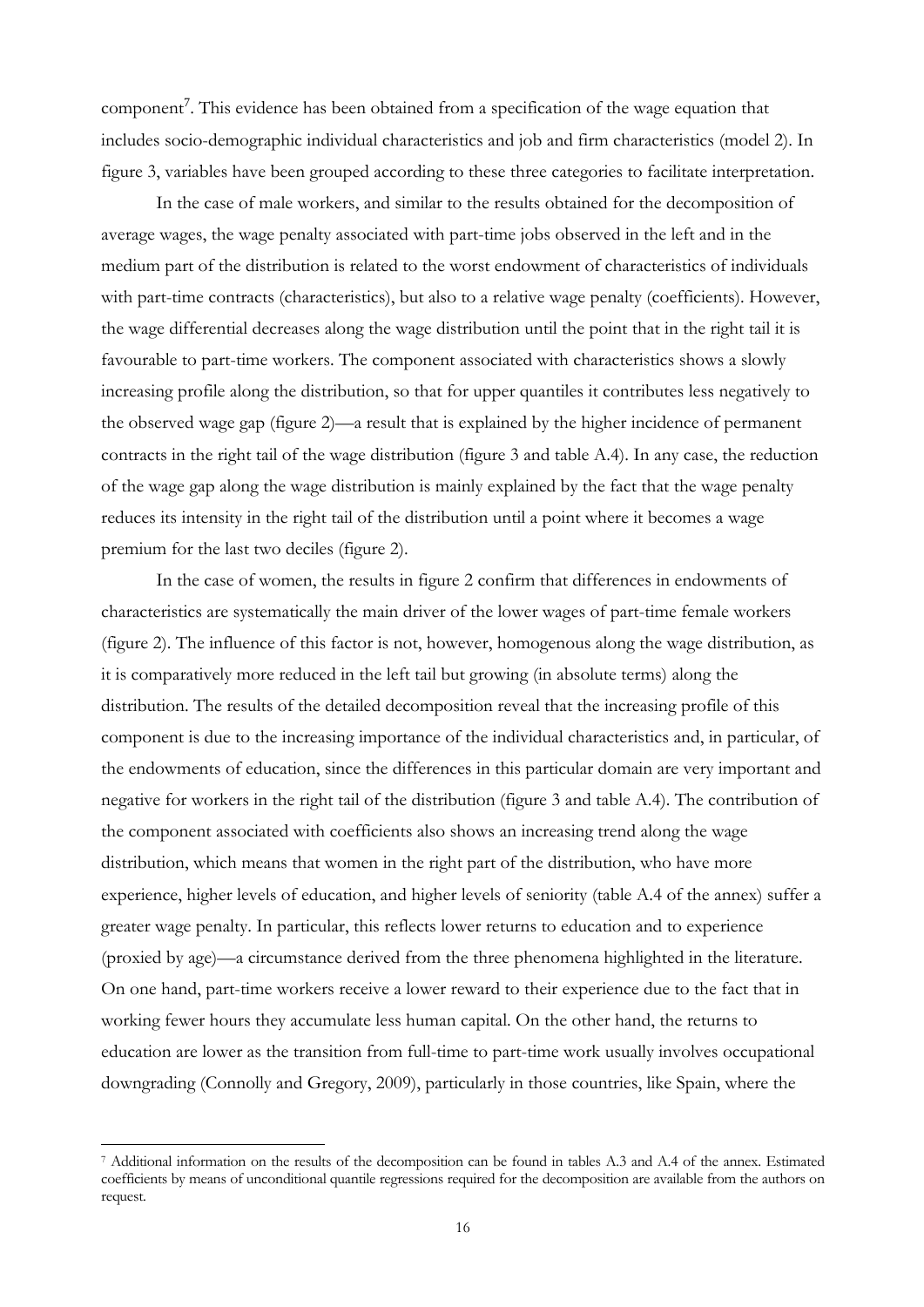law does not contemplate the right of the employee to reduce working time and keep the same job<sup>8</sup>. Finally, those who work part-time have a lower probability of being promoted in the firm (Russo and Hassik, 2008) and show less wage progress when they achieve it (Wolf, 2014 and Fernández-Kranz and Rodríguez-Planas, 2011). Probably, these three factors affect, in greater measure, those who have more studies (more degradation) and more years of experience (more lost promotions)<sup>9</sup>.

#### *5.3. Regional results*

1

Tables 5 and 6 show the results of the Juhn, Murphy, and Pierce (1991, 1993) decomposition of average wages between part-time and full-time workers for each of the 17 Spanish regions. The obtained results show marked differences between regions, particularly for male workers. In the case of female workers, differences in endowments of characteristics (component (1) of the decomposition) are systematically unfavourable for part-time workers in all considered regions. Differences in observable characteristics are the main reason for the negative wage gap for part-time female workers. A similar picture is obtained when looking at the effect of the relative distribution of workers among firms (component (2)). While it is true that in most regions the greater part of the observed wage gap is explained by different endowments of individual and firm characteristics, there are some regions where the unexplained part of the differential (component (3)) is particularly relevant. In fact, while in most regions this component is negative (wage penalty), there is a significant number of regions where this component is positive (wage premium). As previously explained, regional differences in the relative contribution of observed characteristics are more complicit in the case of the men, as for this group there are regions where the first component can exert a positive or negative effect—a result that reveals that in some regions part-time workers have better endowments of productive characteristics.

Map 1 shows regional differences in the relative contribution of wage residuals (component (3)). In the case of men, the wage penalty for part-time workers is higher in the southern part of the country (plus The Rioja, Catalonia, and Balearic islands), whereas positive premiums are observed in the northern part of Spain, especially in the Basque Country and Navarra, which are regions of high per capita income, and Galicia, a region with a specific productive structure. In the case of women, higher penalties are observed in the richer regions (Madrid, Catalonia, Basque Country, and the

<sup>8</sup> In countries like Norway, the Netherlands, Sweden, Germany, or France the worker can change to part-time status with neither loss of category nor responsibility, except in determinate circumstances, which minimises the risk of occupational downgrading. In the UK, where this possibility does not exist, Connolly and Gregory (2009) have found that 25.6% of the women that opt by part-time jobs suffer occupational downgrading, representing an hourly wage decrease of 32%.<br><sup>9</sup> Unlike female workers, these phenomena are not observed for male workers. In fact, the returns to exper have the same negative impact for males. The most reasonable explanation is that in a lot of cases these workers change to part-time jobs after several years of full-time dedication, having accumulated specific human capital at the same level as other full-time workers. Men's returns to education do not have the same penalty as for women, reflecting the absence of occupational downgrading although working part-time—a result that is in line with the fact that there is a significant proportion of advanced age men who access a partial retirement, probably without changing firms or occupations.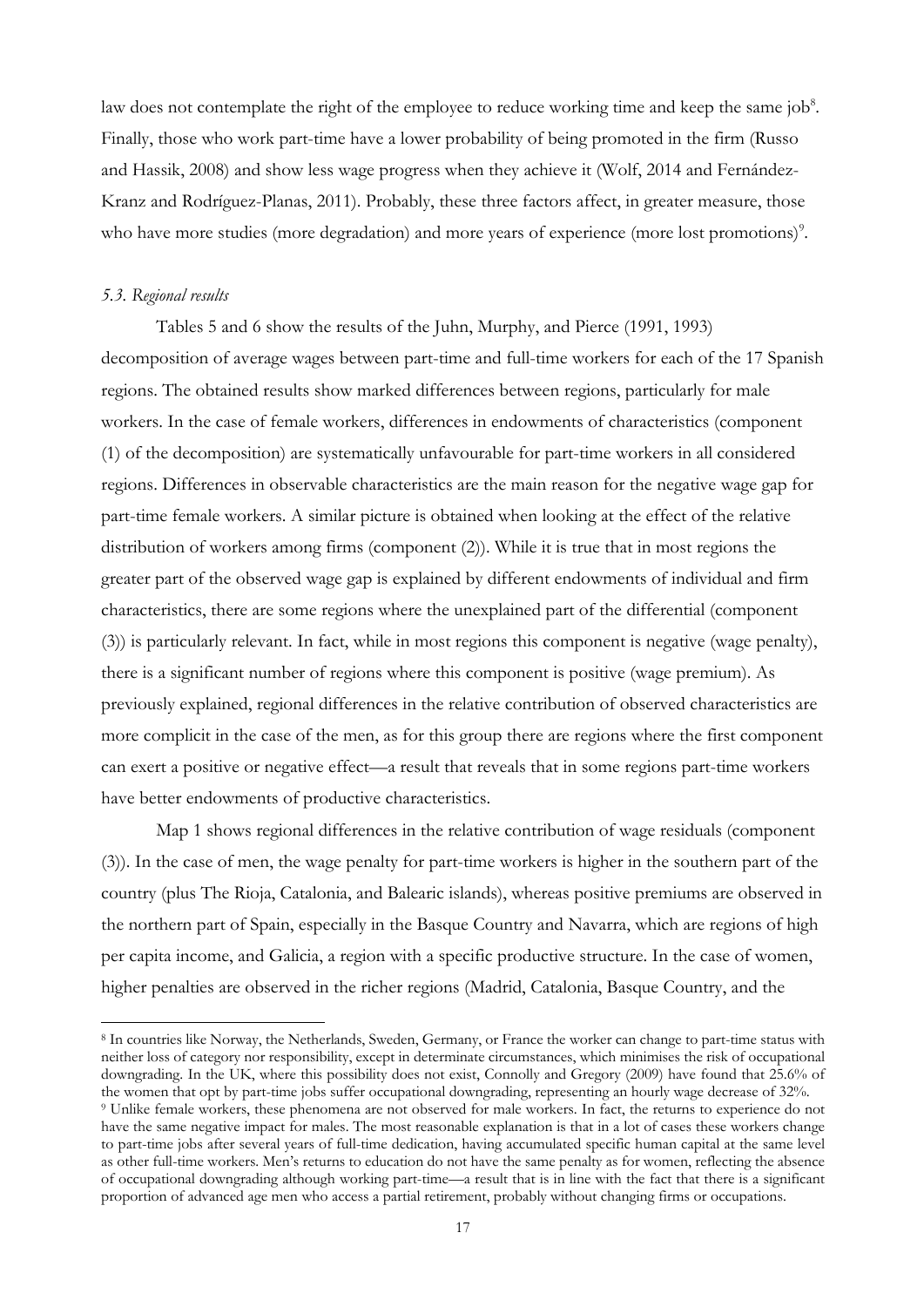Balearic islands) plus Cantabria, whereas small positive premiums are observed in medium-income regions (Navarra, Aragon, Canary Islands, and Galicia). These results show that apart from regional differences in the characteristics of individuals (like educational level or the age) or of firms (like size or sectoral structure), there are other regional factors determining returns to these characteristics for different groups of workers.

The literature has pointed out different factors that can explain the existence of a wage penalty (or premium) for part-time workers. First, as previously mentioned, the literature tends to consider part-time workers as part of the secondary labour market (*outsiders*), who are mostly temporary with reduced job stability<sup>10</sup>. This implies that the wages of part-time workers are more sensitive to the business cycle when compared to full-time workers (*insiders*). Thus, we will expect wage penalty increases associated with part-time work in high unemployment periods accompanied by positive shifts of labour supply. Figure 4 relates the unexplained component of the wage decomposition for male workers in the different regions with the male unemployment rate, while for female workers the comparison is carried out in terms of activity rates $11$ . As can be seen in this figure, there is a negative correlation between the considered variables; that is to say, in regions with higher values of the unemployment rate, there is a higher wage penalty, whereas in regions with lower unemployment rates (males) and low activity rates (females), there is a wage premium for part-time workers. These results confirm that in regions with a higher availability of workers (higher activity and/or higher unemployment), firms have more power to push down the wages of workers in the secondary market, penalising more those in the segment with lower bargaining power.

Second, the literature has also highlights the role of institutions in explaining wage differentials between different types of workers. One of these institutional features is related to the presence of unions with capacity to prevent discriminatory practices among firms, making relevant the degree of unionisation of part-time workers compared to full-time workers (Riley, 1997). Although in the Spanish case the degree of union membership does not determine the bargaining power of firms<sup>12</sup>, one should expect that a higher union density in a particular region would result in a higher capacity to defend the rights of the workers and combat social inequalities, including wages. Accordingly, regions with higher union density are expected to have a lower wage penalty for parttime workers. This is precisely what we observe in the figure: a positive correlation both for men and women<sup>13</sup>. Another way of proxying union strength is by means of the relative importance of

<sup>&</sup>lt;sup>10</sup> Tilly (1996) applies this approach to the labour market of part-time workers, and O'Connell and Gash (2003) provide evidence for Ireland in this regard.

<sup>&</sup>lt;sup>11</sup> Data on activity and unemployment rates by gender and region have been obtained from the Spanish Labour Force Survey and correspond to the average value in 2010.

<sup>&</sup>lt;sup>12</sup> As in the considered period, sectorial collective agreements are of legal application "erga omnes" (i.e., to all workers and firms). This is automatically translated into a high coverage of agreements, independent of union membership. 13 Data on union density by region have been obtained from the 2010 *Survey of Quality of Life at Work.*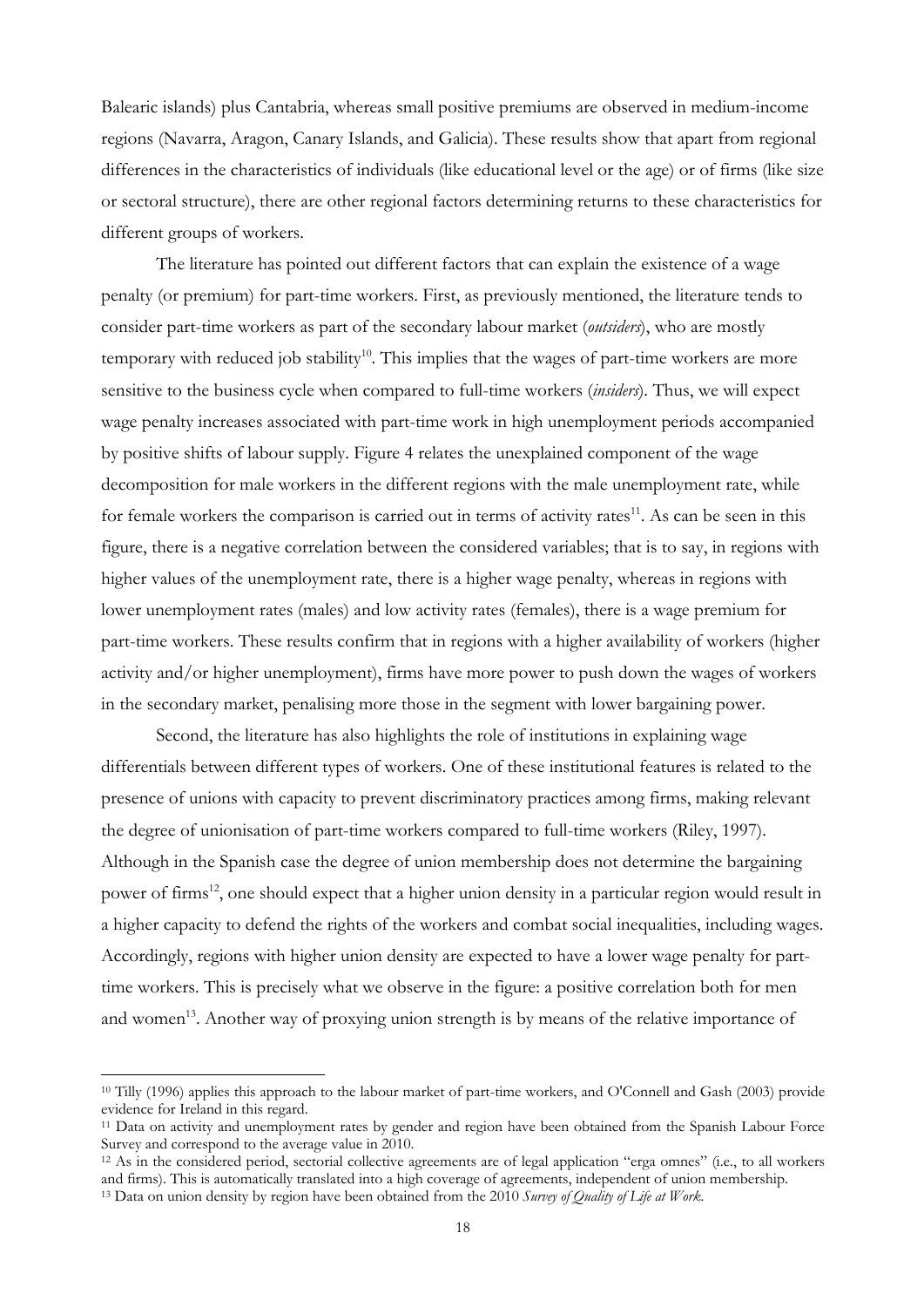firm-level collective agreements in the region. Such agreements imply a greater presence of unions in firms and a lower wage penalty and, this is exactly the result observed both for men and women<sup>14</sup>.

A third explanatory factor pointed out in the literature is the monopsonistic power of firms due to the limited geographic mobility of part-time workers—an aspect particularly relevant for female workers, as they are much more restricted than male workers in terms of job search. In particular, as Ermisch and Wright (1991) show, geographic mobility is much more intense for the head of the household, usually males. Due to their lack of mobility and limited job search capacity, firms face a relatively inelastic labour supply that makes it possible for them to reduce wages. The limitations of the SES regarding the territorial level of detail does not make it possible to consider the possible impact in terms of wage penalty of the job search capacity of the unemployed at the local labour market level. For this reason, we have tried to proxy this phenomenon by focusing on inter-regional mobility. In particular, we expect that the higher the number of workers entering a region in the last years, the higher the number of potentially part-time workers who are geographically limited<sup>15</sup>. As seen in the figure, the correlation is negative<sup>16</sup>, and the effect is the expected one: a greater availability of part-time workers in the region reduces their bargaining power and increases the wage penalty.

The evidence presented reveals that regional differences in the wage penalty associated with part-time workers when compared to full-time workers is related to a higher sensitivity to labour market conditions (unemployment, labour supply, monopsonistic power of firms) and to the uneven capacity of unions to prevent such discrimination.

### **6. Conclusions**

1

This research has examined wage differentials between part-time and full-time workers in Spain using individual data from the *Structure of Earnings Survey* and econometric decomposition methods. The empirical analysis has been carried out distinguishing between male and female workers, and it contributes to the literature by considering differences along the wage distribution as well as introducing a regional perspective into the analysis. The obtained results allow us to conclude that part-time workers in Spain experience a significant wage disadvantage, and that disadvantage is higher for female workers. This disadvantage is not homogenous along the wage distribution, as in the case of women it tends to increase along the distribution, whereas in the case

<sup>&</sup>lt;sup>14</sup> The data on the percentage of workers affected by firm collective agreements by region comes from the *Statistics of Collective Agreements of Work* of the Ministry of Employment and Social Security.

<sup>&</sup>lt;sup>15</sup> The percentage of workers arriving to the region between 3 and 5 years before in 2010 has been obtained from the *Statistics of Labour and Geographic Mobility*, elaborated by the National Institute of Statistics.

<sup>&</sup>lt;sup>16</sup> Although in theory a negative correlation for female workers is predicted, the effect is better observed for male workers.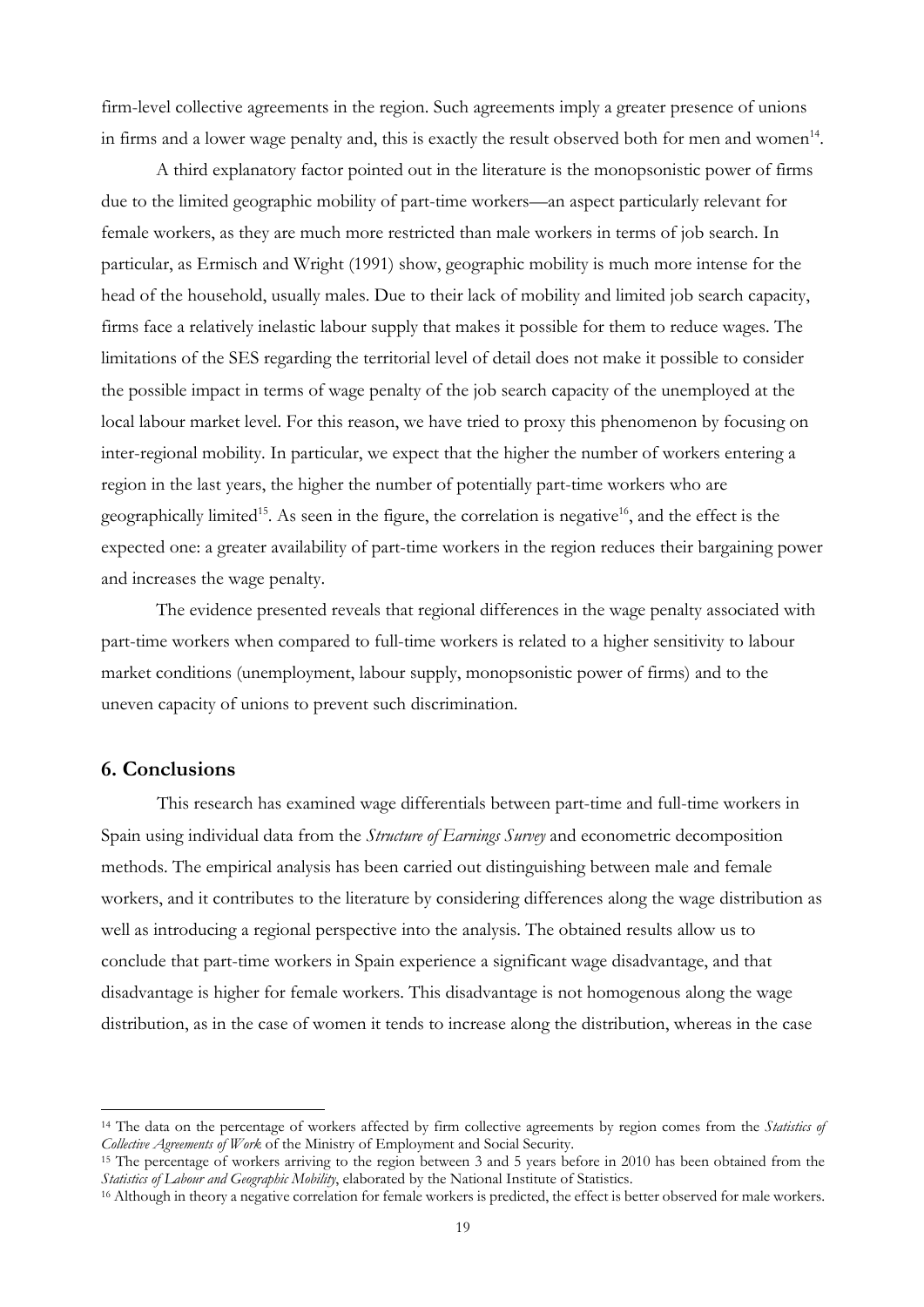of the men it shows a declining profile until the point at which it ascertains a wage advantage in the right tail of the distribution.

The results of the econometric decompositions show that the wage penalty associated with part-time workers, both male and female, is almost fully explained by their relative characteristics and, in particular, by segregation of part-time workers in low-wage firms. In fact, we do not observe significant wage differences between full-time and part-time workers with similar observable productive characteristics working in the same firm. However, the wage penalty associated with part-time workers differs substantially along the wage distribution, declining for women and increasing for men. This seems to indicate that comparatively, part-time work penalises lowqualified men and high-qualified women the most.

From a regional perspective, although in the majority of the Spanish regions the greater part of the observed average wage differential between part-time and full-time workers tends to be explained by endowments of characteristics, there are several regions where the unexplained part of the differential is significant, particularly in the case of male workers. Overall, regional differences seem to be related to differences in the market power of firms in the regional markets. In fact, a lower wage penalty is observed in those regions with lower unemployment rates, lower activity rates, and lower immigrant flows in the last few years, as well as a greater presence of unions that can bargain and prevent firm discriminatory practices.

To conclude, our analysis could suffer from a limitation related to the database used in the study. It is impossible to take into account the potential selection bias associated with the selection of working part-time or full-time by individuals. The usual form to correct this problem requires the use of valid exclusion restrictions, which is not possible using the SES. However, as most part-time employment in Spain is involuntary, the mentioned limitation could be less important in the Spanish context.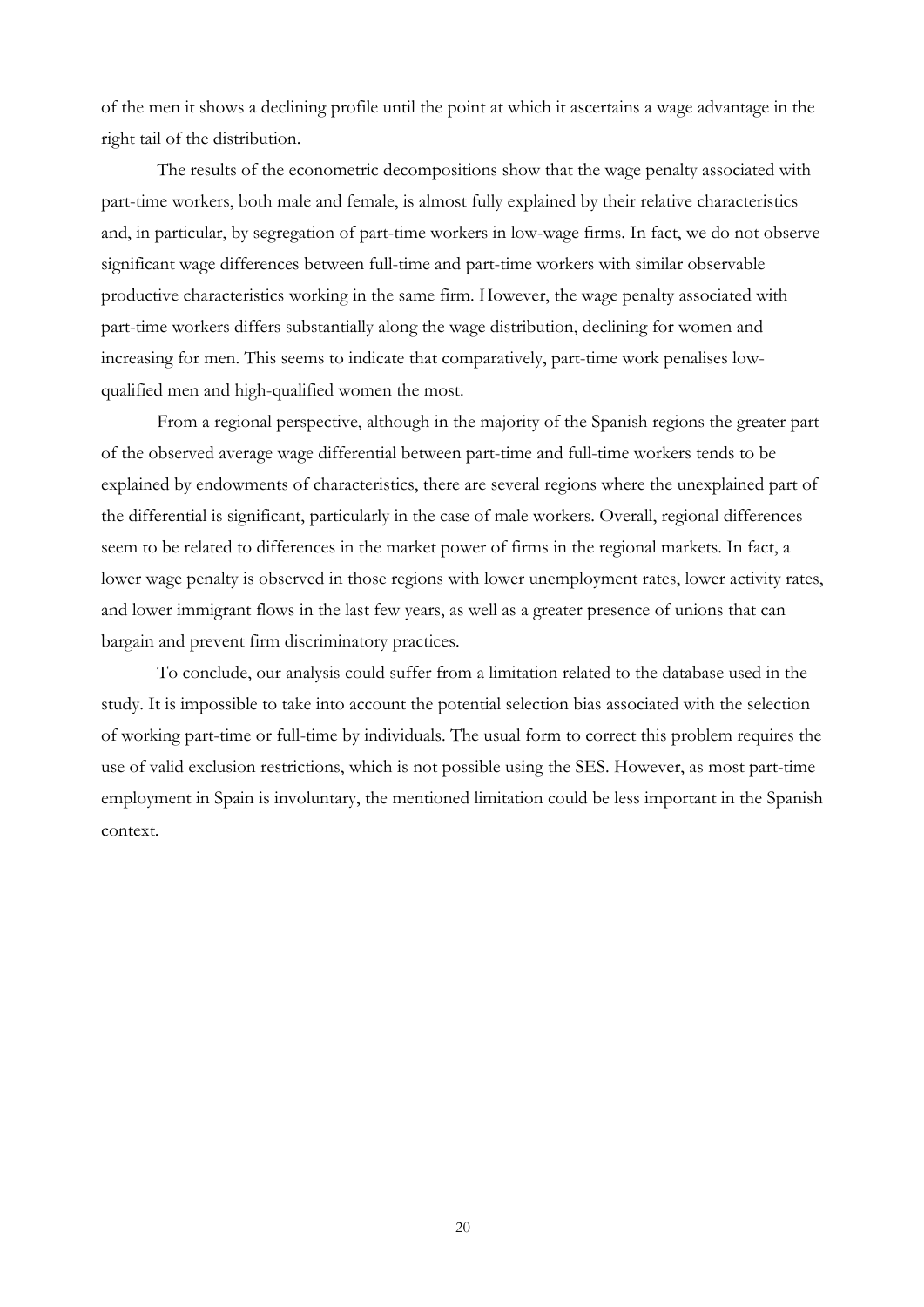### **7. References**

- Aaronson, D. and E. French (2004): "The Effect of Part-Time Work on Wages: Evidence from the Social Security Rules", *Journal of Labor Economics* Vol 22, Nº 2, pp. 329-352.
- Bardasi, E. and J.C. Gornick (2008): "Working for less? Women's part-time wage penalties across countries", *Feminist Economics*, vol 14 (1), pp. 37-72.
- Belous, R. (1989): *The Contingent Economy: The Growth of the Temporary, Part-Time and Subcontracted Workforce*, National Planning Association, Washington, DC.
- Booth, A.L. and M. Wood (2008): "Back-To-Front Down Under? Part-Time/Full-Time Wage Differentials In Australia", *Industrial Relations* , Vol. 47, No. 1 (January), pp. 114-135.
- Cebrián, I., V. Gash, G. Moreno, P. O'Connell and L. Toharia (2000): "Pheripheral labour in peripheral markets? Mobility and working time within transitional labour markets among women in Ireland and Spain" in O'Reilly, I. Cebrián and M. Lallement (eds.), *Working-Time Changes. Social Integration Trough Transitional Labour Markets*, Edward Edgar, pp. 205-250.
- Cebrián, I., G. Moreno and L. Toharia (2001) "Trabajo a tiempo parcial y duración de la jornada en la Unión Europea: Características, salarios, pobreza", in INE: *Condiciones de vida en España y en Europa*, INE, Madrid, pp. 241-280.
- Connolly, S. and M. Gregory (2009): "The part-time pay penalty: earnings trajectoris of British Women", *Oxford Economic Papers* 61 (2009), i76-i97.
- Di Nardo, J.; Fortin, N.M. and T. Lemieux. (1996): "Labor market institutions and the distribution of wages, 1973-1992: A semi-parametric approach", *Econometrica*, 64 (5), pp. 1011-1044.
- Ermisch, J. and R. Wright (1991): "Wage offers and and full-time and part-time employment by British women", *Journal of Human Ressources*, Vol 25, Nº 1, pp. 111-133.
- Euwals, R. and Hogerbrugger, M. (2006): "Explaining the Growth of Part-time Employment: Factors of Supply and Demand*"*, *Labour*, Vol. 20 (3), pp. 533-557.
- Fernández-Kranz, D. and N. Rodríguez-Planas (2010): "El contrato a tiempo parcial", *Papeles de Economía Española*, Vol. 124, pp. 148-163.
- Fernández-Kranz, D. and N. Rodríguez-Planas (2011): "The part-time penalty in a segmented labor marked", *Labour Economics*, 18, pp 591-606.
- Fernández-Kranz, D.; Paul, M. and Rodríguez-Planas, N. (2014): "Part-Time Work, Fixed-Term Contracts, and the Returns to Experience", *Oxford Bulletin of Economics and Statistics*, forthcoming, http://dx.doi.org/10.1111/obes.12073.
- Fortin, N.; Lemieux, T. and Firpo, S. (2011): "Decomposition Methods in Economics", *Handbook of Labor Economics*, Vol. 4, Chapter 1, pp. 1-102. Elsevier.
- Ginn, J. and S. Arber (1998): ''How Does Part-Time Work Lead to Low Pension Income?'' en O'Reilly, J.y C. Fagan (eds.), *Part-Time Prospects: An International Comparison of Part-Time Work in Europe, North America, and the Pacific Rim*,. Routledge, pp. 156-173.
- Hardoy, I. and P. Schone (2006): "The part-time wage gap. How large is it really?", *British Journal of Industrial Relations*, Vol. 44, No. 2, pp. 263-82.
- Harris, R. (1993): "Part-time female earnings: an analysis using Northen Ireland NES data", *Applied Economics*, 25, pp. 1-12.
- Hirsch, B.T. (2005): "Why do Part-Time Workers Earn Less? The Role of Workers and Job Skills", *Industrial and Labor Relations Review*, Vol. 58, Nº. 4, pp. 525-551.
- Houseman, S. and O. Machiko (1998): ''What is the Nature of Part-Time Work in the United States and Japan?'' en O'Reilly, J.y C. Fagan (eds.), *Part-Time Prospects: An International Comparison of Part-Time Work in Europe, North America, and the Pacific Rim*,. Routledge, pp. 232-251.
- Hu, Y. and K. Tijdens (2003): *Choices for part-time jobs and the impacts on the wage differentials. A comparative study for Great Britain and the Netherlands*, IRISS at CEPS/INSTEAD, IRISS WP SERIES Nº. 2003-05.
- Jepsen, M., S. O'Dorchai, R. Plasman and F. Rycx (2005): "The Wage Penalty Induced by Part-Time Work: The Case of Belgium*", Brussels Economic Review*, Vol. 48, No. 1-2, pp. 73-94.
- Juhn, C., K. Murphy and B. Pierce (1991): "Accounting for the Slowdown in Black-White Convergence", en M. Osters (ed.) *Workers and Their Wages*, 107-143. Washington DC: American Enterprise Institute Press.
- Juhn, C.; Murphy, K. and B. Pierce (1993): "Wage inequality and the rise in returns to skill", *Journal of Political Economy*, Vol. 101, pp. 410-442.
- Machado, J. and J. A. F. Mata (2005): "Conterfactual decomposition of changes in wage distributions using quantile regression", *Journal of Applied Econometrics*, 20 (4), pp. 445-465.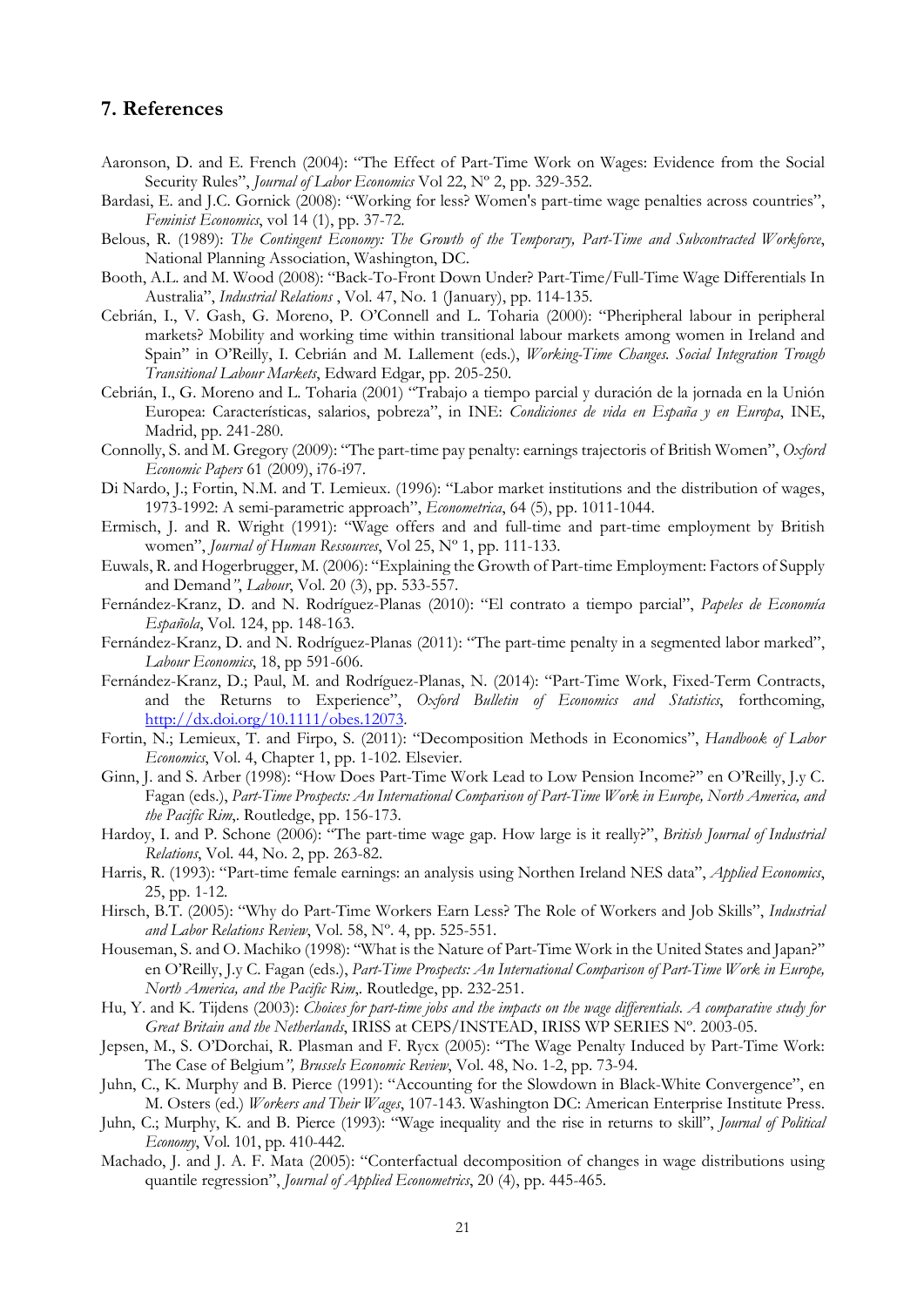- Manning, A. and B. Petrongolo (2008): "The Part-time Pay Penalty for Women in Britain", *Economic Journal*, Vol. 118, No. 526, F28-F51.
- Melly, B. (2005): "Decomposition of differences in distribution using quantile regression", *Labour Economics*, Elsevier, 12 (4), pp. 577-590.
- Melly, B. (2006): "Estimation of counterfactual distributions using quantile regression", mimeo, Swiss Institute for International Economics and Applied Economic Research, University of St. Gallen.
- Montgomery, M. (1988): "On the Determinants of Employer Demand for Part-Time Workers", *The Review of Economics and Statistics*, Vol. 70 (1), pp. 112-117.
- Mumford, K. and P.N. Smith (2009): "What determines the part-time and gender earnings gaps in Britain: evidence from the workplace", *Oxford Economic Papers* 61, pp. i56-i75.
- Muñoz de Bustillo, R., E. Fernández and J.I. Antón (2008): *El trabajo a tiempo parcial en España en el contexto de la Unión Europea. Características, condiciones de trabajo y perspectivas*, Ministerio de Trabajo e Inmigración, Colección Informes y Estudios, Serie Empleo nº 36, Madrid.
- Neumark, D. (1988): "Employer´s discriminatory behaviour and the estimation of wage discrimination", *Journal of Human Resources*, Vol. 23, pp. 279-295.
- Oaxaca, R. and M. Ransom (1994): "On discrimination and the decomposition of wage differentials", *Journal of Econometrics*, 61, pp. 5-22.
- O'Connell, P.J. and V. Gash (2003): "The Effects of Working Time, Segmentation and Labour Market Mobility on Wages and Pensions in Ireland", *British Journal of Industrial Relations* 41, pp. 71-95.
- O'Dorchai, S., R. Plasman and F. Rycx, (2007): "The part-time wage penalty in European countries: how large is it for men?", *International Journal of Manpower*, Vol. 28, Nº 7 pp. 571-603
- Pissarides, C.; P. Garibaldi; C. Olivetti, B. Petrongolo and E. Wasmer (2005): "Women in the labor force: How well is Europe doing?" in T. Boeri, D. Del Boca and C. Pissarides (eds.), *Women at Work: An Economic Perspective*, Oxford University Press, pp. 9-120.
- Posel, D. and C. Muller (2007): *Is there evidence of a wage penalty to female parttime employment in South Africa?* University of Kwazulu-Natal, Working Paper Number 61.
- Preston, A. and S. Yu (2015): "Is there a part-time/full-time pay differential in Australia?", *Journal of Industrial Relations*, Vol 57 (1), pp. 24-47.
- Riley, N. (1997): "Determinants of union membership: a review", *Labour*, Vol. 11, Nº 2, pp. 265-301.
- Rodgers, J.R. (2004): "Hourly Wages of Full-Time and Part-Time Employees in Australia", *Australian Journal of Labour Economics* 7(June):231–54.
- Russo, G. and W. Hassink (2008): "The Part-Time Wage Gap: A Career Perspective", *De Economist*, Vol. 156, No. 2, pp. 145-74.
- Tilly, C. (1990): *Short Hours, Short Shrift: Causes and Consequences of Part-Time Work*, The Economic Policy Institute, Washington, DC.
- Tilly, C. (1996): *Halh a job: Bad and good part-time jobs in a changing labour market*, Temple University Press, Philadelphia.
- Wolf, E.(2014): *The German part-time wage gap: bad news for men?*, SOEP papers 663/2014.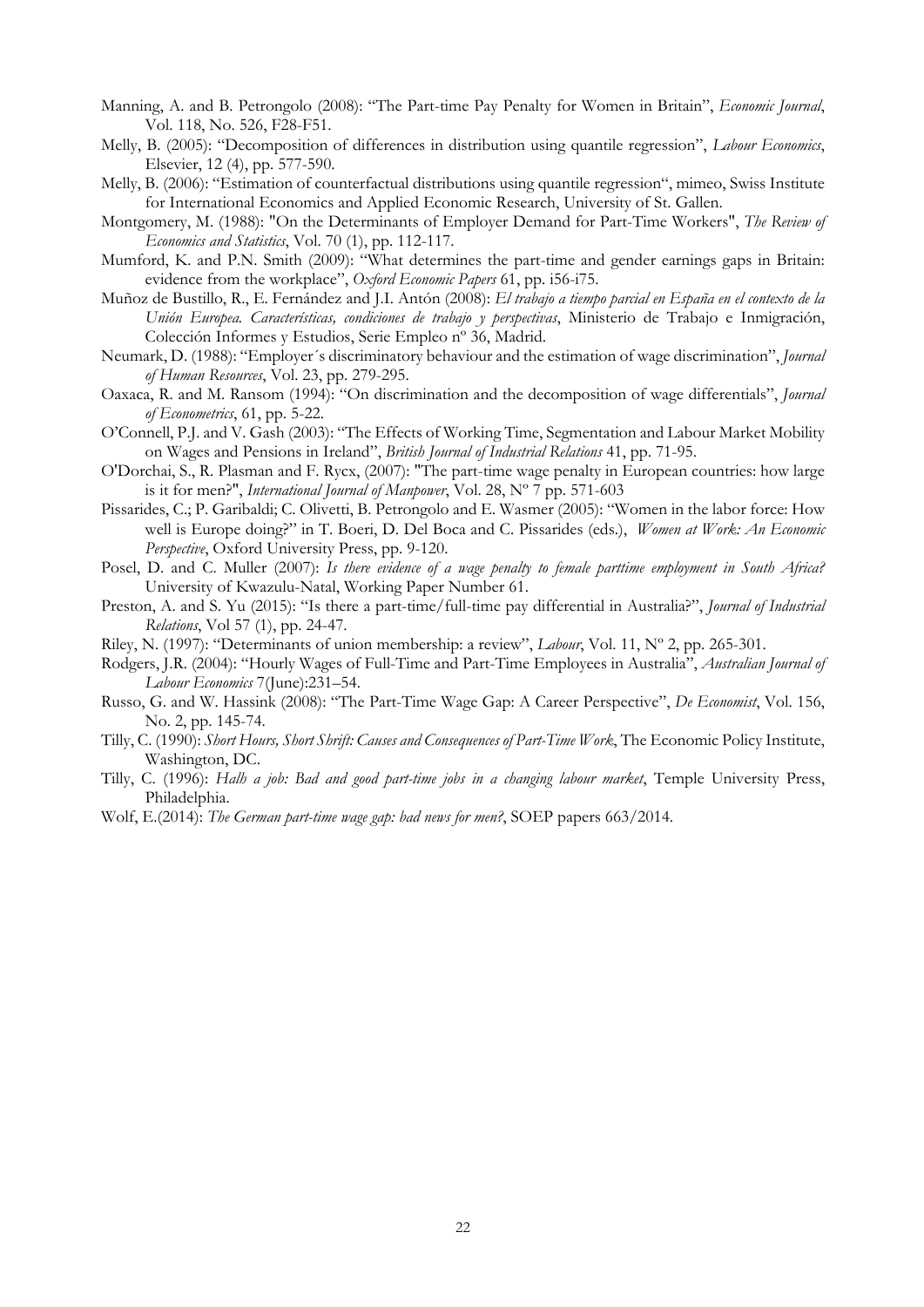## **Figures, maps and tables**

**Figure 1. Wage differentials between part- and full-time workers along the wage distribution.** 

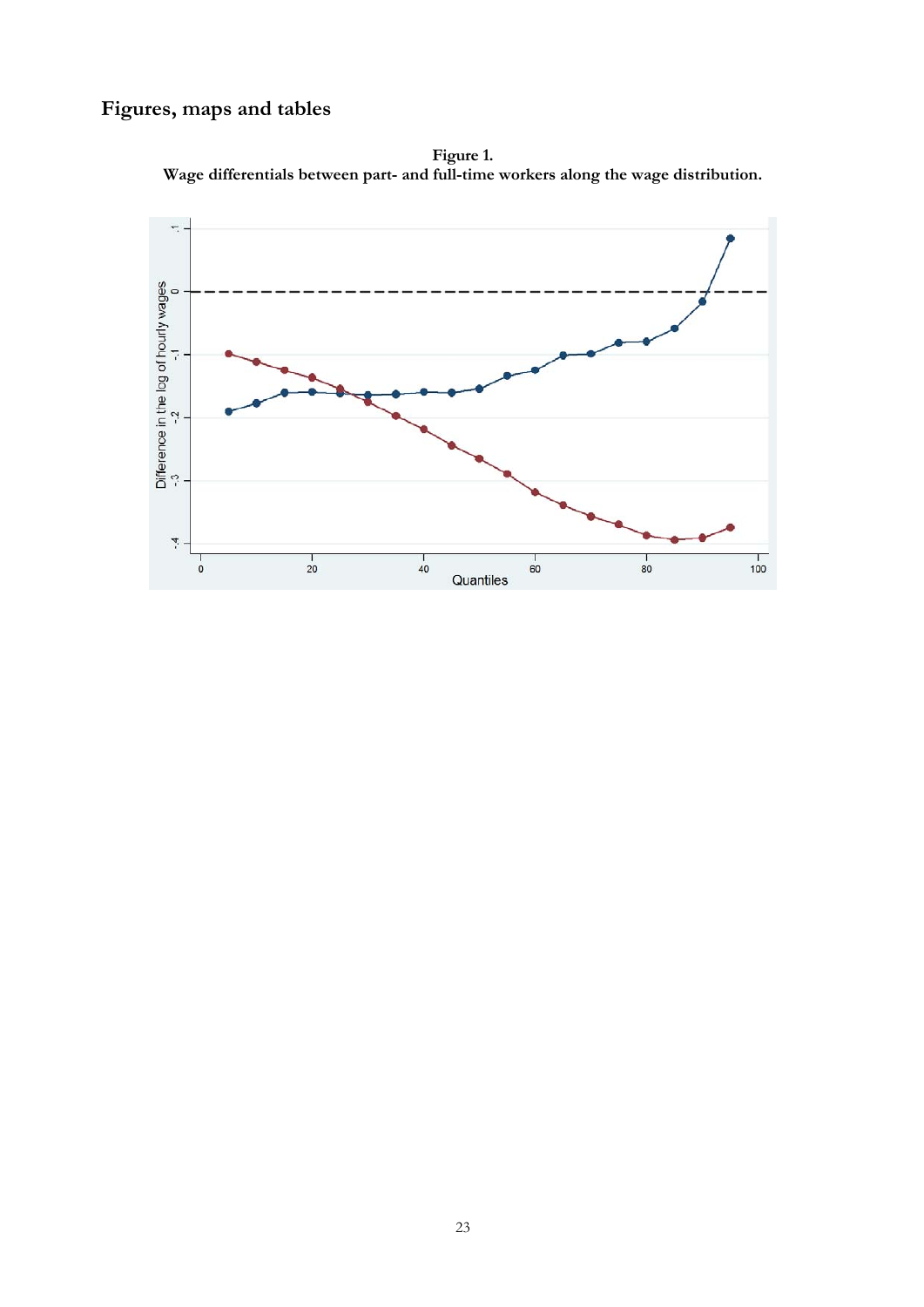**Figure 2. Aggregate decomposition of wage differentials between part- and full-time employees. Fortin-Lemieux-Firpo decomposition. Males (upper panel) and females (lower panel).** 



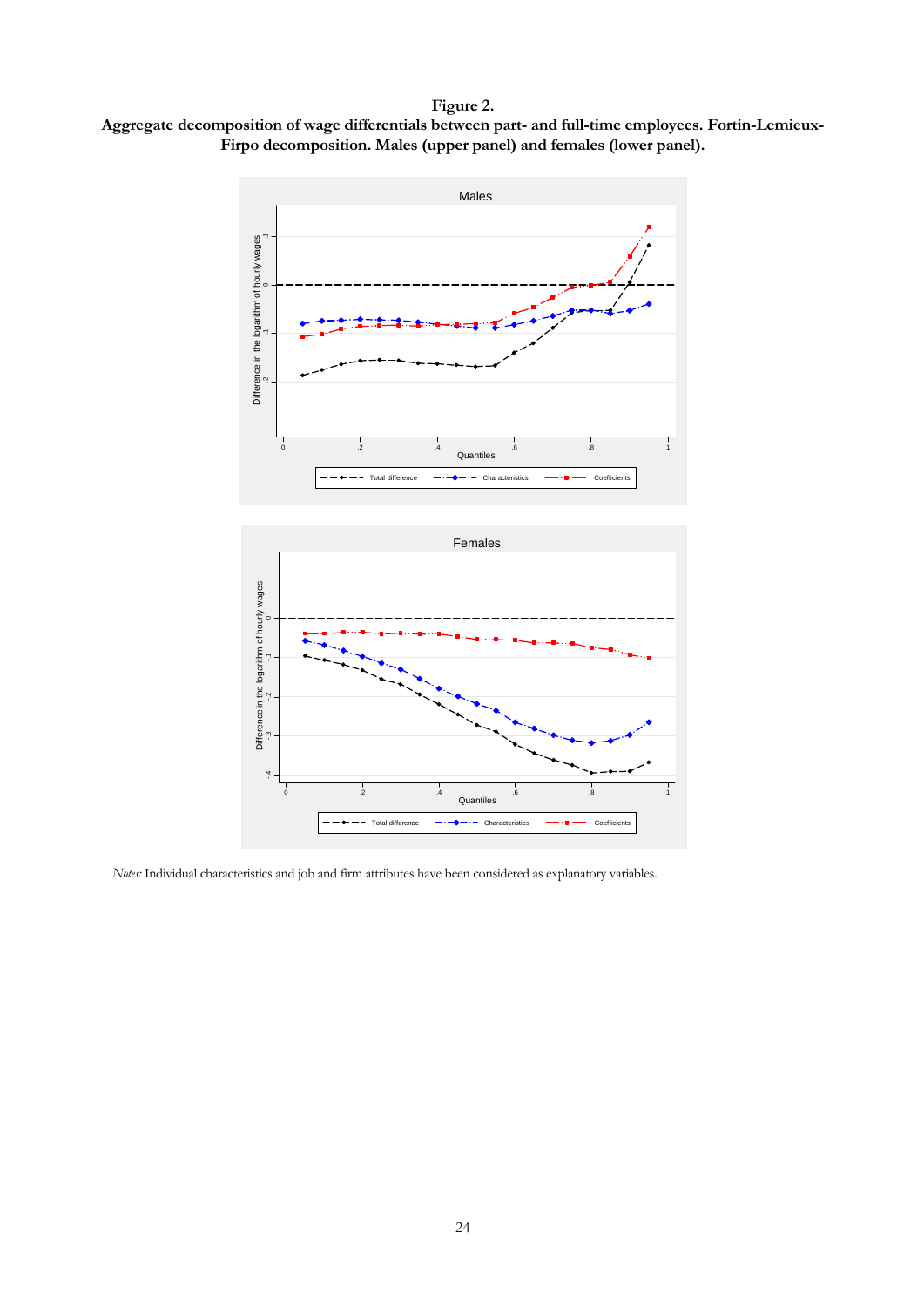**Figure 3. Detailed decomposition of wage differentials between part- and full-time employees. Fortin-Lemieux-Firpo decomposition. Males (upper panel) and females (lower panel).** 

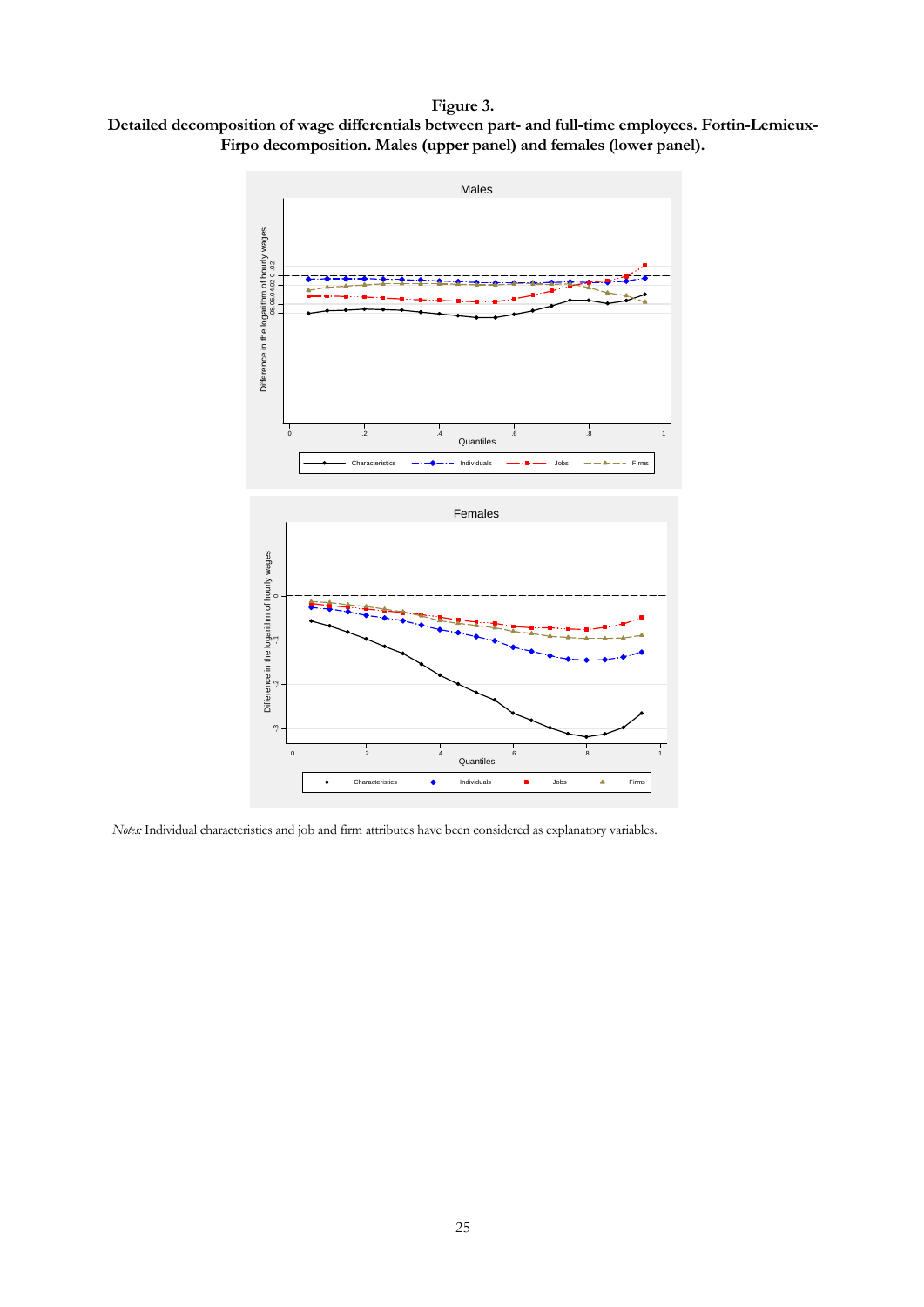**Figure 4. Unexplained component of wage differentials between part-time and full-time workers and regional characteristics by gender.** 



WOMEN - Unexplained component of wage differential

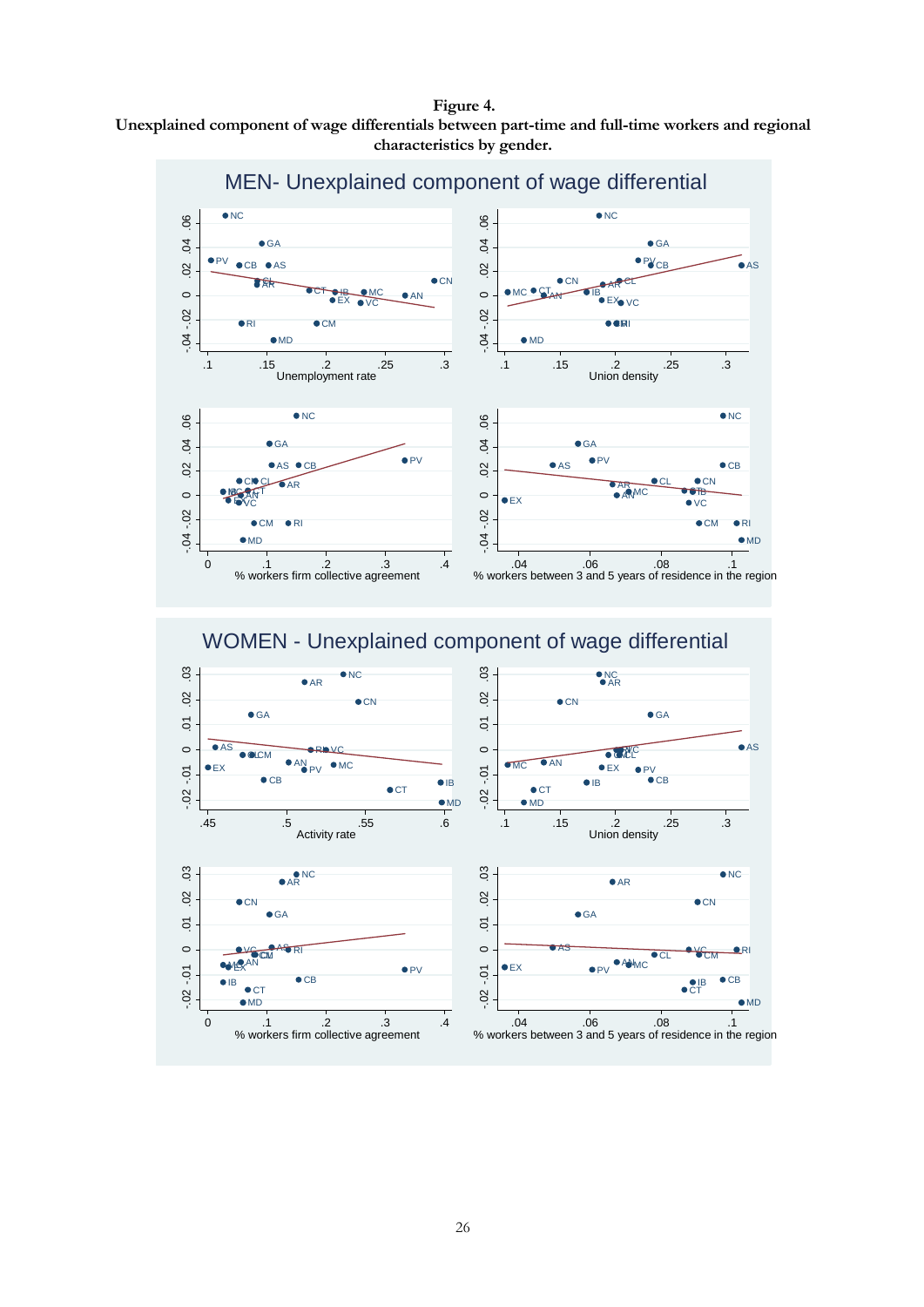**Map 1. Regional differences in the unexplained component of wage differentials between part-time and full-time workers** 

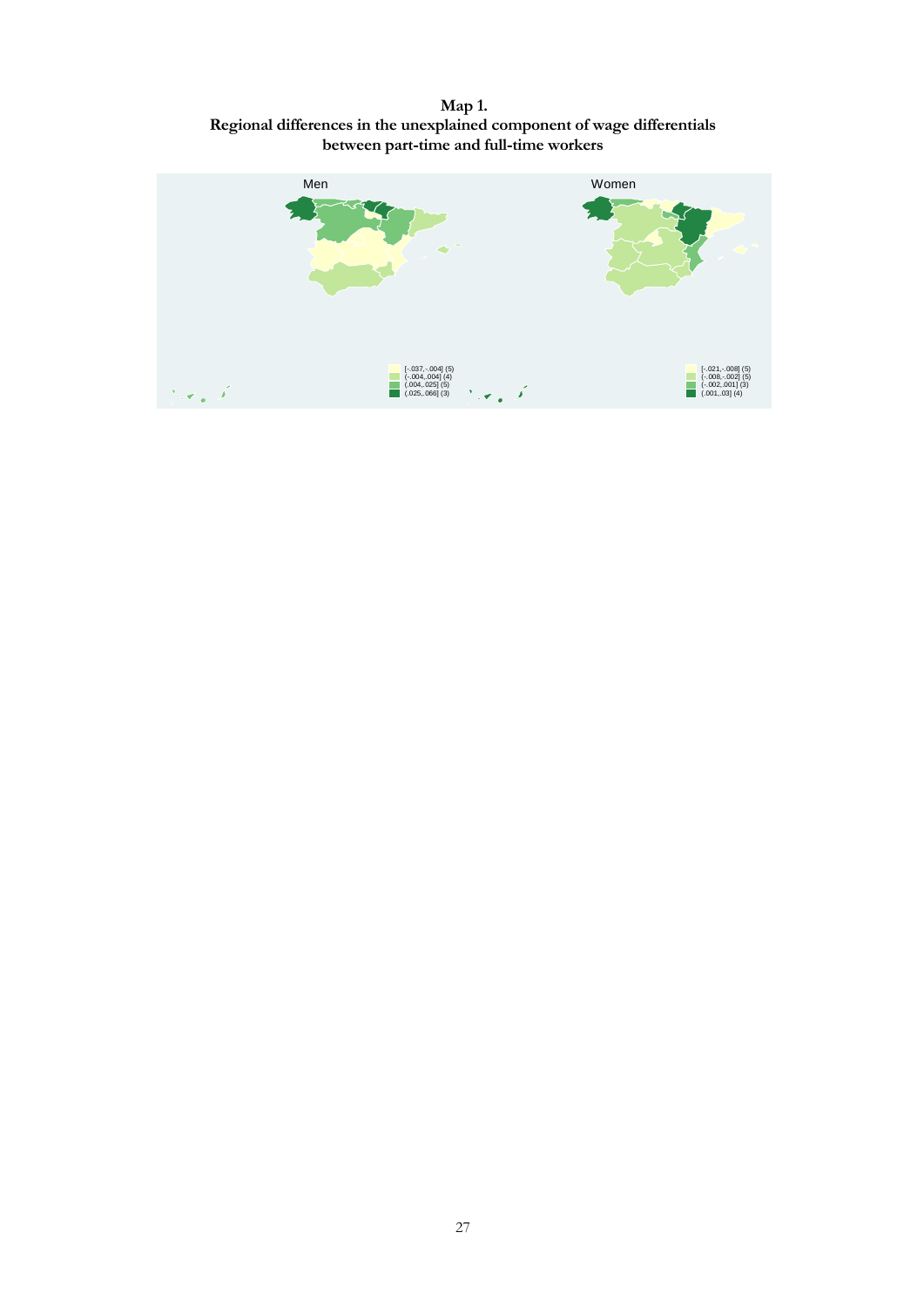|                         |                                                                                                                                                  | Recent studies about part-time versus full-time wage differences |                              |                        |             |                                                                                                                                                                                                                                                                                                                                                                                                                                                                                                                                                  |                        |                        |                       |  |  |  |  |  |
|-------------------------|--------------------------------------------------------------------------------------------------------------------------------------------------|------------------------------------------------------------------|------------------------------|------------------------|-------------|--------------------------------------------------------------------------------------------------------------------------------------------------------------------------------------------------------------------------------------------------------------------------------------------------------------------------------------------------------------------------------------------------------------------------------------------------------------------------------------------------------------------------------------------------|------------------------|------------------------|-----------------------|--|--|--|--|--|
| Authors                 | Country                                                                                                                                          | Years                                                            | Databases                    | Samples/Gender         | Sample/Age  | Part-time wage<br>penalty                                                                                                                                                                                                                                                                                                                                                                                                                                                                                                                        | Control<br>occupations | Control self-selection | Firm Fixed<br>Effects |  |  |  |  |  |
| O'Connell and Gash      | Ireland                                                                                                                                          | 1994                                                             | <b>ECHP</b>                  | Men and Women          | 17 and more | $M = 0\%$                                                                                                                                                                                                                                                                                                                                                                                                                                                                                                                                        | $\rm No$               | $\rm No$               | No                    |  |  |  |  |  |
| (2003)                  |                                                                                                                                                  |                                                                  |                              |                        |             | W -9% *                                                                                                                                                                                                                                                                                                                                                                                                                                                                                                                                          | $\rm No$               | $\rm No$               | $\rm No$              |  |  |  |  |  |
|                         |                                                                                                                                                  |                                                                  |                              |                        |             | $\mathbf{M}$ –0%                                                                                                                                                                                                                                                                                                                                                                                                                                                                                                                                 | Yes                    | No                     | $\rm No$              |  |  |  |  |  |
|                         |                                                                                                                                                  |                                                                  |                              |                        |             | W $0\%$                                                                                                                                                                                                                                                                                                                                                                                                                                                                                                                                          | Yes                    | $\rm No$               | $\rm No$              |  |  |  |  |  |
| Hu and Tijdens (2003)   | Netherland and<br>Unites Kingdom                                                                                                                 | 1984-88                                                          | <b>ECHP</b>                  | Men +Women<br>together | 15-65       | Neth. -11%*<br>$UK -3\%*$                                                                                                                                                                                                                                                                                                                                                                                                                                                                                                                        | Yes                    | Ordered Probit         | No                    |  |  |  |  |  |
| Rodgers (2004)          | Australia                                                                                                                                        | 2001                                                             | <b>HILDA</b><br>(households) | Men and Women          | u.          | $M -3p \cdot log.$<br>W -9 p. log.                                                                                                                                                                                                                                                                                                                                                                                                                                                                                                               | Yes                    | Multinomial Logit      | $\overline{N_{0}}$    |  |  |  |  |  |
| Hirsch (2005)           | <b>USA</b>                                                                                                                                       | 1995-2002                                                        | Census                       | Men and Women          | 16 and more | $M - 33 p \cdot log*$                                                                                                                                                                                                                                                                                                                                                                                                                                                                                                                            | $\rm No$               | $\rm No$               | No                    |  |  |  |  |  |
|                         |                                                                                                                                                  |                                                                  | Population                   |                        |             | $W - 18 p$ . $log.*$                                                                                                                                                                                                                                                                                                                                                                                                                                                                                                                             | N <sub>o</sub>         | $\rm No$               | $\rm No$              |  |  |  |  |  |
|                         |                                                                                                                                                  |                                                                  | Survey                       |                        |             | $M -22 p \cdot log.*$                                                                                                                                                                                                                                                                                                                                                                                                                                                                                                                            | Yes                    | $\rm No$               | $\rm No$              |  |  |  |  |  |
|                         |                                                                                                                                                  |                                                                  |                              |                        |             | $W - 10 p$ . $log.*$                                                                                                                                                                                                                                                                                                                                                                                                                                                                                                                             | Yes                    | $\rm No$               | $\rm No$              |  |  |  |  |  |
|                         |                                                                                                                                                  |                                                                  |                              |                        |             | $M$ +19 p. log.*                                                                                                                                                                                                                                                                                                                                                                                                                                                                                                                                 | Yes                    | FE individual          | $\rm No$              |  |  |  |  |  |
|                         |                                                                                                                                                  |                                                                  |                              |                        |             | $W + 15 p$ . log.*                                                                                                                                                                                                                                                                                                                                                                                                                                                                                                                               | Yes                    | FE individual          | $\rm No$              |  |  |  |  |  |
| Jepsen et al (2005)     | Belgium                                                                                                                                          | 1995                                                             | SES (firms)                  | Women                  | $\ldots$    | $-4 p. log.*$                                                                                                                                                                                                                                                                                                                                                                                                                                                                                                                                    | $\rm No$               | No                     | $\rm No$              |  |  |  |  |  |
|                         |                                                                                                                                                  |                                                                  |                              |                        |             | $+1$ p. log.                                                                                                                                                                                                                                                                                                                                                                                                                                                                                                                                     | Yes                    | $\rm No$               | $\rm No$              |  |  |  |  |  |
| Pissarides et al (2005) | United Kingdom<br>Finland<br>Denmark<br>Germany<br>Netherland<br>Belgium<br>Austria<br>Ireland<br>France<br>Italy<br>Spain<br>Portugal<br>Greece | 1994-99                                                          | <b>ECHP</b>                  | Men and Women          | 16-61       | UK M-20 p. log.*<br>$W - 12 p \log *$<br>FINL M -9 p. $log.*$<br>$W - 2p$ . log.<br>DEN M-15 p. $log.*$<br>W-6 p. log.*<br>GERM $M$ 0p. log.<br>$W - 10 p \cdot \log *$<br>NET $M-11$ p. $log.*$<br>$W - 4 p \log^*$<br>BELG $M - 6p$ . log.<br>$W + 3 p$ . log.<br>AUS $M - 12 p$ . log.*<br>$W$ +6 p. log.*<br>IREL $M - 12 p$ . log.*<br>W-8 p. log.*<br>FRA $M \theta$ p. log.<br>$W + 4 p$ . $log.*$<br>ITAL M $+15$ p. log.*<br>$W + 16 p$ . log.*<br>SPA $M + 6$ p. $log.*$<br>$W + 19 p$ . log.*<br>PORT M 0 p. log.<br>W -4 p. $\log$ * | Yes                    | No(1)                  | $\rm No$              |  |  |  |  |  |
| Hardoy and Schone       | Norway                                                                                                                                           | 1997-98                                                          | LLS (households)             | Women (only            | $20-60$     | GRE $M + 12 p$ . log.*<br>$W + 14 p$ . $log*$<br>$-0,5%$                                                                                                                                                                                                                                                                                                                                                                                                                                                                                         | Yes                    | No                     | No                    |  |  |  |  |  |
| (2006)                  |                                                                                                                                                  |                                                                  |                              | voluntary PT)          |             | $-10,9\%*$                                                                                                                                                                                                                                                                                                                                                                                                                                                                                                                                       | Yes                    | Probit                 | No                    |  |  |  |  |  |
| O'Dorchai et al (2007)  | Belgium<br>Denmark<br>Italy<br>Spain<br>Ireland<br>United Kingdom                                                                                | 1995                                                             | SES (firms)                  | Men                    | $\cdots$    | BEL $-7$ p. $log.*$<br>DEN $+1$ p. log.<br>ITA $-13$ p. $log.*$<br>SPA $-6$ p. $log.*$<br>IREL $-29$ p. $log.*$<br>$UK -15 p log.*$                                                                                                                                                                                                                                                                                                                                                                                                              | Yes                    | $\rm No$               | No                    |  |  |  |  |  |

| Table 1.                                                        |  |  |  |  |  |  |  |  |  |  |
|-----------------------------------------------------------------|--|--|--|--|--|--|--|--|--|--|
| Recent studies about part-time versus full-time wage difference |  |  |  |  |  |  |  |  |  |  |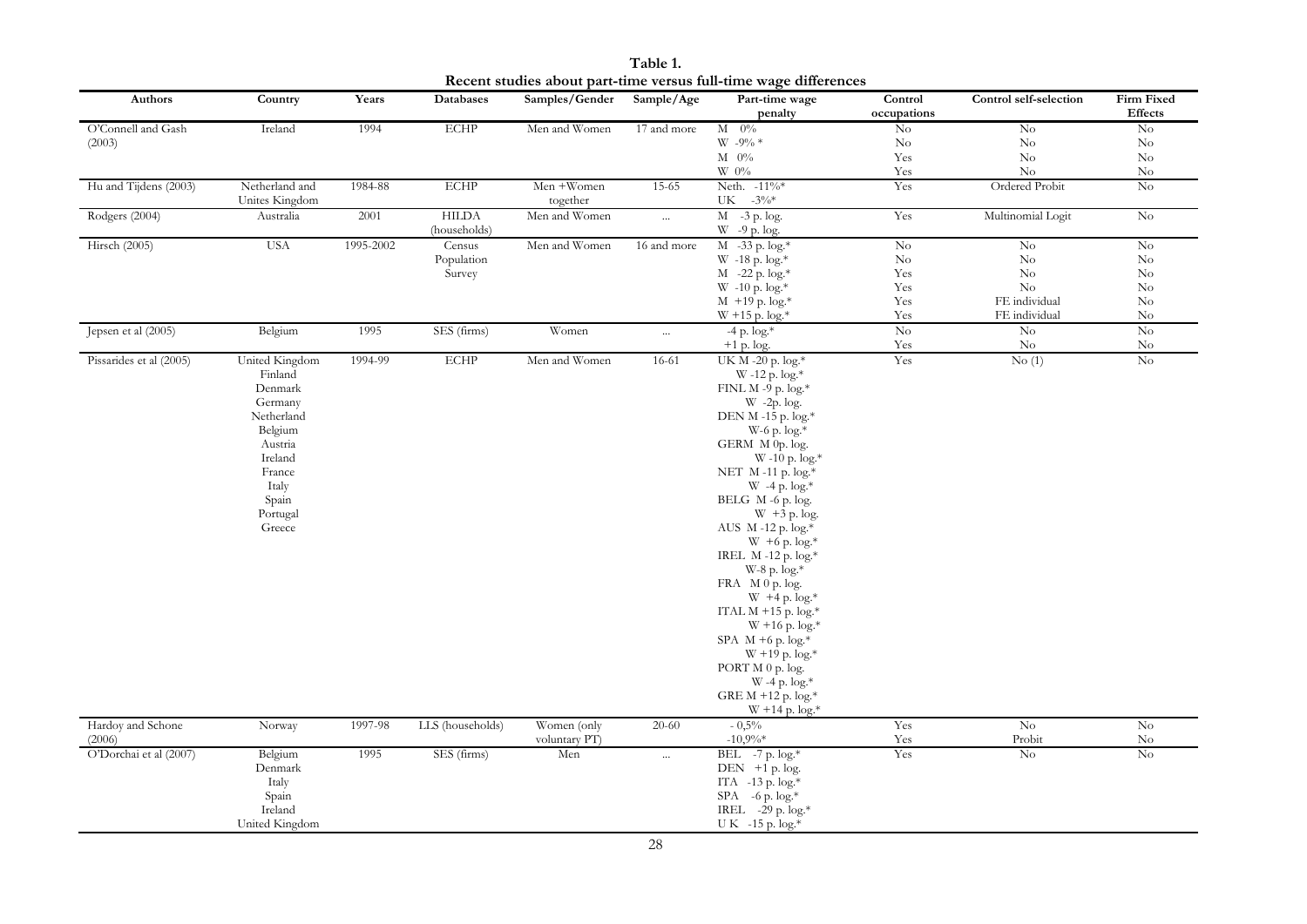| Posel and Muller (2007) | South Africa    | 2001-2004   | LFS (households) | Men            | $\ldots$    | $+34\% *$                         | $\rm No$       | No                            | No                     |
|-------------------------|-----------------|-------------|------------------|----------------|-------------|-----------------------------------|----------------|-------------------------------|------------------------|
|                         |                 |             |                  |                |             | $+40\%$ *                         | Yes            | No                            | No                     |
|                         |                 |             |                  |                |             | $+50\%$ *                         | Yes            | Individual FE                 | $\rm No$               |
| Pagán (2007)            | Spain           | 2000        | <b>ECHP</b>      | Men and Women  | 16-64       | $M$ +6 p. log.*                   | Yes            | Ordered Probit                | No                     |
|                         |                 |             |                  |                |             | $W + 14 p \log^*$                 |                |                               |                        |
| Russo and Massik (2008) | Netherland      | 1997-98     | WCS (firms)      | Men and Women  | $\ldots$    | $M - 3\%$                         | Yesi           | $\rm No$                      | No                     |
|                         |                 | and 1999-   |                  | wich do not    |             | $W = 1\% *$                       |                |                               |                        |
|                         |                 | 2000        |                  | change company |             |                                   |                |                               |                        |
| Manning and Petrongolo  | United Kingdom  | $2001 - 03$ | LFS (households) | Women          | 16-64       | $-11$ p. $log.*$                  | $\rm No$       | $\rm No$                      | No                     |
| (2008)                  |                 |             |                  |                |             | $-3$ p. $log.*$                   | Yes            | $\rm No$                      | No                     |
|                         |                 |             |                  |                |             | $-11$ p. $\log$ *                 | $\rm No$       | Probit                        | $\rm No$               |
|                         |                 |             |                  |                |             | $-2 p$ . log. *                   | Yes            | Probit                        | $\rm No$               |
| Mumford and Smith       | United Kingdom  | 2004        | BWERS (firms)    | Men and Women  | $\sim$      | $0$ p. $log.$<br>М                | No             | $\rm No$                      | No                     |
| (2008)                  |                 |             |                  |                |             | $W -11 p$ . $log.*$               | $\rm No$       | $\rm No$                      | No                     |
|                         |                 |             |                  |                |             | $M + 5 p \cdot log.*$             | Yes            | $\rm No$                      | No                     |
|                         |                 |             |                  |                |             | W<br>$-3$ p. $\log^*$             | Yes            | $\rm No$                      | No                     |
|                         |                 |             |                  |                |             | М<br>$+1$ p. $\log *$             | Yes            | $\rm No$                      | Yes                    |
|                         |                 |             |                  |                |             | W<br>$-8$ p. $\log.*$             | Yes            | No                            | Yes                    |
| Bardasi and Gornick     | Canada          | 1994-1995   | Luxembourg       | Women          | 25-59       | <b>CAN</b><br>$-9$ p. $\log^{*}$  | Yes            | Yes                           | No                     |
| (2008)                  | <b>USA</b>      |             | Income Study     |                |             | USA -17 p. log.*                  |                |                               |                        |
|                         | United Kingdom  |             |                  |                |             | UK<br>$-1$ p. $log.$              |                |                               |                        |
|                         | Germany         |             |                  |                |             | GER $-8$ p. log.*                 |                |                               |                        |
|                         | Italy           |             |                  |                |             | ITA $-15$ p. $log.*$              |                |                               |                        |
|                         | Sweden          |             |                  |                |             | SWE $-3 p. log.*$                 |                |                               |                        |
| Boot and Wood (2008)    | Australia       | $2001 - 04$ | <b>HILDA</b>     | Men and Women  | $18-60$     | M Casual $+10\%$ *                | Yes            | Individual FE                 | $\overline{\text{No}}$ |
|                         |                 |             | (households)     |                |             | M No Cas $+15\%$ *                |                |                               |                        |
|                         |                 |             |                  |                |             | W Casual $+15\%$ *                |                |                               |                        |
|                         |                 |             |                  |                |             | W No Cas + $10\%$ *               |                |                               |                        |
| Connelly and Gregory    | United Kingdom  | 1975-2001   | New Earnings     | Women          | 16 and more | $-10$ p. $\log$ *                 | $\rm No$       | EF Individual FE              | No                     |
| (2009)                  |                 |             | Survey           |                |             | $-2 p. log.*$<br>$-7$ p. $\log$ * | Yes<br>Yes     | EF Individual FE<br>Movers FE | No<br>$\rm No$         |
|                         |                 |             |                  |                |             | $-32$ p. $log.*$                  | No             | Movers FE                     | No                     |
| Fernández-Kranz and     |                 | 1996-2006   | <b>MCVL</b>      | Women          | $25 - 45$   | $-19 p \cdot \log *$              | $\rm No$       | Individual FE                 | $\rm No$               |
| Rodríguez-Planas (2011) | Spain           |             |                  |                |             | $-17 p \log*$                     | Yes            | Individual FE                 | No                     |
|                         |                 |             |                  |                |             | $-13 p \cdot \log *$              | $\rm No$       | Individual FE                 | Yes                    |
|                         |                 |             |                  |                |             | $-11$ p. $log.*$                  | Yes            | Individual FE                 | Yes                    |
| Fernández-Kranz, Paul   | Spain           | 1996-2006   | <b>MCVL</b>      | Women          | $23 - 45$   | Permanent Contract                | No(2)          | Multiequational Model         | Yes                    |
| and Rodríguez-Planas    |                 |             |                  |                |             | -6 p. $\log$ *                    |                | and Probit                    |                        |
| (2014)                  |                 |             |                  |                |             | Temporary Contract                |                |                               |                        |
|                         |                 |             |                  |                |             | $-9$ p. $\log.*$                  |                |                               |                        |
| Wolf (2014)             | Germany         | 1984-2010   | <b>SOEP</b>      | Men and Women  | $20 - 60$   | West M -12%*                      | $\rm No$       | Individual FE                 | No                     |
|                         | (East and West) |             | (households)     |                |             | $M - 11\%$                        | Yes            |                               |                        |
|                         |                 |             |                  |                |             | $W 0\%$                           | No             |                               |                        |
|                         |                 |             |                  |                |             | $W + 1\%$                         | Yes            |                               |                        |
|                         |                 |             |                  |                |             | East M -11%*                      | No             |                               |                        |
|                         |                 |             |                  |                |             | $M - 10\%$ *                      | Yes            |                               |                        |
|                         |                 |             |                  |                |             | $W + 1\%$                         | N <sub>o</sub> |                               |                        |
|                         |                 |             |                  |                |             | $W + 2\%$                         | Yes            |                               |                        |
| Preston and Yu (2015)   | Australia       | 2010        | <b>AWS</b>       | Men and Women  | $\ddotsc$   | $M - 8.9$ p.log*                  | Yes            | $\rm No$                      | No                     |
|                         |                 |             | (households)     |                |             | $W -1,1 p. log*$                  |                |                               |                        |
|                         |                 |             |                  |                |             | W Casual $+7.1\%$ *               |                |                               |                        |

\* Statistically significant at the usual levels (1% or 5%, depending on each paper).

(1) According to the authors, results are robust to controlling for self selection by a probit model or by individual fixed effect when they work with the sample of movers from full-time to part-time.

(2) Authors explain that they introduced additional controls (occupations and more) and results did not change.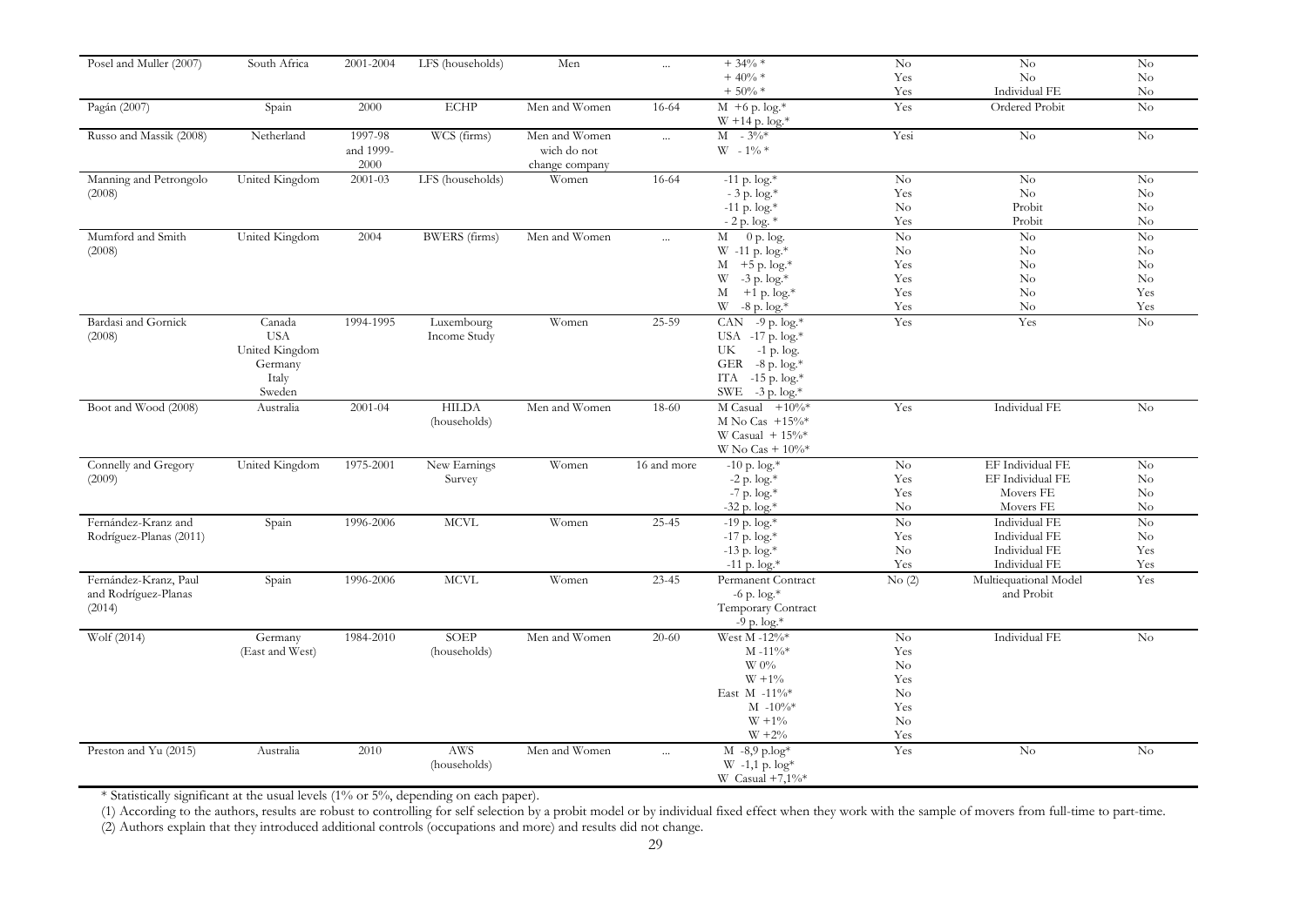| Males<br>Females<br>$-0.104$<br>$-0.254$<br>Average<br>Percentiles<br>$-0.099$<br>$-0.191$<br>5<br>$-0.112$<br>10<br>$-0.178$<br>20<br>$-0.137$<br>$-0.160$<br>$-0.176$<br>30<br>$-0.165$<br>40<br>$-0.219$<br>$-0.159$<br>50<br>$-0.155$<br>$-0.266$<br>60<br>$-0.125$<br>$-0.319$<br>$-0.099$<br>70<br>$-0.358$<br>$-0.080$<br>80<br>$-0.388$<br>90<br>$-0.016$<br>$-0.391$<br>95<br>0.084<br>$-0.375$ |  |  |
|----------------------------------------------------------------------------------------------------------------------------------------------------------------------------------------------------------------------------------------------------------------------------------------------------------------------------------------------------------------------------------------------------------|--|--|
|                                                                                                                                                                                                                                                                                                                                                                                                          |  |  |
|                                                                                                                                                                                                                                                                                                                                                                                                          |  |  |
|                                                                                                                                                                                                                                                                                                                                                                                                          |  |  |
|                                                                                                                                                                                                                                                                                                                                                                                                          |  |  |
|                                                                                                                                                                                                                                                                                                                                                                                                          |  |  |
|                                                                                                                                                                                                                                                                                                                                                                                                          |  |  |
|                                                                                                                                                                                                                                                                                                                                                                                                          |  |  |
|                                                                                                                                                                                                                                                                                                                                                                                                          |  |  |
|                                                                                                                                                                                                                                                                                                                                                                                                          |  |  |
|                                                                                                                                                                                                                                                                                                                                                                                                          |  |  |
|                                                                                                                                                                                                                                                                                                                                                                                                          |  |  |
|                                                                                                                                                                                                                                                                                                                                                                                                          |  |  |
|                                                                                                                                                                                                                                                                                                                                                                                                          |  |  |
|                                                                                                                                                                                                                                                                                                                                                                                                          |  |  |

| Table 2.                                                         |  |
|------------------------------------------------------------------|--|
| Wage differentials between part- and full-time workers in Spain. |  |

*Notes*: The wage gap corresponds to the differential of the logarithm of the hourly wage.

| Table 3.                                                                                 |
|------------------------------------------------------------------------------------------|
| Incidence of part-time work and wage differences between part-time and full-time workers |
| in Spanish regions.                                                                      |

|                             |       | Incidence of   | Wage differential |                     |  |  |  |
|-----------------------------|-------|----------------|-------------------|---------------------|--|--|--|
|                             |       | part-time work |                   | part-time/full-time |  |  |  |
|                             | Males | Females        | Males             | Females             |  |  |  |
| Andalusia                   | 0.089 | 0.296          | $-0.164$          | $-0.305$            |  |  |  |
| Aragon                      | 0.063 | 0.261          | 0.028             | $-0.146$            |  |  |  |
| Asturias                    | 0.054 | 0.213          | 0.028             | $-0.165$            |  |  |  |
| Balearic Islands            | 0.071 | 0.220          | $-0.010$          | $-0.192$            |  |  |  |
| Canary Islands              | 0.111 | 0.231          | $-0.139$          | $-0.268$            |  |  |  |
| Cantabria                   | 0.058 | 0.233          | 0.050             | $-0.230$            |  |  |  |
| Castilla-Leon               | 0.061 | 0.252          | $-0.016$          | $-0.246$            |  |  |  |
| Castilla La Mancha          | 0.064 | 0.279          | $-0.032$          | $-0.269$            |  |  |  |
| Catalonia                   | 0.079 | 0.235          | $-0.151$          | $-0.247$            |  |  |  |
| Valencia                    | 0.099 | 0.306          | $-0.138$          | $-0.209$            |  |  |  |
| Extremadura                 | 0.069 | 0.273          | $-0.104$          | $-0.315$            |  |  |  |
| Galicia                     | 0.067 | 0.226          | 0.045             | $-0.192$            |  |  |  |
| Madrid                      | 0.073 | 0.208          | $-0.299$          | $-0.314$            |  |  |  |
| Murcia                      | 0.090 | 0.286          | $-0.125$          | $-0.271$            |  |  |  |
| Navarre                     | 0.063 | 0.314          | 0.049             | $-0.071$            |  |  |  |
| <b>Basque Country</b>       | 0.058 | 0.306          | 0.037             | $-0.227$            |  |  |  |
| The Rioja                   | 0.068 | 0.290          | $-0.083$          | $-0.100$            |  |  |  |
| Unweighted average          | 0.073 | 0.261          | $-0.060$          | $-0.222$            |  |  |  |
| Regional standard deviation | 0.016 | 0.036          | 0.100             | 0.071               |  |  |  |
| Maximum                     | 0.111 | 0.314          | 0.050             | $-0.071$            |  |  |  |
| Minimum                     | 0.054 | 0.208          | $-0.299$          | $-0.315$            |  |  |  |

*Notes*: The wage gap corresponds to the differential of the logarithm of the hourly wage.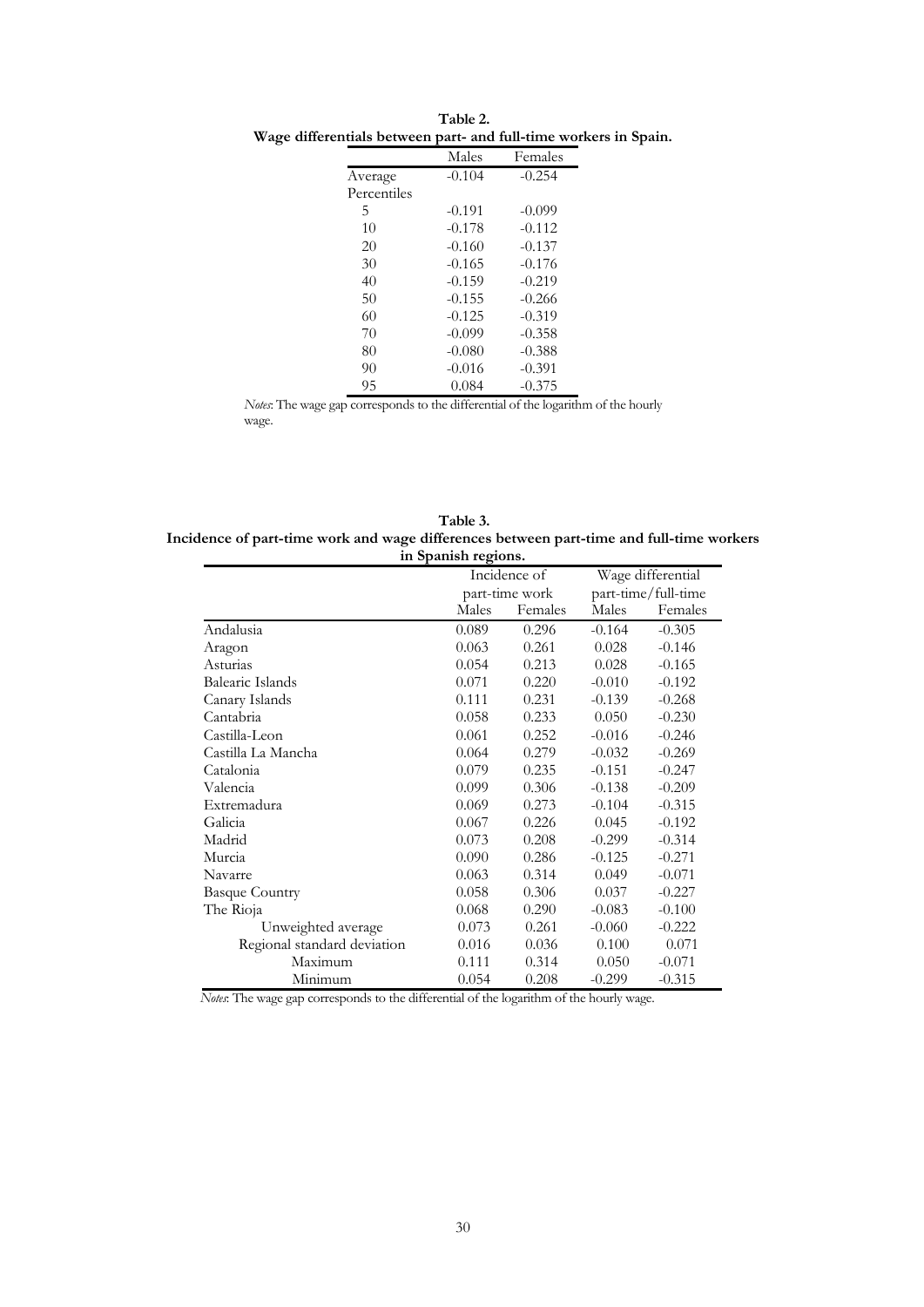**Table 4. Decomposition of the differential in average wages between part- and full-time workers. Juhn-Murphy-Pierce decomposition.** 

|                        | $\cdot$ $\cdot$ |                          |                |                |                |                |
|------------------------|-----------------|--------------------------|----------------|----------------|----------------|----------------|
|                        |                 | Males                    |                |                | Females        |                |
|                        | Model 1         | Model 2                  | Model 3        | Model 1        | Model 2        | Model 3        |
| Wage differential      | $-0.104$        | $-0.104$                 | $-0.104$       | $-0.254$       | $-0.254$       | $-0.254$       |
| Characteristics (1)    | $0.002(-2.0)$   | $-0.069(66.3)$           | $-0.030(28.8)$ | $-0.104(40.9)$ | $-0.208(81.9)$ | $-0.104(40.9)$ |
| Nationality            | $-0.003$        | $-0.001$                 | 0.000          | $-0.002$       | 0.000          | 0.000          |
| Educational attainment | $-0.026$        | $-0.022$                 | $-0.017$       | $-0.104$       | $-0.088$       | $-0.069$       |
| Age                    | 0.031           | 0.014                    | 0.011          | 0.001          | 0.000          | 0.000          |
| Tenure                 |                 | $-0.016$                 | $-0.014$       |                | $-0.048$       | $-0.034$       |
| Type of contract       |                 | $-0.016$                 | $-0.010$       |                | 0.000          | $-0.001$       |
| Region                 |                 | 0.007                    |                |                | $-0.005$       |                |
| Activity sector        |                 | $-0.040$                 |                |                | $-0.052$       |                |
| Firm size              |                 | 0.003                    | $\overline{a}$ |                | $-0.006$       |                |
| Collective agreement   |                 | 0.003                    |                |                | $-0.010$       |                |
| Firm fixed effects (2) |                 | $\overline{\phantom{a}}$ | $-0.074(69.2)$ |                |                | $-0.143(56.3)$ |
| Wage residuals (3)     | $-0.106(102.0)$ | $-0.036(34.6)$           | 0.000(0.0)     | $-0.150(59.1)$ | $-0.046(18.1)$ | $-0.007(2.8)$  |

*Notes*: The table shows the results obtained after applying equation (3) to the 2010 wave of the *Encuesta de Estructura Salarial*. Model 1 corresponds to a specification of the wage equation that includes individual characteristics (nationality, age and education); model 2 incorporates to the specification attributes of jobs and firms (tenure, type of contract, region, sector, size and type of collective agreement), whereas model 3 includes individual and job attributes and firm fixed effects instead of firm attributes. The percentage of the wage differential explained by each term appears in brackets.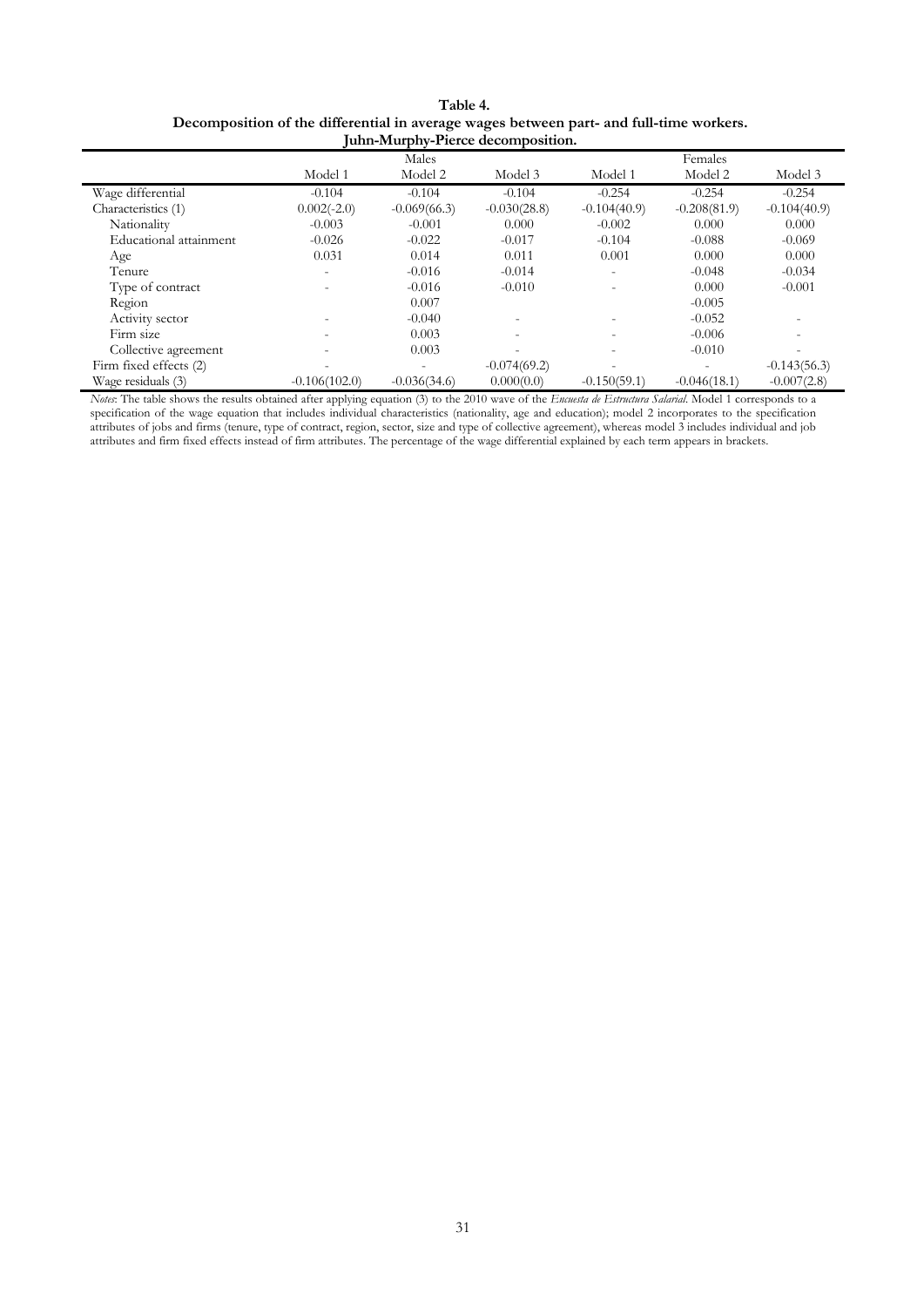| Table 5.                                                                                |
|-----------------------------------------------------------------------------------------|
| Decomposition of the differential in average wages between part- and full-time workers. |
| Juhn-Murphy-Pierce decomposition. Regional disaggregated analysis. Males.               |

| um murphy 1 icice accomposition. In groma disaggregated analysis. marcs. |          |          |          |          |          |          |          |          |          |          |          |          |          |          |          |          |          |
|--------------------------------------------------------------------------|----------|----------|----------|----------|----------|----------|----------|----------|----------|----------|----------|----------|----------|----------|----------|----------|----------|
|                                                                          | Andal.   | Arag.    | Astur.   | Balear   | Janar.   | Jantab.  | C-L      | C-LM     | Catal    | Val.     | Extre.   | Galic.   | Madrid   | Murcia   | Navarra  | Basq.    | Rioja    |
| Wage differential                                                        | $-0.164$ | 0.028    | 0.028    | $-0.010$ | $-0.139$ | 0.050    | -0.016   | $-0.032$ | $-0.151$ | -0.138   | $-0.104$ | 0.045    | $-0.299$ | $-0.125$ | 0.049    | 0.037    | $-0.083$ |
| Characteristics (1)                                                      | $-0.042$ | 0.075    | 0.028    | $-0.015$ | -0.040   | 0.059    | 0.013    | 0.01     | $-0.068$ | $-0.019$ | $-0.021$ | $-0.002$ | $-0.121$ | $-0.023$ | 0.017    | 0.015    | $-0.004$ |
| Nationality                                                              | 0.000    | $-0.001$ | 0.000    | 0.000    | 0.000    | $-0.001$ | 0.000    | 0.000    | $-0.001$ | 0.000    | $-0.001$ | 0.000    | $-0.001$ | 0.001    | 0.001    | 0.001    | $-0.001$ |
| Educational attainment                                                   | $-0.007$ | 0.002    | $-0.036$ | $-0.024$ | 0.007    | $-0.005$ | $-0.001$ | $-0.012$ | $-0.008$ | 0.002    | 0.004    | $-0.013$ | -0.060   | $-0.016$ | $-0.013$ | $-0.031$ | 0.004    |
| Age                                                                      | $-0.001$ | 0.035    | 0.041    | 0.018    | $-0.007$ | 0.047    | 0.018    | 0.016    | $-0.004$ | 0.010    | 0.002    | 0.015    | $-0.003$ | 0.006    | 0.024    | 0.050    | 0.008    |
| Tenure                                                                   | $-0.020$ | 0.038    | 0.01     | $-0.009$ | $-0.032$ | 0.042    | 0.006    | 0.014    | $-0.039$ | $-0.032$ | $-0.019$ | 0.021    | $-0.035$ | $-0.013$ | 0.036    | $-0.002$ | $-0.005$ |
| Type of contract                                                         | $-0.013$ | 0.000    | 0.012    | 0.000    | $-0.008$ | $-0.025$ | $-0.010$ | 0.000    | $-0.016$ | 0.002    | $-0.007$ | $-0.025$ | $-0.021$ | 0.000    | $-0.030$ | $-0.003$ | $-0.010$ |
| Firm fixed effects (2)                                                   | $-0.122$ | $-0.056$ | $-0.024$ | 0.003    | $-0.11$  | $-0.035$ | $-0.042$ | $-0.026$ | $-0.087$ | $-0.113$ | $-0.074$ | 0.004    | $-0.142$ | $-0.105$ | $-0.034$ | $-0.007$ | $-0.057$ |
| Wage residuals (3)                                                       | 0.000    | 0.009    | 0.025    | 0.003    | 0.012    | 0.025    | 0.012    | $-0.023$ | 0.004    | $-0.006$ | $-0.004$ | 0.043    | $-0.037$ | 0.003    | 0.066    | 0.029    | $-0.023$ |

Notes: The table shows the results obtained after applying equation (3) to the 2010 wave of the Encuesta de Estructura Salarial with a specification of the wage equation that includes individual and job characteristics and

**Table 6. Decomposition of the differential in average wages between part- and full-time workers. Juhn-Murphy-Pierce decomposition. Regional disaggregated analysis. Females.** 

|                        |          |          |          |          |          |          |          |                | ື        |                      |          |          |          |                 |          |          |          |
|------------------------|----------|----------|----------|----------|----------|----------|----------|----------------|----------|----------------------|----------|----------|----------|-----------------|----------|----------|----------|
|                        | Andal.   | Arag.    | Astur.   | Balear.  | Janar.   | .antab.  | C-L      | C-LM           | Catal    | Val.                 | Extre.   | Galic.   | Aadrid   | Murcia          | Navarra  | Basg.    | Rioja    |
| Wage differential      | $-0.305$ | $-0.146$ | -0.165   | $-0.192$ | -0.268   | $-0.230$ | $-0.246$ | $-0.269$       | $-0.247$ | $-0.209$             | $-0.315$ | $-0.192$ | $-0.314$ | $-0.27^{\circ}$ | $-0.071$ | $-0.227$ | $-0.100$ |
| Characteristics (1)    | $-0.100$ | $-0.085$ | $-0.082$ | $-0.090$ | $-0.089$ | $-0.091$ | $-0.101$ | $-0.108$       | $-0.106$ | $-0.092$             | $-0.105$ | $-0.077$ | $-0.131$ | $-0.100$        | $-0.079$ | $-0.095$ | $-0.082$ |
| Nationality            | 0.000    | 0.000    | 0.000    | $-0.001$ | 0.000    | 0.000    | 0.000    | $0.00^{\circ}$ | $-0.001$ | 0.000                | 0.001    | 0.000    | 0.002    | 0.004           | $-0.001$ | 0.001    | 0.001    |
| Educational attainment | $-0.066$ | $-0.055$ | $-0.069$ | $-0.084$ | $-0.063$ | $-0.068$ | $-0.058$ | $-0.089$       | $-0.053$ | $-0.060$             | $-0.075$ | $-0.054$ | $-0.097$ | $-0.070$        | $-0.077$ | $-0.061$ | $-0.047$ |
| Age                    | $-0.001$ | 0.000    | 0.000    | 0.004    | 0.000    | $-0.002$ | $-0.001$ | 0.001          | $-0.003$ | 0.002                | $-0.001$ | 0.001    | 0.003    | $-0.001$        | 0.008    | 0.003    | 0.000    |
| l'enure                | $-0.034$ | $-0.030$ | $-0.020$ | $-0.010$ | $-0.025$ | $-0.021$ | $-0.038$ | $-0.023$       | $-0.046$ | $-0.029$             | $-0.023$ | $-0.021$ | $-0.037$ | $-0.032$        | $-0.011$ | $-0.034$ | $-0.038$ |
| Type of contract       | 0.002    | 0.000    | 0.006    | 0.000    | 0.000    | 0.000    | $-0.005$ | 0.003          | $-0.003$ | $-0.005$             | $-0.007$ | $-0.002$ | $-0.002$ | $-0.001$        | 0.001    | $-0.004$ | 0.003    |
| Firm fixed effects (2) | $-0.200$ | $-0.088$ | $-0.084$ | $-0.089$ | $-0.198$ | $-0.127$ | $-0.142$ | $-0.159$       | $-0.125$ | $-0.11$ <sup>-</sup> | $-0.203$ | $-0.130$ | $-0.162$ | $-0.166$        | $-0.022$ | $-0.124$ | $-0.018$ |
| Wage residuals (3)     | $-0.005$ | 0.027    | 0.00.    | $-0.013$ | 0.019    | $-0.012$ | $-0.002$ | $-0.002$       | $-0.016$ | 0.000                | $-0.007$ | 0.014    | $-0.021$ | $-0.006$        | 0.030    | $-0.008$ | 0.000    |

Notes: The table shows the results obtained after applying equation (3) to the 2010 wave of the Encuesta de Estructura Salarial with a specification of the wage equation that includes individual and job characteristics and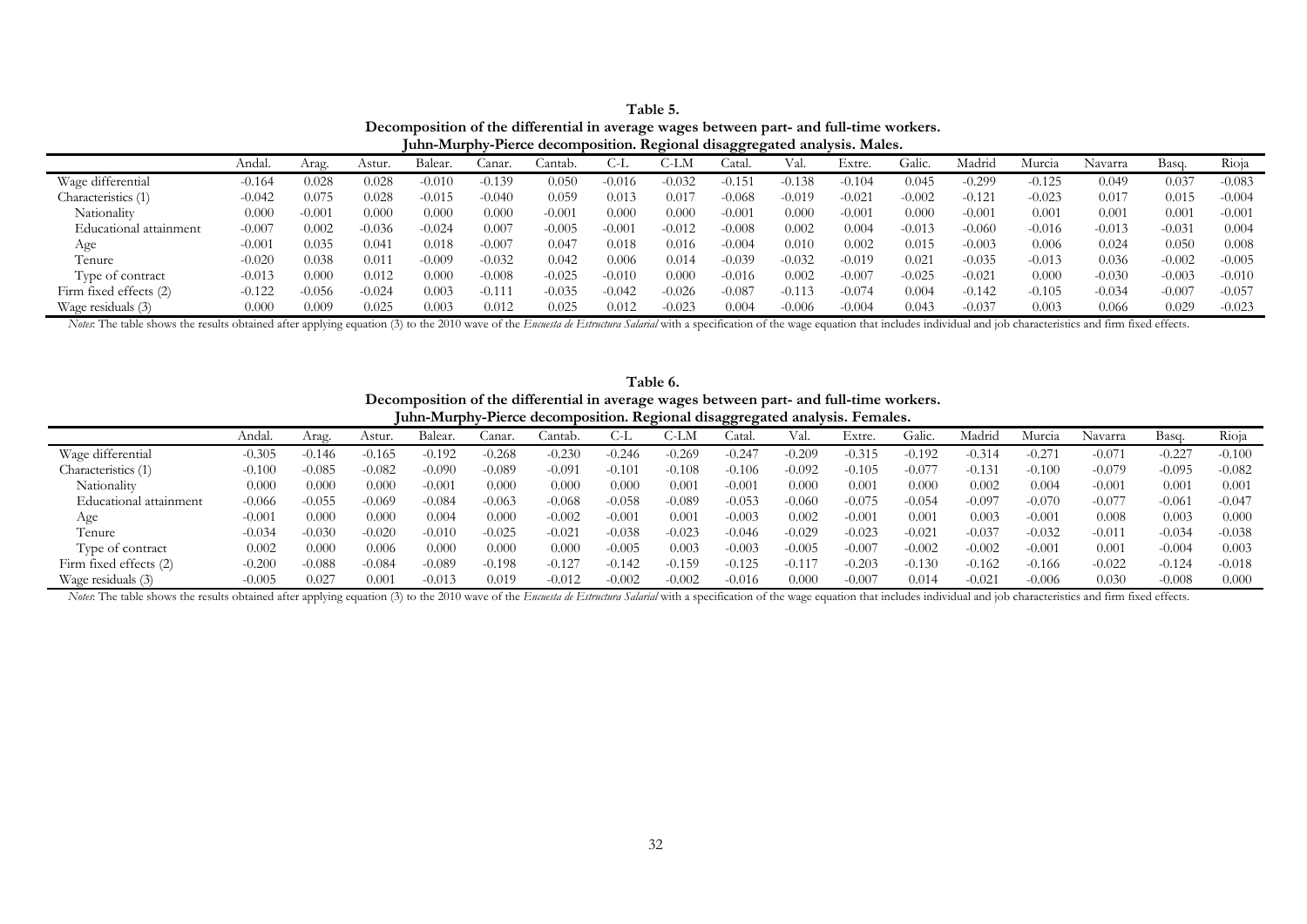# **Appendix**

**Figure A.1. Kernel density functions of the logarithm of hourly wages of part- and full-time males and females.** 

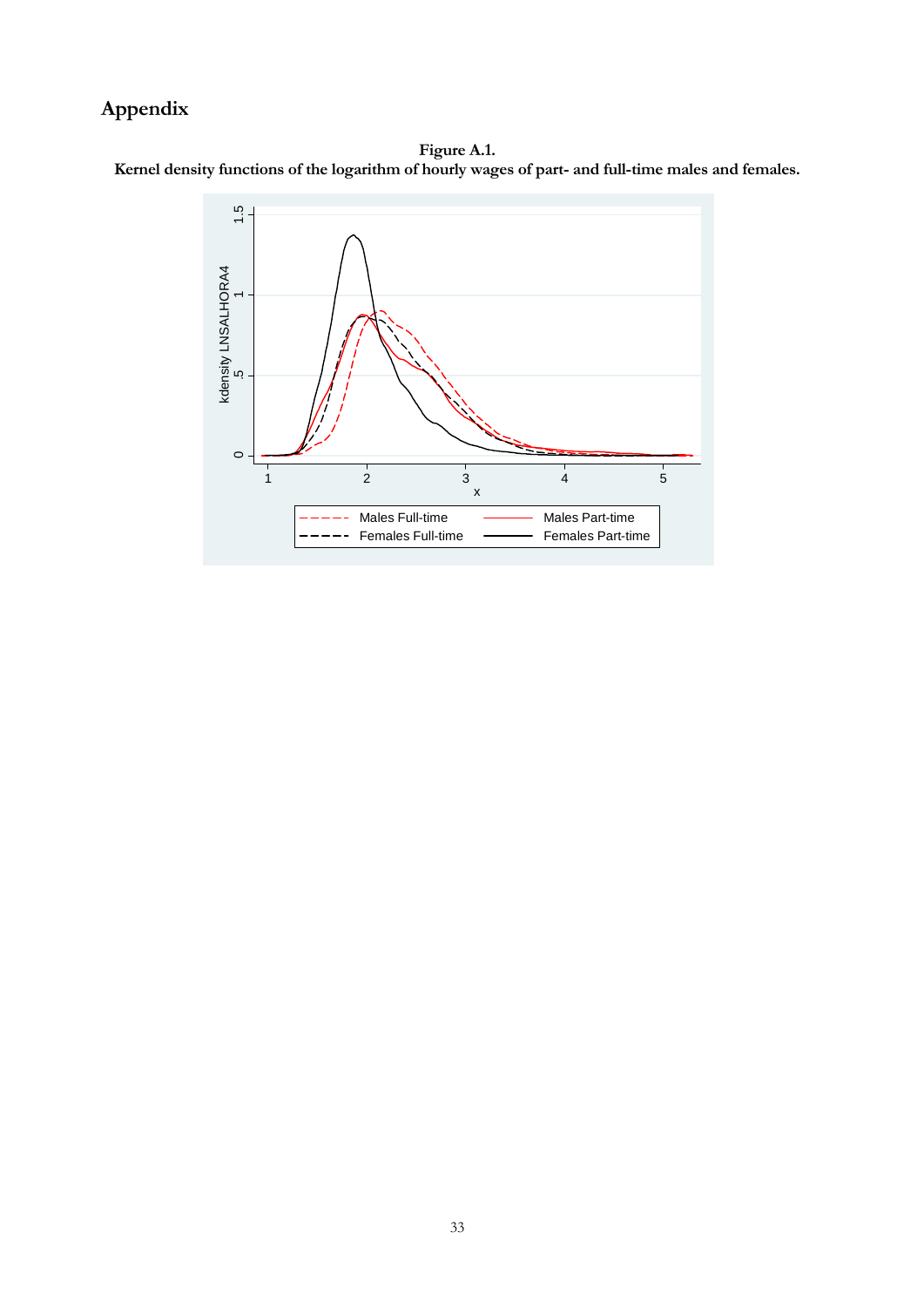|                               |         |        |           | Descriptive statistics. Males. |         |        |         |        |           |                                |           |        |
|-------------------------------|---------|--------|-----------|--------------------------------|---------|--------|---------|--------|-----------|--------------------------------|-----------|--------|
|                               |         |        | Full-time |                                |         |        |         |        | Part-time |                                |           |        |
|                               | Total   |        |           | Average                        |         |        |         | Total  |           |                                | Average   |        |
|                               |         | S.D.   |           | Parts of the wage distribution |         |        |         |        |           | Parts of the wage distribution |           |        |
|                               | Average |        | $p25$     | $p25-p50$                      | p50-p75 | >p75   | Average | S.D.   | $<$ p25   | $p25-p50$                      | $p50-p75$ | >p75   |
| Logarithm of hourly wage      | 2.423   | 0.494  | 1.874     | 2.201                          | 2.519   | 3.097  | 2.318   | 0.591  | 1.709     | 2.040                          | 2.404     | 3.121  |
| Primary education             | 0.183   | 0.387  | 0.278     | 0.232                          | 0.157   | 0.067  | 0.233   | 0.423  | 0.259     | 0.224                          | 0.251     | 0.198  |
| Secondary education           | 0.598   | 0.490  | 0.670     | 0.664                          | 0.621   | 0.436  | 0.585   | 0.493  | 0.637     | 0.668                          | 0.555     | 0.482  |
| Tertiary education            | 0.219   | 0.414  | 0.052     | 0.104                          | 0.222   | 0.497  | 0.181   | 0.385  | 0.104     | 0.108                          | 0.194     | 0.320  |
| Age                           | 40.640  | 10.150 | 37.390    | 39.330                         | 41.010  | 44.810 | 42.740  | 14.830 | 36.110    | 37.890                         | 45.030    | 51.900 |
| Tenure                        | 9.351   | 9.676  | 4.738     | 7.638                          | 10.530  | 14.490 | 9.877   | 13.410 | 3.292     | 4.954                          | 11.870    | 19.400 |
| Fixed-term contract           | 0.811   | 0.391  | 0.665     | 0.781                          | 0.863   | 0.935  | 0.444   | 0.497  | 0.501     | 0.548                          | 0.419     | 0.307  |
| Andalusia                     | 0.099   | 0.299  | 0.103     | 0.104                          | 0.090   | 0.101  | 0.111   | 0.314  | 0.134     | 0.121                          | 0.095     | 0.095  |
| Aragon                        | 0.042   | 0.201  | 0.035     | 0.051                          | 0.050   | 0.034  | 0.038   | 0.191  | 0.028     | 0.037                          | 0.044     | 0.042  |
| Asturias                      | 0.034   | 0.181  | 0.034     | 0.037                          | 0.038   | 0.026  | 0.028   | 0.164  | 0.025     | 0.021                          | 0.026     | 0.038  |
| <b>Balearics</b>              | 0.023   | 0.151  | 0.030     | 0.028                          | 0.020   | 0.016  | 0.052   | 0.223  | 0.044     | 0.052                          | 0.062     | 0.051  |
| Canary Islands                | 0.042   | 0.201  | 0.073     | 0.037                          | 0.030   | 0.029  | 0.033   | 0.179  | 0.061     | 0.027                          | 0.026     | 0.019  |
| Cantabria                     | 0.027   | 0.161  | 0.033     | 0.030                          | 0.025   | 0.019  | 0.026   | 0.158  | 0.024     | 0.024                          | 0.023     | 0.032  |
| Castilla-Leon                 | 0.054   | 0.227  | 0.067     | 0.053                          | 0.052   | 0.045  | 0.045   | 0.208  | 0.050     | 0.040                          | 0.041     | 0.051  |
| Castilla La Mancha            | 0.042   | 0.201  | 0.055     | 0.047                          | 0.037   | 0.029  | 0.032   | 0.176  | 0.029     | 0.036                          | 0.037     | 0.026  |
| Catalonia                     | 0.163   | 0.369  | 0.102     | 0.152                          | 0.190   | 0.209  | 0.187   | 0.390  | 0.139     | 0.195                          | 0.216     | 0.199  |
| Valencia                      | 0.083   | 0.275  | 0.091     | 0.092                          | 0.081   | 0.066  | 0.084   | 0.278  | 0.093     | 0.091                          | 0.100     | 0.053  |
| Extremadura                   | 0.024   | 0.151  | 0.050     | 0.020                          | 0.013   | 0.012  | 0.017   | 0.127  | 0.030     | 0.019                          | 0.011     | 0.007  |
| Galicia                       | 0.055   | 0.228  | 0.081     | 0.065                          | 0.043   | 0.031  | 0.040   | 0.196  | 0.042     | 0.045                          | 0.034     | 0.040  |
| Madrid                        | 0.171   | 0.377  | 0.138     | 0.138                          | 0.169   | 0.240  | 0.172   | 0.377  | 0.209     | 0.181                          | 0.142     | 0.157  |
| Murcia                        | 0.031   | 0.174  | 0.046     | 0.036                          | 0.024   | 0.020  | 0.026   | 0.159  | 0.038     | 0.027                          | 0.025     | 0.014  |
| Navarre                       | 0.030   | 0.169  | 0.015     | 0.033                          | 0.044   | 0.027  | 0.029   | 0.166  | 0.009     | 0.026                          | 0.032     | 0.047  |
| <b>Basque Country</b>         | 0.063   | 0.243  | 0.027     | 0.055                          | 0.082   | 0.089  | 0.068   | 0.252  | 0.034     | 0.040                          | 0.077     | 0.124  |
| The Rioja                     | 0.016   | 0.125  | 0.022     | 0.021                          | 0.014   | 0.007  | 0.012   | 0.109  | 0.012     | 0.020                          | 0.010     | 0.007  |
| Industry                      | 0.424   | 0.494  | 0.354     | 0.438                          | 0.488   | 0.415  | 0.288   | 0.453  | 0.161     | 0.208                          | 0.345     | 0.437  |
| Construction                  | 0.122   | 0.327  | 0.171     | 0.154                          | 0.096   | 0.066  | 0.037   | 0.188  | 0.027     | 0.047                          | 0.042     | 0.031  |
| Services                      | 0.454   | 0.498  | 0.475     | 0.408                          | 0.416   | 0.518  | 0.675   | 0.468  | 0.812     | 0.745                          | 0.613     | 0.532  |
| Firm size less than 20        | 0.105   | 0.307  | 0.196     | 0.122                          | 0.060   | 0.043  | 0.138   | 0.345  | 0.203     | 0.195                          | 0.103     | 0.051  |
| Firm size 10-49               | 0.238   | 0.426  | 0.332     | 0.287                          | 0.198   | 0.137  | 0.195   | 0.396  | 0.236     | 0.228                          | 0.182     | 0.134  |
| Firm size 50-199              | 0.277   | 0.447  | 0.261     | 0.298                          | 0.297   | 0.250  | 0.226   | 0.418  | 0.214     | 0.224                          | 0.244     | 0.221  |
| Firm size 500 or more         | 0.380   | 0.485  | 0.211     | 0.293                          | 0.445   | 0.571  | 0.441   | 0.497  | 0.348     | 0.353                          | 0.471     | 0.594  |
| National sect. collect. agr.  | 0.286   | 0.452  | 0.319     | 0.282                          | 0.255   | 0.288  | 0.282   | 0.450  | 0.380     | 0.312                          | 0.238     | 0.200  |
| Sub-national sect. coll. agr. | 0.416   | 0.493  | 0.527     | 0.507                          | 0.385   | 0.243  | 0.388   | 0.487  | 0.362     | 0.466                          | 0.424     | 0.302  |
| Firm collective agreement     | 0.299   | 0.458  | 0.154     | 0.211                          | 0.360   | 0.469  | 0.329   | 0.470  | 0.258     | 0.222                          | 0.338     | 0.498  |
| Number of observations        | 81,578  |        | 20.394    | 20,394                         | 20,394  | 20,394 |         | 7,766  | 1,941     | 1,941                          | 1,941     | 1,941  |

**Table A.1. Descriptive statistics. Males.**

*Notes*: The table includes descriptive (mean and standard deviation) for each of the groups (individuals with full- and part-time) and the value of the average of the variables for the four sections of the wage distribution defined by the three quartiles.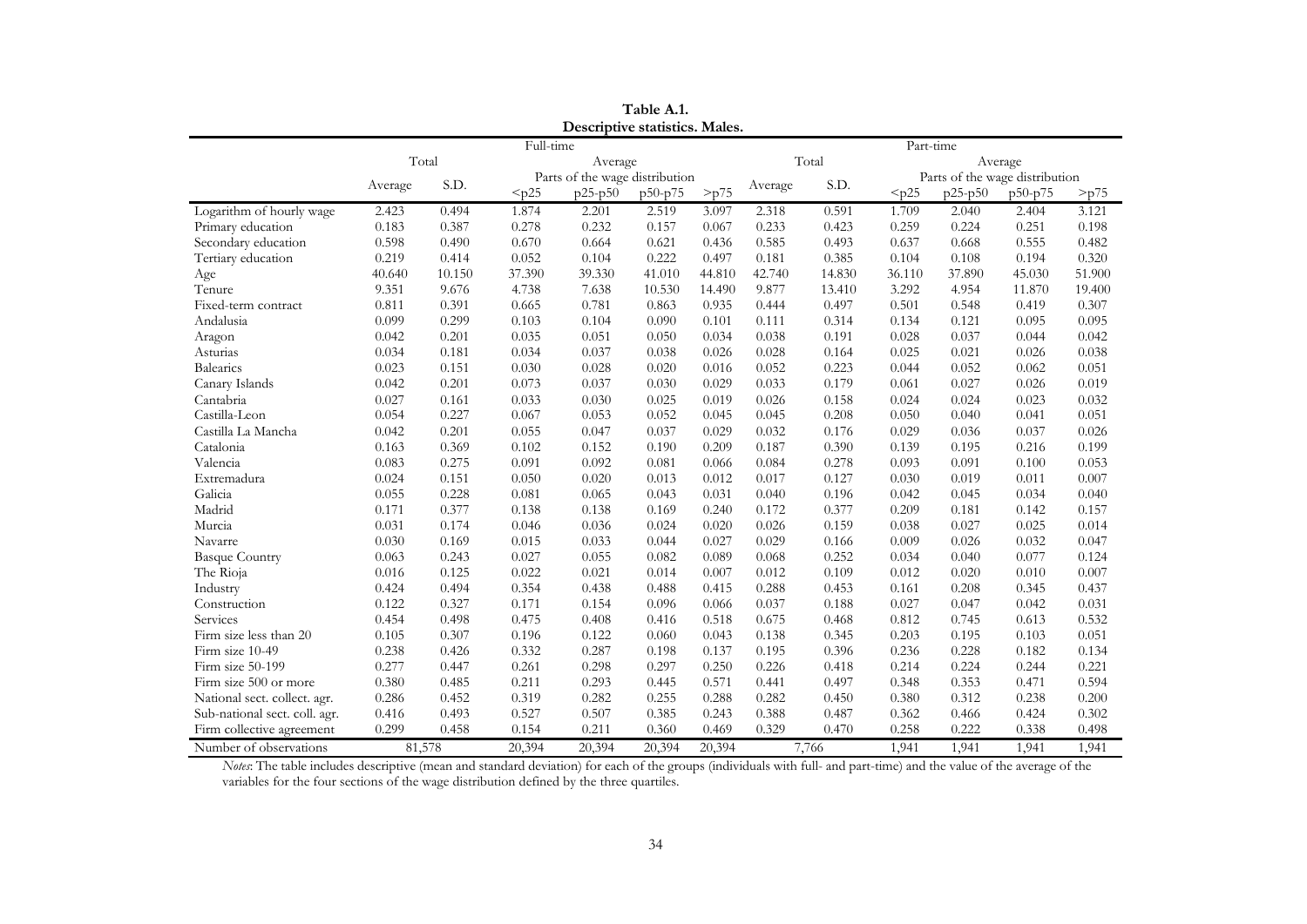| Descriptive statistics. Females. |               |       |                                |           |           |           |         |                                |        |         |           |        |
|----------------------------------|---------------|-------|--------------------------------|-----------|-----------|-----------|---------|--------------------------------|--------|---------|-----------|--------|
|                                  | Full-time     |       |                                |           |           | Part-time |         |                                |        |         |           |        |
|                                  | Total<br>S.D. |       | Average                        |           |           | Total     |         | Average                        |        |         |           |        |
|                                  |               |       | Parts of the wage distribution |           |           |           | S.D.    | Parts of the wage distribution |        |         |           |        |
|                                  | Average       |       | $p25$                          | $p25-p50$ | $p50-p75$ | >p75      | Average |                                | $p25$  | p25-p50 | $p50-p75$ | >p75   |
| Logarithm of hourly wage         | 2.282         | 0.481 | 1.736                          | 2.062     | 2.384     | 2.945     | 2.028   | 0.400                          | 1.623  | 1.854   | 2.059     | 2.576  |
| Primary education                | 0.102         | 0.303 | 0.191                          | 0.129     | 0.064     | 0.024     | 0.200   | 0.400                          | 0.261  | 0.240   | 0.199     | 0.101  |
| Secondary education              | 0.542         | 0.498 | 0.703                          | 0.651     | 0.539     | 0.274     | 0.637   | 0.481                          | 0.678  | 0.672   | 0.669     | 0.529  |
| Tertiary education               | 0.356         | 0.479 | 0.105                          | 0.220     | 0.397     | 0.701     | 0.163   | 0.369                          | 0.061  | 0.088   | 0.131     | 0.370  |
| Age                              | 39.080        | 9.826 | 37.090                         | 37.770    | 39.360    | 42.110    | 39.200  | 10.920                         | 39.300 | 39.200  | 38.900    | 39.410 |
| Tenure                           | 8.320         | 9.059 | 4.590                          | 6.562     | 9.498     | 12.630    | 5.114   | 6.623                          | 3.360  | 4.283   | 5.315     | 7.500  |
| Fixed-term contract              | 0.800         | 0.400 | 0.743                          | 0.777     | 0.817     | 0.862     | 0.666   | 0.472                          | 0.621  | 0.668   | 0.701     | 0.675  |
| Andalusia                        | 0.080         | 0.272 | 0.077                          | 0.087     | 0.080     | 0.078     | 0.134   | 0.341                          | 0.166  | 0.138   | 0.119     | 0.113  |
| Aragon                           | 0.038         | 0.191 | 0.038                          | 0.047     | 0.041     | 0.025     | 0.036   | 0.186                          | 0.027  | 0.037   | 0.043     | 0.037  |
| Asturias                         | 0.025         | 0.156 | 0.043                          | 0.028     | 0.017     | 0.013     | 0.025   | 0.155                          | 0.038  | 0.030   | 0.014     | 0.016  |
| <b>Balearics</b>                 | 0.026         | 0.158 | 0.025                          | 0.023     | 0.027     | 0.027     | 0.037   | 0.189                          | 0.029  | 0.027   | 0.043     | 0.050  |
| Canary Islands                   | 0.044         | 0.205 | 0.059                          | 0.045     | 0.037     | 0.035     | 0.040   | 0.196                          | 0.068  | 0.035   | 0.029     | 0.027  |
| Cantabria                        | 0.018         | 0.135 | 0.023                          | 0.018     | 0.017     | 0.016     | 0.023   | 0.149                          | 0.017  | 0.032   | 0.027     | 0.015  |
| Castilla-Leon                    | 0.048         | 0.213 | 0.052                          | 0.047     | 0.046     | 0.045     | 0.055   | 0.228                          | 0.049  | 0.070   | 0.054     | 0.048  |
| Castilla La Mancha               | 0.037         | 0.188 | 0.044                          | 0.039     | 0.032     | 0.032     | 0.029   | 0.167                          | 0.034  | 0.032   | 0.026     | 0.024  |
| Catalonia                        | 0.201         | 0.401 | 0.142                          | 0.202     | 0.231     | 0.228     | 0.187   | 0.390                          | 0.146  | 0.156   | 0.218     | 0.228  |
| Valencia                         | 0.076         | 0.265 | 0.101                          | 0.083     | 0.070     | 0.050     | 0.080   | 0.271                          | 0.096  | 0.095   | 0.064     | 0.064  |
| Extremadura                      | 0.016         | 0.125 | 0.023                          | 0.011     | 0.014     | 0.015     | 0.020   | 0.139                          | 0.036  | 0.015   | 0.016     | 0.012  |
| Galicia                          | 0.059         | 0.236 | 0.094                          | 0.061     | 0.048     | 0.035     | 0.047   | 0.211                          | 0.070  | 0.052   | 0.036     | 0.029  |
| Madrid                           | 0.223         | 0.416 | 0.182                          | 0.192     | 0.226     | 0.291     | 0.170   | 0.376                          | 0.138  | 0.187   | 0.164     | 0.189  |
| Murcia                           | 0.026         | 0.158 | 0.033                          | 0.024     | 0.024     | 0.021     | 0.027   | 0.163                          | 0.037  | 0.027   | 0.025     | 0.020  |
| Navarre                          | 0.020         | 0.141 | 0.017                          | 0.027     | 0.026     | 0.011     | 0.020   | 0.139                          | 0.008  | 0.016   | 0.029     | 0.026  |
| <b>Basque Country</b>            | 0.052         | 0.222 | 0.029                          | 0.051     | 0.056     | 0.072     | 0.060   | 0.237                          | 0.029  | 0.033   | 0.082     | 0.094  |
| The Rioja                        | 0.012         | 0.108 | 0.018                          | 0.017     | 0.008     | 0.005     | 0.013   | 0.111                          | 0.012  | 0.018   | 0.011     | 0.009  |
| Industry                         | 0.220         | 0.414 | 0.231                          | 0.245     | 0.217     | 0.185     | 0.093   | 0.291                          | 0.095  | 0.083   | 0.091     | 0.105  |
| Construction                     | 0.014         | 0.117 | 0.007                          | 0.016     | 0.017     | 0.015     | 0.005   | 0.073                          | 0.003  | 0.005   | 0.007     | 0.006  |
| Services                         | 0.766         | 0.423 | 0.762                          | 0.739     | 0.765     | 0.800     | 0.902   | 0.298                          | 0.903  | 0.912   | 0.902     | 0.889  |
| Firm size less than 20           | 0.085         | 0.280 | 0.160                          | 0.094     | 0.057     | 0.031     | 0.123   | 0.329                          | 0.163  | 0.122   | 0.115     | 0.094  |
| Firm size 10-49                  | 0.171         | 0.377 | 0.249                          | 0.202     | 0.144     | 0.091     | 0.153   | 0.360                          | 0.153  | 0.153   | 0.162     | 0.142  |
| Firm size 50-199                 | 0.218         | 0.413 | 0.243                          | 0.251     | 0.212     | 0.168     | 0.235   | 0.424                          | 0.250  | 0.248   | 0.230     | 0.212  |
| Firm size 500 or more            | 0.525         | 0.499 | 0.349                          | 0.453     | 0.587     | 0.711     | 0.489   | 0.500                          | 0.434  | 0.477   | 0.493     | 0.552  |
| National sect. collect. agr.     | 0.349         | 0.477 | 0.421                          | 0.353     | 0.316     | 0.307     | 0.304   | 0.460                          | 0.331  | 0.299   | 0.292     | 0.294  |
| Sub-national sect. coll. agr.    | 0.303         | 0.460 | 0.388                          | 0.370     | 0.269     | 0.186     | 0.458   | 0.498                          | 0.433  | 0.530   | 0.490     | 0.380  |
| Firm collective agreement        | 0.348         | 0.476 | 0.192                          | 0.277     | 0.415     | 0.507     | 0.238   | 0.426                          | 0.236  | 0.172   | 0.217     | 0.327  |
| Number of observations           | 45,338        |       | 11,334                         | 11,334    | 11,334    | 11,334    |         | 17,417                         | 4,354  | 4,354   | 4,354     | 4,354  |

**Table A.2. Descriptive statistics. Females.**

*Notes*: The table includes descriptive (mean and standard deviation) for each of the groups (individuals with full- and part-time) and the value of the average of the variables for the four sections of the wage distribution defined by the three quartiles.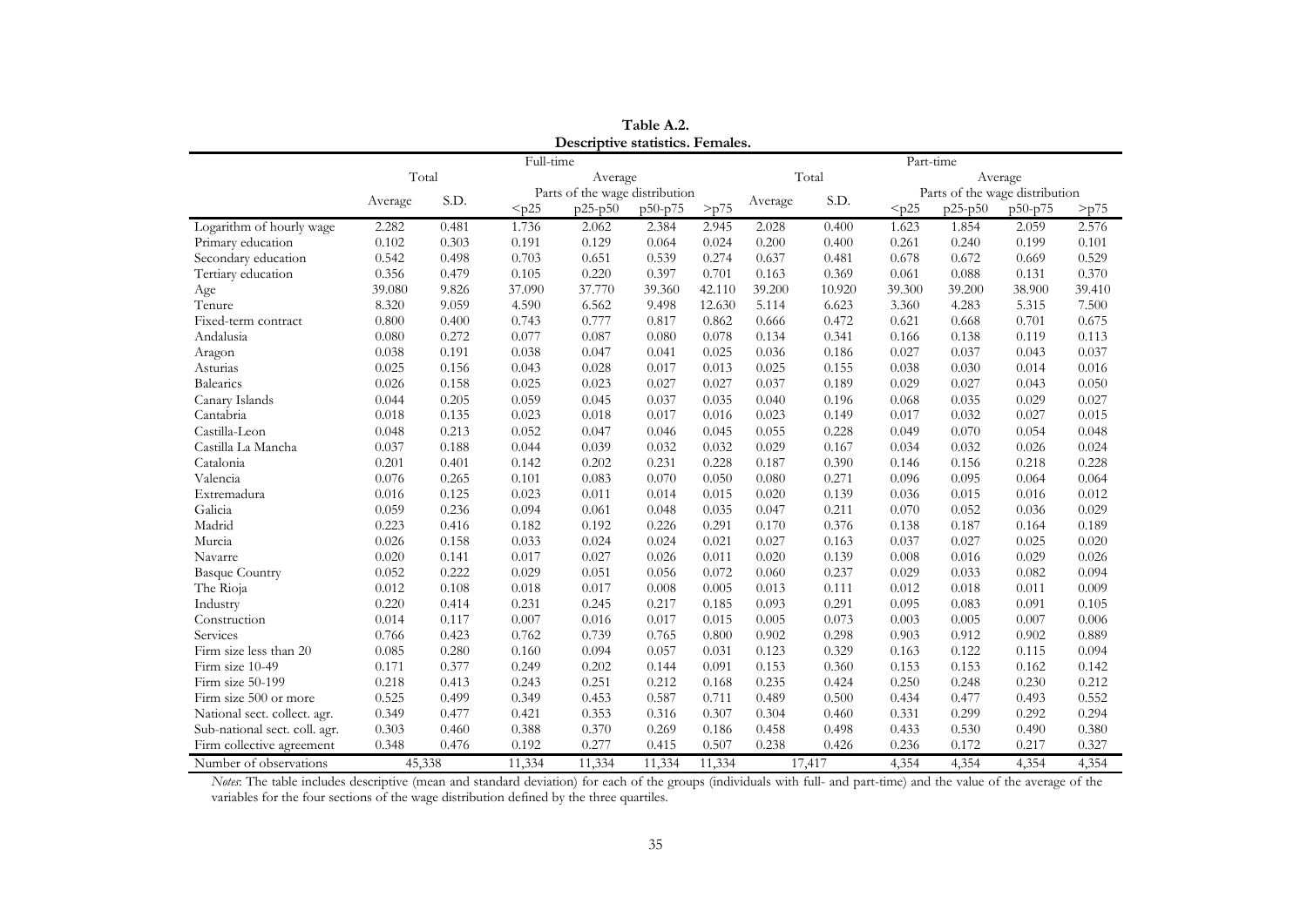|                 |                      | Quantiles     |               |               |  |
|-----------------|----------------------|---------------|---------------|---------------|--|
|                 |                      | 10th perc.    | Median        | 90th perc.    |  |
| Total           | Part-time            | 1.692         | 2.176         | 3.090         |  |
|                 |                      | $(0.006)$ *** | $(0.006)$ *** | $(0.019)$ *** |  |
|                 | Full-time            | 1.867         | 2.345         | 3.084         |  |
|                 |                      | $(0.001)$ *** | $(0.002)$ *** | $(0.004)$ *** |  |
|                 | Difference           | $-0.176$      | $-0.169$      | 0.006         |  |
|                 |                      | $(0.006)$ *** | $(0.006)$ *** | (0.020)       |  |
|                 | Characteristics      | $-0.074$      | $-0.089$      | $-0.053$      |  |
|                 |                      | $(0.002)$ *** | $(0.004)$ *** | $(0.009)$ *** |  |
|                 | Coefficients         | $-0.102$      | $-0.080$      | 0.059         |  |
|                 |                      | $(0.005)$ *** | $(0.005)$ *** | $(0.016)$ *** |  |
| Characteristics | Nationality          | $-0.002$      | $-0.003$      | 0.002         |  |
|                 |                      | $(0.000)$ *** | $(0.000)$ *** | $(0.000)$ *** |  |
|                 | Age                  | 0.002         | 0.008         | 0.029         |  |
|                 |                      | $(0.000)$ *** | $(0.001)$ *** | $(0.003)$ *** |  |
|                 | Education            | $-0.006$      | $-0.019$      | $-0.042$      |  |
|                 |                      | $(0.001)$ *** | $(0.002)$ *** | $(0.004)$ *** |  |
|                 | Tenure               | $-0.018$      | $-0.022$      | $-0.012$      |  |
|                 |                      | $(0.001)$ *** | $(0.002)$ *** | $(0.004)$ *** |  |
|                 | Contract             | $-0.025$      | $-0.033$      | 0.011         |  |
|                 |                      | $(0.002)$ *** | $(0.002)$ *** | $(0.004)$ *** |  |
|                 | Region               | 0.005         | 0.009         | 0.008         |  |
|                 |                      | $(0.001)$ *** | $(0.001)$ *** | $(0.001)$ *** |  |
|                 | Sector               | $-0.028$      | $-0.032$      | $-0.060$      |  |
|                 |                      | $(0.001)$ *** | $(0.001)$ *** | $(0.003)$ *** |  |
|                 | Size                 | 0.000         | 0.001         | 0.005         |  |
|                 |                      | (0.001)       | (0.001)       | $(0.001)$ *** |  |
|                 | Collective agreement | $-0.001$      | 0.003         | 0.005         |  |
|                 |                      | $(0.000)$ *** | $(0.001)$ *** | $(0.001)$ *** |  |
| N               |                      | 89.344        | 89.344        | 89.344        |  |

**Table A.3. Decomposition of wage differentials between part- and full-time workers. Fortin-Lemieux-Firpo decomposition. Males.** 

\* *p*<0,1; \*\* *p*<0,05; \*\*\* *p*<0,01